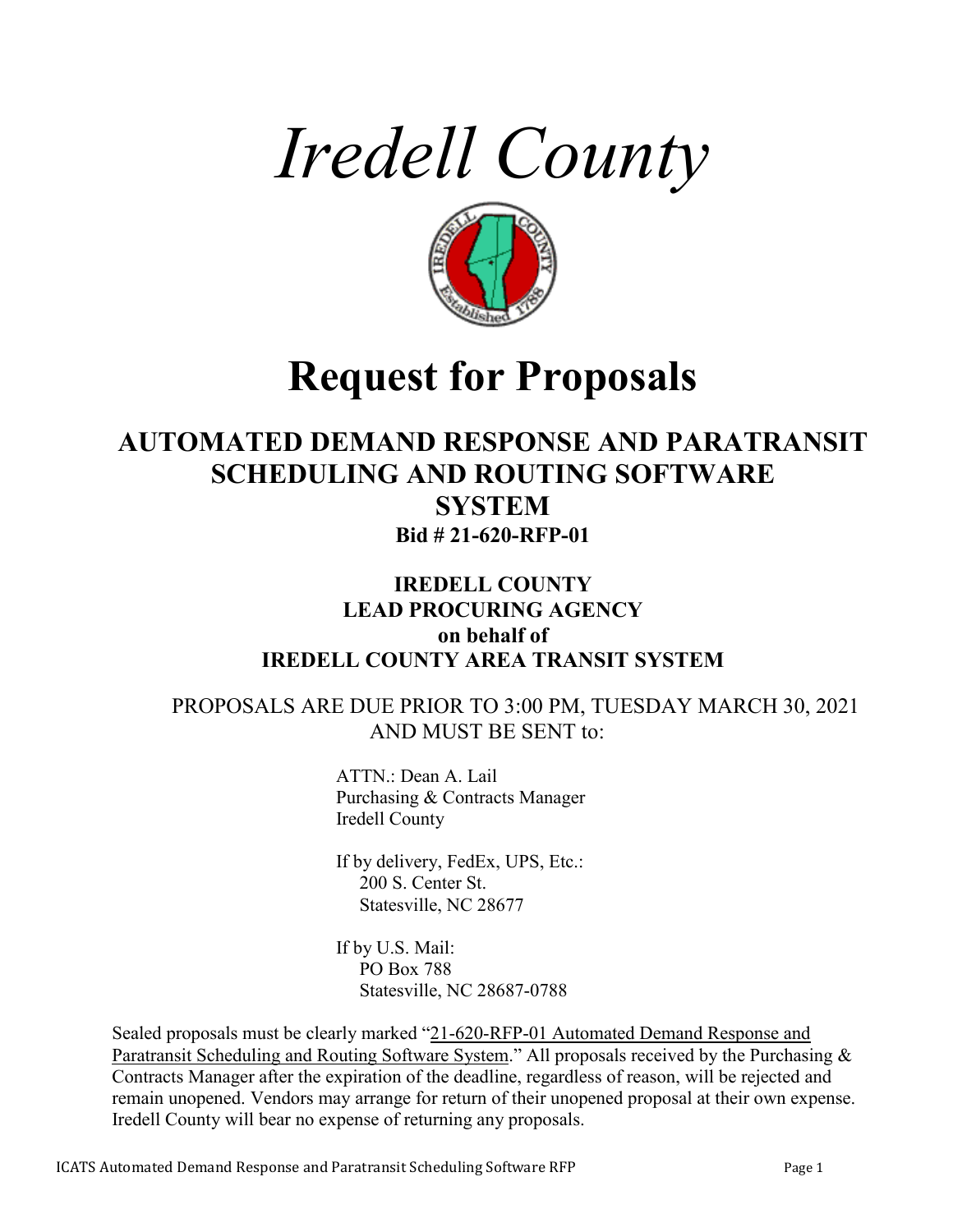## **ADVERTISEMENT**

## **REQUEST FOR PROPOSALS NORTH CAROLINA AUTOMATED DEMAND RESPONSE AND PARATRANSIT SCHEDULING AND ROUTING SOFTWARE**

Pursuant to Section 143-129.8 of the General Statutes of North Carolina, and on behalf of Iredell County Area Transit System (ICATS), Iredell County will receive Proposals for Automated Demand Response/ Paratransit/Fixed Route Scheduling and Routing Software. To meet the diverse needs of the interested systems, one contract may be awarded for each of the two award types. Sealed Proposals should be mailed or delivered to the address noted within the Request for Proposal and must be received by the Purchasing & Contracts Manager no later than 3:00 p.m. on March 30, 2021.

Iredell County, serving as the Lead Procuring Agency for other transit providers, intends to purchase hosted Automated Demand Response, Paratransit Scheduling and Routing, and Fixed-route Software over the course of a 12-month period. Copies of the proposal requirements may be obtained from Iredell County's online bid page at [http://www.co.iredell.nc.us/481/Current-Bids-RFPs,](http://www.co.iredell.nc.us/481/Current-Bids-RFPs) or by emailing the County Purchasing Office at  $\frac{\text{punchasing}(a)\text{co.} \text{iredell} \cdot \text{nca.}}{\text{cmailing}}$ 

All questions regarding this Request for Proposal must be in writing and emailed to [herbert.crouchley@co.iredell.nc.us.](mailto:herbert.crouchley@co.iredell.nc.us) Questions will be answered by written addendum to this RFP.

IREDELL COUNTY reserves the right to accept or reject any and all offers, to waive minor technicalities and informalities, and to make an award deemed in its best interest. Issuance of this Request for Proposal does not commit Iredell County to award any contract, to pay any costs incurred in preparation of a proposal, or to procure or contract for any related services, supplies or equipment.

This procurement may be subject to financial assistance grants between ICATS (and each of the other procuring transit providers) and the State of North Carolina and the Federal Transit Administration. All offerors must certify they are not on the Comptroller General's list of ineligible contractors. The successful offeror(s) shall be required to comply with all applicable Equal Employment Opportunity laws and regulations. Disadvantaged Business Enterprises will be afforded full opportunity to submit bid proposals and compete for subcontracting work and will not be discriminated against on the basis of race, color, religion, sex, national origin, or disability.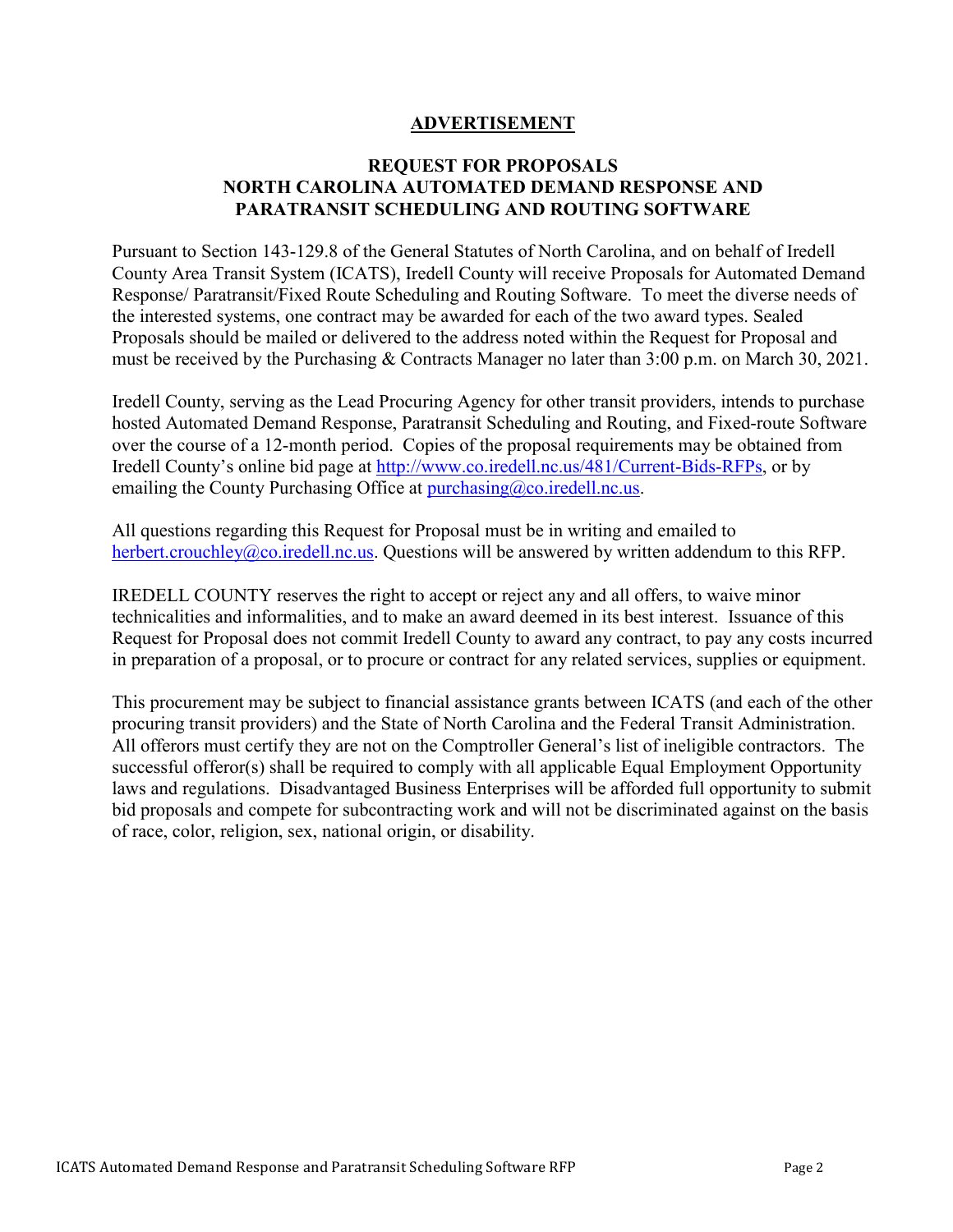## **Table of Contents**

| <b>Section</b> | <b>Title</b>                                                                                                                                                                                                                                                                                                                                                                                                                                                                                                                                                                                                                                                                        | Page                    |
|----------------|-------------------------------------------------------------------------------------------------------------------------------------------------------------------------------------------------------------------------------------------------------------------------------------------------------------------------------------------------------------------------------------------------------------------------------------------------------------------------------------------------------------------------------------------------------------------------------------------------------------------------------------------------------------------------------------|-------------------------|
| 1.             | <b>General Information</b>                                                                                                                                                                                                                                                                                                                                                                                                                                                                                                                                                                                                                                                          | $\overline{\mathbf{4}}$ |
| 2.             | <b>Submittal Requirements</b>                                                                                                                                                                                                                                                                                                                                                                                                                                                                                                                                                                                                                                                       | 6                       |
| 3.             | <b>Technical Specifications</b>                                                                                                                                                                                                                                                                                                                                                                                                                                                                                                                                                                                                                                                     | $\overline{7}$          |
| 4.             | <b>Timeline</b>                                                                                                                                                                                                                                                                                                                                                                                                                                                                                                                                                                                                                                                                     | 12                      |
| 5.             | <b>Selection Criteria</b>                                                                                                                                                                                                                                                                                                                                                                                                                                                                                                                                                                                                                                                           | 13                      |
| 6.             | <b>System Information</b>                                                                                                                                                                                                                                                                                                                                                                                                                                                                                                                                                                                                                                                           | 13                      |
| 7.             | <b>Other Required Information and Submissions</b><br>Appendix 1: FTA Requirements and Special Conditions for Technology Goods<br>and Services<br>Attachment A: Certification Regarding Lobbying<br>Attachment B: Certificate of Compliance with Buy America Requirements<br>Attachment C: Certificate of Non-Compliance with Buy America<br>Requirements<br>Attachment D: Certification Regarding Debarment, Suspension, Ineligibility,<br>and Voluntary Exclusion<br>Appendix 2: Small Professional Service Firm (SPSF) Participation<br>Appendix 3: Form Proposal and Acknowledgement of Addenda<br>Appendix 4: ICATS Transit Definitions<br>Appendix 5: Eligible Transit Systems |                         |

#### **8. ICATS Automated Demand Response and Paratransit Scheduling and Routing Software Response Form Attached**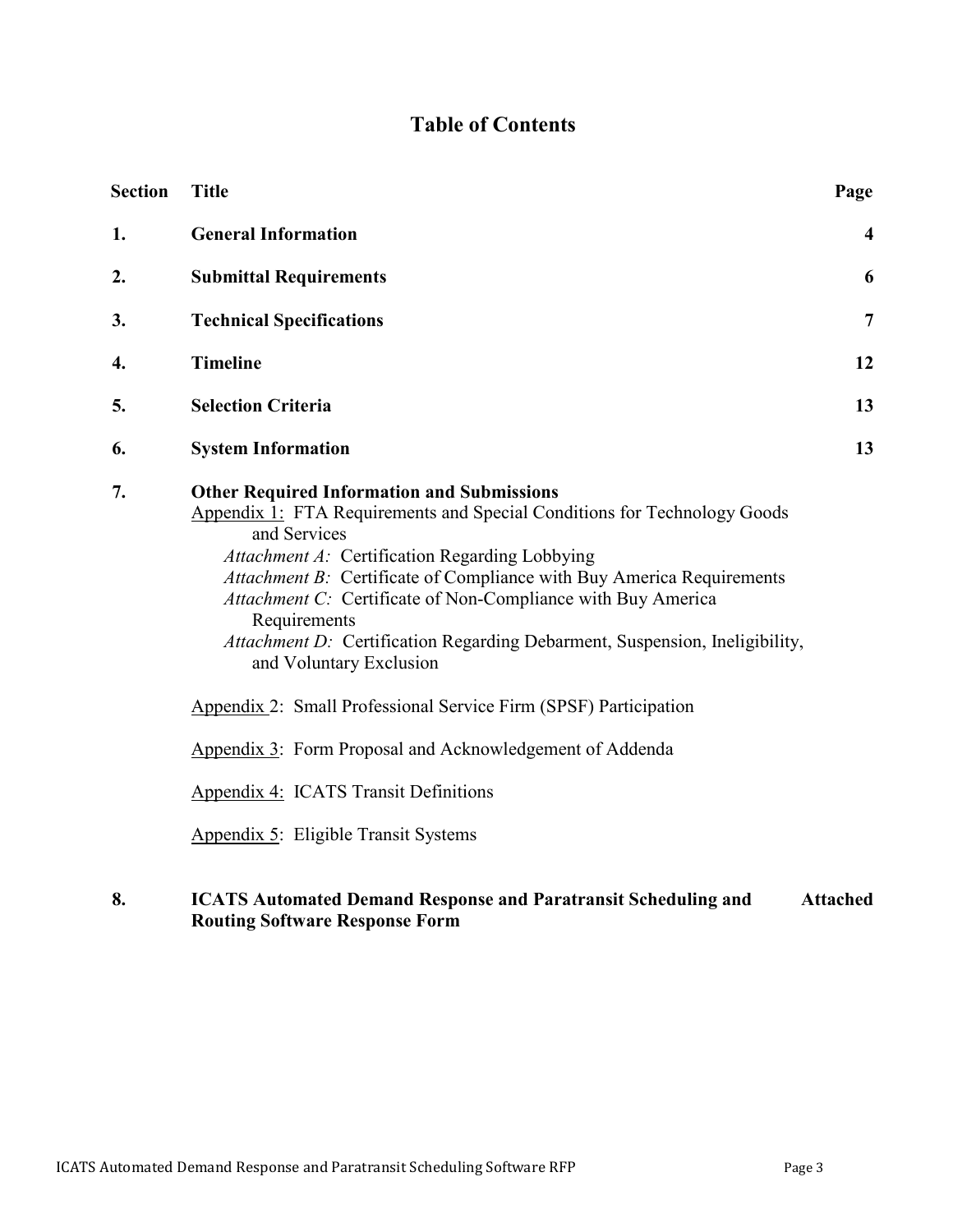## **1. GENERAL INFORMATION**

Iredell County, on behalf of Iredell County Area Transit System (ICATS), hereafter known as the Lead Procuring Agency, located in Statesville, North Carolina, requests proposals (RFP) from responsible and qualified vendors for a hosted GIS based Automated Demand Response/ Paratransit/ Fixed-route Scheduling and Routing Software System on behalf of rural and urban paratransit and fixed-route providers in the state. The Lead Procuring Agency grants to, and by submission of a proposal in response to this RFP the vendor agrees to allow, other transit agencies authorization to purchase software as described in the proposals at the same submitted proposal prices, adjusted for options and each transit agency program's individual configuration. The proposal prices shall be held firm for award consideration for 120 days after proposals are received and one year thereafter to afford all participating agencies an opportunity to participate. Award will be made for a 12-month, annually renewable contract.

In-person live demonstrations of the proposed products may be requested before the final award. This Request for Proposals, purchasing agency's purchase order terms and conditions, and all information submitted by the selected proposer(s) will become part of the final contract for this purchase.

All proposal submissions should include a copy of the contractor's proposed standard contract, which will be reviewed and revised to meet the County's requirements. Failure to agree to specified revisions will subject proposal to rejection.

The Lead Procuring Agency and the other transit providers (see Appendix 5 for eligibility list) will enter into Interlocal Agreements, thus making these transit agencies eligible to participate in the resulting purchase contract. The final list of systems will be updated before the contract is awarded. The Lead Procuring Agency and the other transit providers will each issue individual purchase orders for specific system needs for each agency.

Issuance of the Request for Proposals shall not commit the Lead Procuring Agency or any additional named parties to make an award or enter any contract nor shall Lead Procuring Agency or additional named parties be responsible for any costs associated or incurred in preparation of a proposal submitted for consideration.

Iredell County, as Lead Procuring Agency, is a government entity subject to federal freedom of information and state public information request laws and all bid and proposal submissions, including price offers, and resulting contracts and fee schedules are subject to release upon request without restriction or penalty. Exceptions to this release are trade secrets as defined within North Carolina statute. Proposals should not contain trade secrets or should clearly note that a trade secret has been shown within the body of a proposal or should list trade secrets on a separate page clearly noted as such. Definitions as noted within North Carolina General Statute shall be used in determining protected trade secrets. Iredell County or any public agency entering into a contract for services shall not be held responsible or liable for information released within a proposal not clearly noted as a trade secret or that is not defined as such in North Carolina Statute. No proposal shall be marked, in any way or manner, as trade secret, or confidential, in its entirety. Proposals marked as such shall be rejected.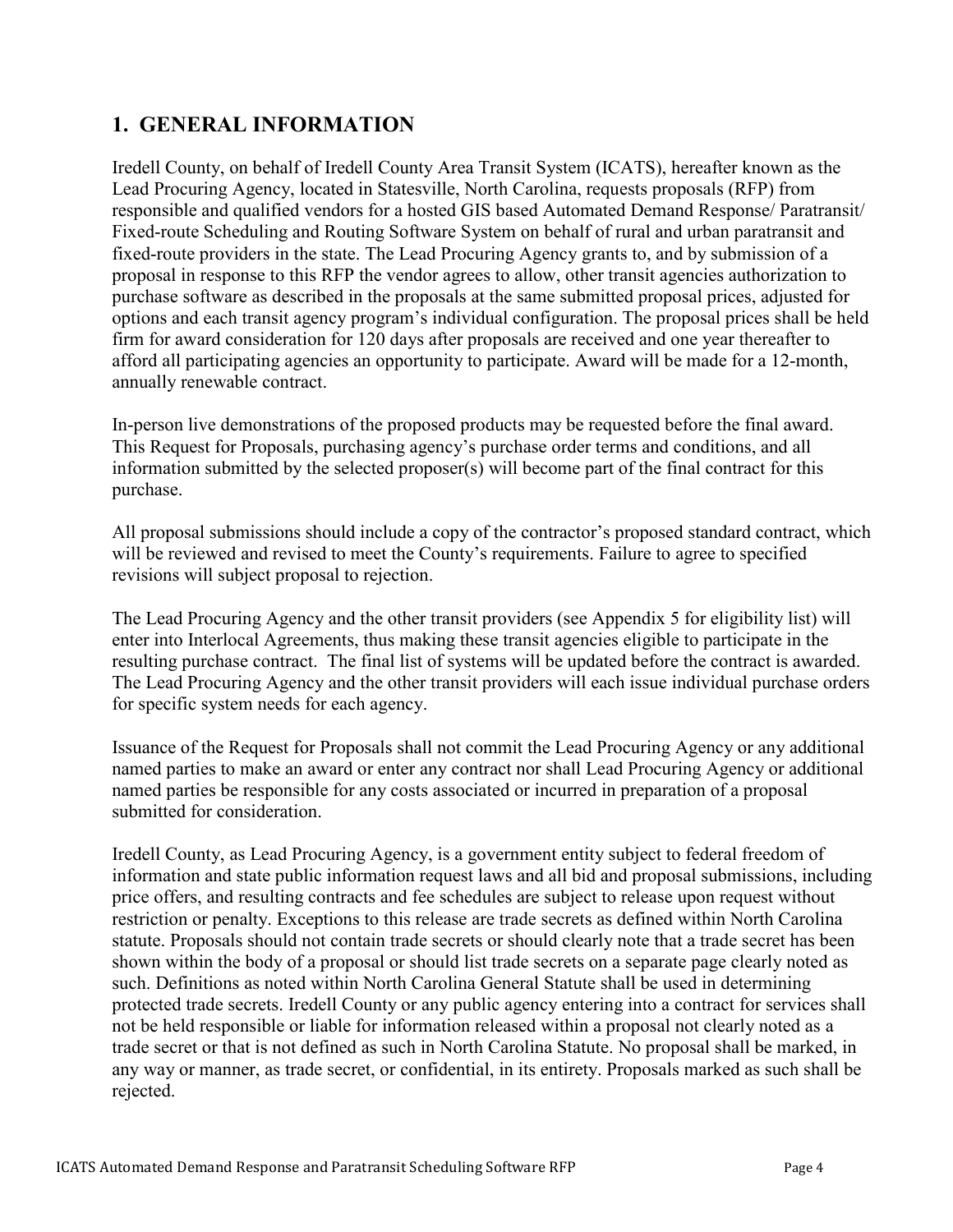This procurement may be made using State of North Carolina and/or the Federal Transit Administration financial assistance grants awarded to transit providers. All vendors or suppliers must certify they are not on the Comptroller General's list of ineligible contractors. The successful supplier shall be required to comply with all applicable state and federal laws, regulations, and special terms and conditions of the grant agency.

Disadvantaged Business Enterprises will be afforded full opportunity to submit proposals and compete for subcontracting work and will not be discriminated against on the basis of race, color, religion, sex, national origin, or disability.

Iredell County reserves the right to accept or reject any or all submittals, to waive technicalities, and to be the sole judge of the proposal most favorable to the Lead Procuring Agency.

## **Goals of Iredell County Area Transit System**

The Lead Procuring Agency and others listed on this RFP share common expectations from the software and the company providing the software. North Carolina is moving towards regional provision of transit services. This project is being implemented with the goals of increasing efficiency and growing transportation systems' capacity. North Carolina transit systems expect to procure software that will allow for integration with other technologies, including Mobile Data Computers or Tablets, Interactive Voice Response systems, and other add-on technologies. The transit systems participating in this RFP expect to have a positive return on this investment, including monetary, smooth and seamless operation, increased moral, etc.

## **Award Types**

To meet the requirements of individual transit agencies, awards may be issued for each of the two implementation types listed below. Each bidder may respond to either or both award types. To meet the diverse needs of the transit providers listed, up to three proposals may be selected per award type for evaluation. The award types are:

- **1. Remote Hosted Single Agency Application–** A single agency operating independently of other agencies, with the application hosted by the proposer or third party.
- **2. Remote Hosted Regional/Multiple Agency Application–** A regional agency or multiple agencies working together (and may include brokerage vendors as well) with the application hosted on a local server.

For vendors submitting a proposal for more than one of the installation types listed above, it is expected that all responses shall include and outline the differences (if any) between the different installation types and prices.

### **Scope of Project**

The selected proposal(s) will be for intuitive, easy to use GIS-based scheduling and routing software that accurately selects the most appropriate vehicle/run to place reservations using a batch scheduling process. Proposed solutions should not require proprietary mobile data computers or tablet (MDC/T). Transit systems must have the option of purchasing over-the-counter MDCs/Ts to use with the software.

The proposals must successfully address the software requirements outlined in this document. The software should generate statistics that enable the user to determine the efficiency of the schedule. Users should have the ability to accept or reject the entire proposed schedule or portions of the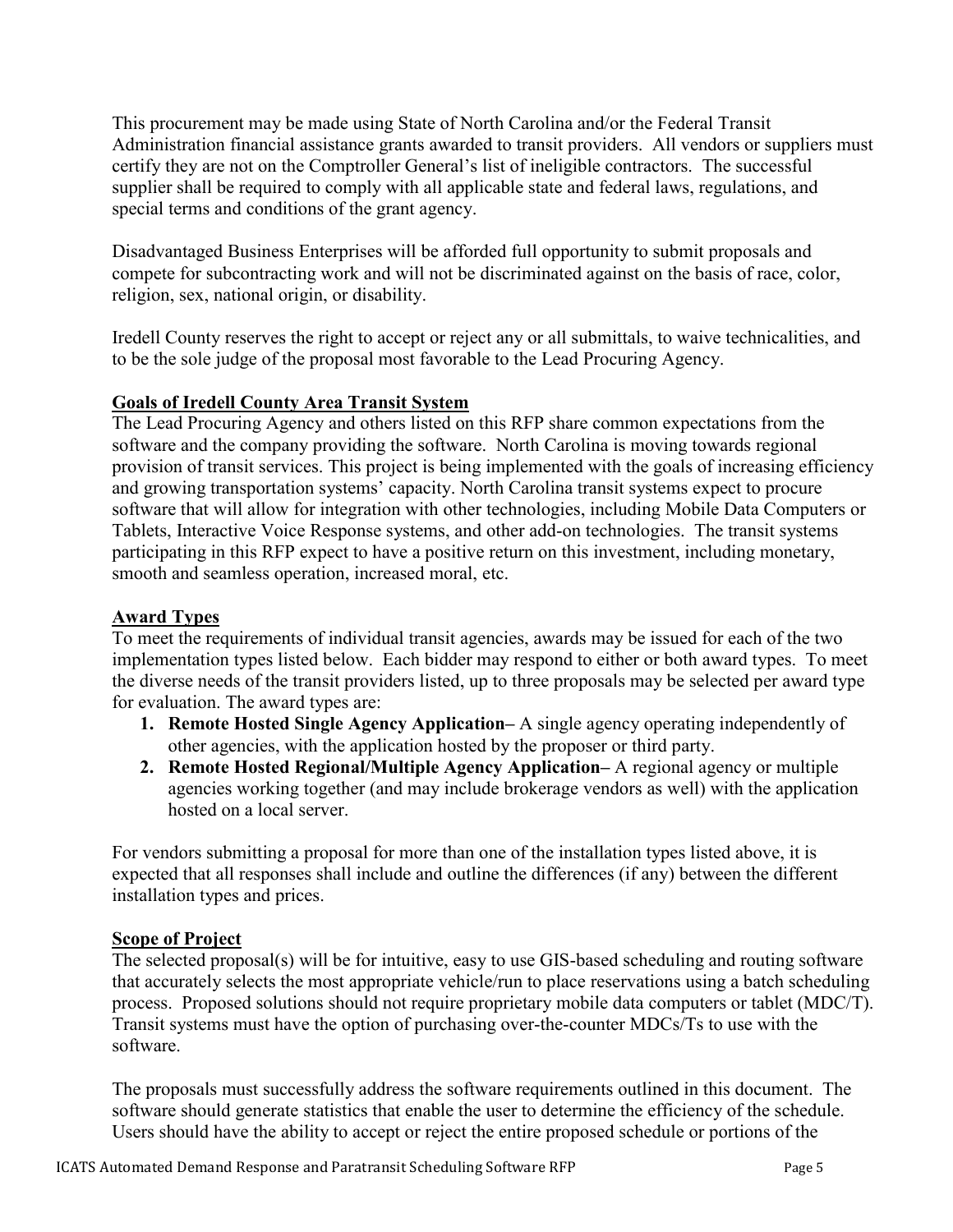schedule. It is desired that the software will allow for one passenger trip to be optimized at a time and for the entire day's schedule to be optimized at once. Users should be able to manipulate settings to create tighter/looser schedules.

The selected software is expected to provide the capability to automate real time scheduling functions, while increasing the efficiency of service, increasing the accuracy of data, and reducing time spent on administrative and reporting activities. The basic program features should include client registration, scheduling, dispatching, trip brokering, verification, invoicing, reporting, geocoding, and mapping. Open architecture is required to enable future integration with add-on technologies and coordination of trips among multiple providers using varied technology platforms.

## **2. SUBMITTAL REQUIREMENTS**

The information included in this document is designed to assist in responding to the RFP by indicating the desires of the Lead Procuring Agency and other participating agencies. All respondents must accurately and completely fill out the *ICATS Automated Demand Response/ Paratransit/Fixed-route Scheduling and Routing Software Response Form*. The response form is the primary source of information for the evaluators, and as such, it is expected that the respondent will take great care in completely and accurately filling out the form. Additional clarifying literature may be attached and included with the responses.

The Lead Procuring Agency is the only authorized contact, and all communication with the Lead Procuring Agency must be in writing. Respondents to this RFP may not communicate with other transit systems anticipated in the RFP regarding the proposal, itself, and/or selection process. Any discussions of this RFP with anyone not from the Lead Procuring Agency will result in disqualification of the vendor.

All submitted proposals must adhere to the following guidelines:

- 1. Include in one package, with each section clearly labeled:
	- *Section A:* Letter of Transmittal signed by the person(s) with the authority to bind your firm and answer questions or provide clarification concerning submitted proposals.
	- *Section B:* Accurately complete the *ICATS Automated Demand Response/ Paratransit/Fixed-route Scheduling and Routing Software Response Form.*
	- *Section C:* Firm Profile, Experiences, and Project Team
	- *Section D:* Statement of Work / Implementation Plan
	- *Section E:* Cost Proposal(s). **Must be signed by authorized person.**

*Section F:* Software Warranty

- *Section G:* References
- *Section H:* Descriptions and Cost Information for GIS Conversion Tool and Integration with Other Technologies. Where applicable, price and describe the GIS conversion tool, Mobile Data Computer/Tablet integration, Interactive Voice Response integration, Web Interface, and/or other proposed integrations for add-in technologies.
- *Section I*: Required Submissions from Appendix 1 (*Attachments A, B or C \*not both\*, D, and E)*. Required Submissions from Appendices 2 and 3.
- *Attachment:* Copy of vendor's proposed standard contract.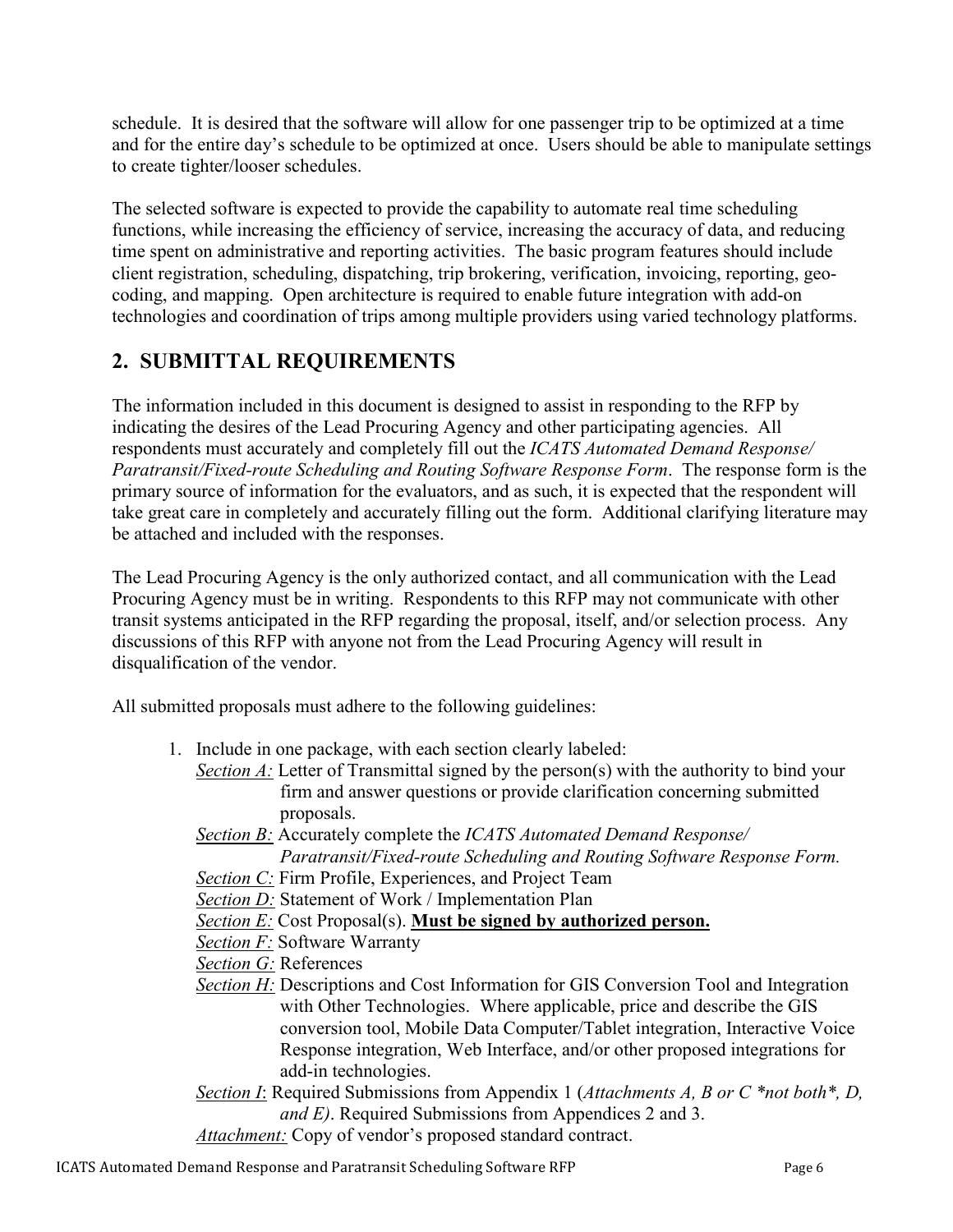- 2. Be printed on 8 1/2" by 11" paper. (It is preferred proposals not be glue-bound. Loose-leaf binders, presentation folders, stapled in the upper left hand corner, etc., are acceptable)
- 3. Include one (1) signed original printed copy AND one (1) copy of the full proposal and all attachments in digital format on USB, DVD/CD, etc. (Email is NOT acceptable).
- 4. Completely and accurately address the criteria found in this RFP
- **5.** Mail to the address on Page 1, in packages clearly marked "**21-620-RFP-01 Automated Demand Response and Paratransit / Fixed Route Scheduling and Routing Software System."**
- 6. Must be received by Purchasing & Contracts Manager prior to 3:00 pm, March 30, 2021.

## **3. TECHNICAL SPECIFICATIONS**

## **Section A: Transmittal Letter**

Include a transmittal letter, signed by a legal representative of the company, indicating which award types are being pursued and contact information for the proposal.

## **Section B: Automated Scheduling and Routing Software Response Form Items**

The sections discussed below provide guidance for filling out the *Automated Scheduling and Routing Software Response Form*.

## *Regional/Multi-Agency Installations*

It is desired that regional/multi-agency installations have the ability to share clients and to pass trips back and forth for coordination. There should be settings that are unique to each participating agency. Each agency should have access to its own data and limited access to the data of other transit systems.

## *GIS Data*

Accurate and frequently updated GIS maps are essential for the paratransit agencies to fully use the software. It is expected that local GIS maps with routing attributes can be easily imported into the software. If local GIS maps are not of sufficient quality for routing, it is expected that the procuring agency can enter into a contract with the software vendor that allows for annual GIS map updates at no additional cost outside of the maintenance/support fees. Include the GIS map update pricing as an option in the annual maintenance fee costs.

If a GIS data conversion tool is required to import local GIS data, include the price of the tool in this proposal. If the GIS data conversion tool is a separate module, include a description of the product and a separate pricing sheet. North Carolina fixed route and paratransit systems prefer purchasing this tool only once and having the tool available for use by all fixed route and paratransit systems.

## *Data*

Data will be owned by the procuring agency.

It is expected that all data generated by the software can be accessed using standard reports and that these reports can be printed, exported to PDF, and exported in tabular form, such as MS Excel. If some data are not available using standard reports, then the software vendor shall provide custom reports to access the data at no additional cost.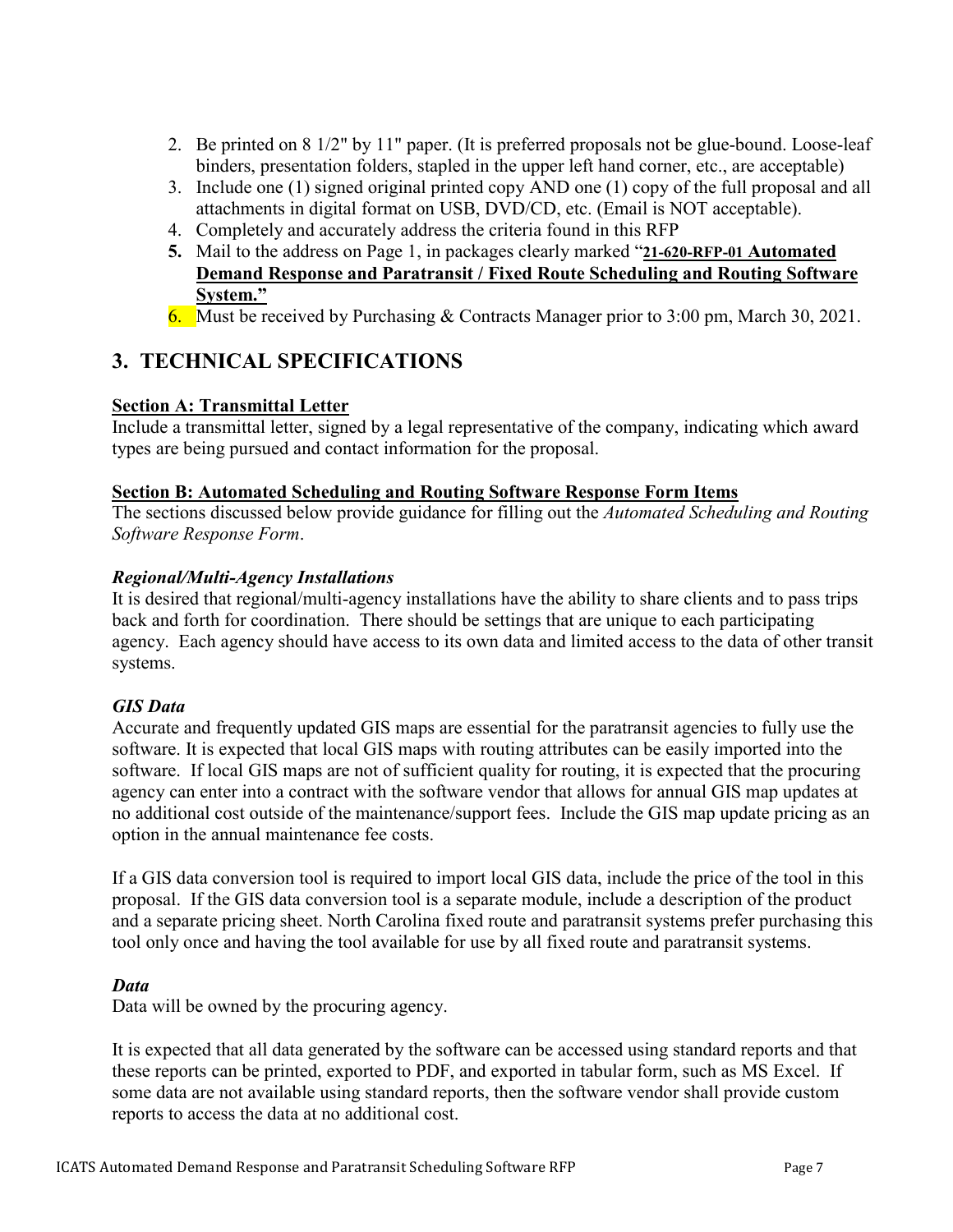## *Reports*

The Lead Procuring Agency must have the capability to respond to requests for information for data that is collected or generated by the scheduling and routing software from their local and state governing bodies, as well as their customers. Special emphasis should be placed on data extraction during the initial and follow up training.

It is vital that the Lead Procuring Agency be able to extract clients by funding source and list client names, destinations, number and cost of trips, as well as no show information. The paratransit systems require full access to all data without the need for custom reports. Any data that are not accessible or any combination of tables that are not possible to extract using standard report/export tools should be provided by the software vendor as custom reports free of charge for the life of the contract.

The following custom reports are required for all NC paratransit systems; a Verified Manifest Report, Vehicle Utilization Data report, Urban National Transit Database report, Rural National Transit Database report, Medicaid Billing Report that displays shared revenue time and miles data, North Carolina Operating Statistics report, and the Standard North Carolina Fixed Route/ Paratransit Planning data export. The definitions of these reports may change slightly over time, but they will remain constant among North Carolina transit systems. All data should be able to be exported into an Excel spreadsheet. All systems buying from this RFP will receive the custom reports free of additional charge. Also, it is desired that the vendor should update the reports free of additional charge when the definitions change. Current specifications for these reports are available upon request and will be provided prior to the first implementation of the software. Aside from the above services, it is expected that the software will provide compatible import and exports with NCTRAX, perform effective route optimization, automated call reminders to paratransit passengers, the ability to issue tickets and passes to passengers, the ability for the public to access online fare media and vehicle locations, as well as dispatch and consumer vehicle tracking abilities.

### *Standard Installation*

All installations purchased off of this RFP are expected to adhere to a standard installation setupdeveloped during the first implementation. The standard installation is expected to use the common North Carolina Transit Definitions, included in the Appendix of this document. Reports and billing information should match the definitions. Having a standard implementation will ensure that there is consistency among the North Carolina fixed route and paratransit systems, and thus will make the user groups and other training sessions more valuable. To ensure that the implementation begins with complete and accurate data, all data will be entered manually and not imported from existing software packages. Instead of providing prices for importing data, it is expected that extra time be added to the standard implementation to allow for data creation between trainings.

### *Client Management*

The software will include client information management tools to track essential client data and eligible funding agencies for the client. After the schedules have been run, the software should include a verification process that allows the user to enter mileage/hours for the entire vehicle/run and for individual passengers.

### *Scheduling*

The Lead Procuring Agency requires the program to easily and efficiently schedule subscription and demand/response trips. This function is one of the primary purposes of the software, and the program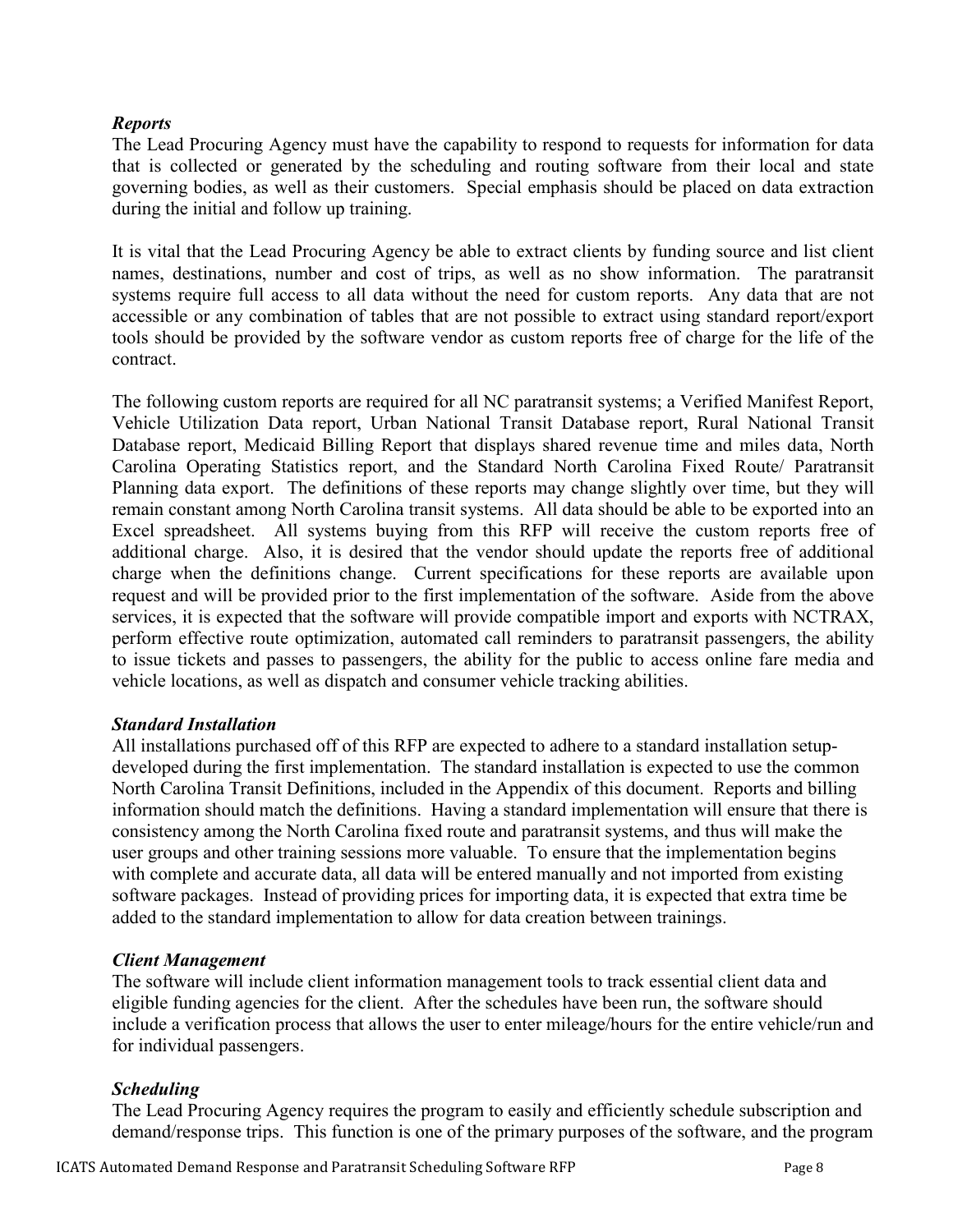must be able to adequately schedule up to 1,000 trips per day. The scheduling engine should allow all trips to be automatically scheduled by the software at once. There should be tools that allow the scheduler to determine the efficiency of the schedule proposed by the software. The scheduler should be able to manually move trips between vehicles/runs.

## *Dispatching*

The dispatcher must be able to easily toggle between different screens while a customer is on the telephone. Dispatching tools must be simple to use and efficient to enter and retrieve information. Dispatchers must have tools to make the system efficient. The dispatcher should have access to a GIS-based map showing pickup and drop-off locations and other essential information. This map should be able to integrate with Automatic Vehicle Location information from Mobile Data Computers/Tablets or other sources.

### *Verification*

The verification process should be simple and easy to use and include validation checks to ensure data accuracy. There must be fields to allow entry of beginning and ending odometer and time readings, first pickup and last drop-off odometer and time readings, billed and unbilled passenger counts, no shows, cancellations, and break odometer and time readings, individual passenger boarding and alighting time and odometers, and fares paid. The verification process should allow for data to be transferred directly from mobile data computers mounted on the vehicle.

## *Billing*

The software must be capable of handling many different billing functions and a combination thereof. The Lead Procuring Agency passengers are from many different funding agencies, and these funding agencies require different methods for pricing. Some examples of pricing situations are 1) zone, 2) vehicle miles and/or hours (service & revenue), 3) passenger mile, 4) direct mile (taxi mile), 5) flat rate, 6) hourly, 7) proportional passenger miles (proportion of total service or revenue miles), 8) fixed-route fare structures, and 9) any combination of the previously mentioned possibilities. Certain agencies require special data/billing reports regarding clients served.

### *Brokering/Coordination*

It is the goal of all implementations that we will be able to coordinate trips among paratransit systems using various platforms and implementations. Describe in detail how paratransit systems operating together with the same software can coordinate the provision of these longer distance trips to better utilize vehicle and personnel assets.

Some of the organizations involved in the RFP broker trips to taxis and/or other vendors. Please describe in detail: assignment of brokered trips, transmittal of trip information to the broker, acceptance of the trip by the broker, and verification of the trip information from the broker.

### *Maintenance/Support*

Provide detailed information for each of the maintenance/support plans offered. Proposers must state what hours support staff are available and by what means. This information should include telephone, fax, electronic mail, remote access, and on-site emergency help. Provide separate pricing for support plans that include GIS map upgrades and the frequency of the upgrades. Indicate whether software upgrades are included in the maintenance/support plans.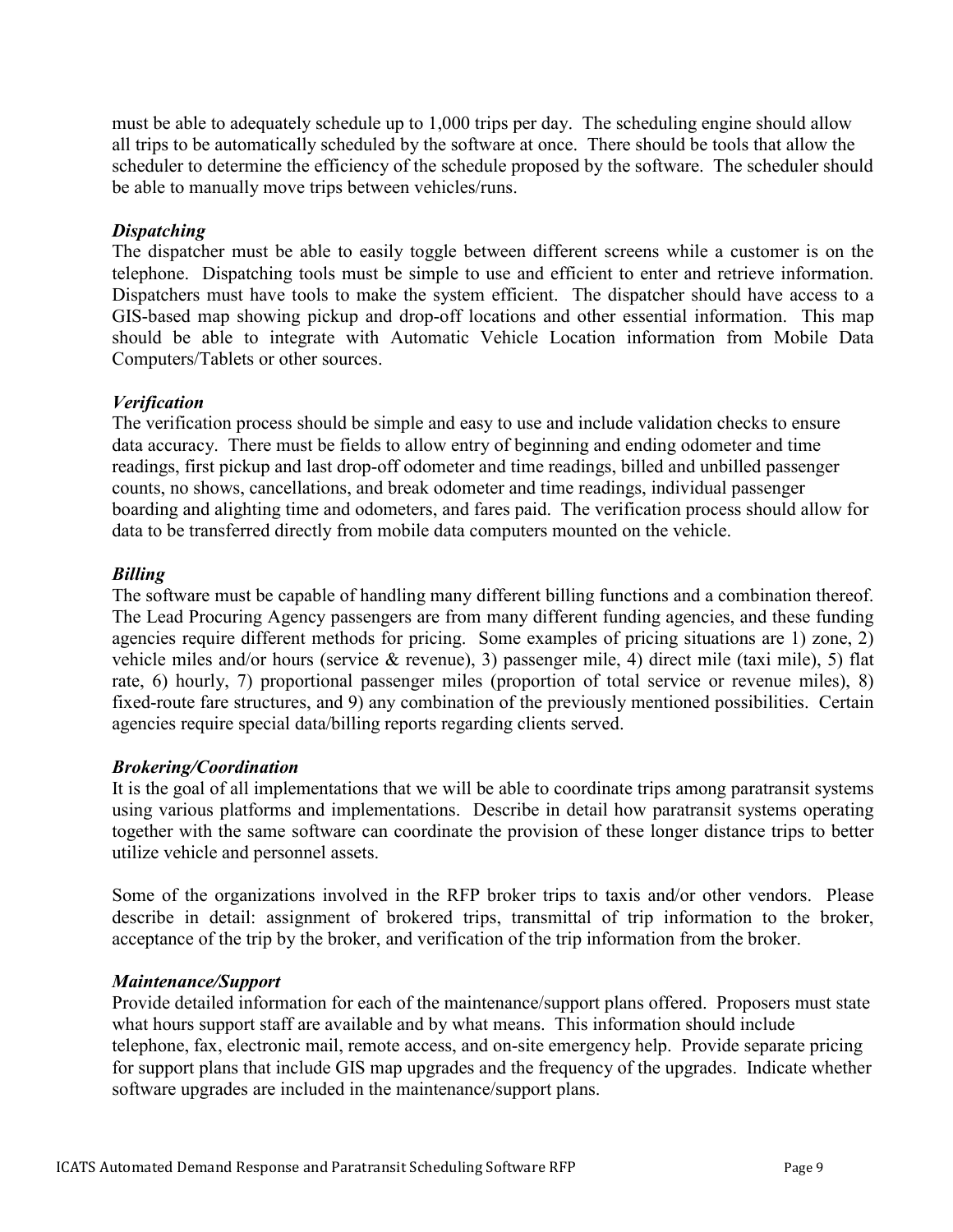Proposers should describe in detail the training and support information available both online as well as in other forums.

North Carolina transit systems desire to have standing user group meetings. The vendor is expected to supply an expert in the software for the specific topic being addressed at the user group meeting, providing a web-meeting tool, and a toll-free number for attendees. User group meetings may be held up to four times a year for two hours each.

## *Mobile Data Computers (MDC)/ Tablets*

It is required that the software integrate with mobile data computers and/or tablets. Each transit system must be given the option of purchasing the software by itself, as well as purchasing over-thecounter MDCs and tablets at implementation from the system's preferred source, or adding over-thecounter MDCs or tablets from the system's preferred source after the software has been implemented.

### *Interactive Voice Response (IVR)*

It is desired that the software integrate with interactive voice response software. Be certain to price the integration interface (not the interactive voice response system, but the connection that allows the IVR to communicate with the scheduling software).

## *Web Interface*

It is desired that the software have a web interface available that allows customers to manage trips directly. Be certain to price the integration interface (not the web interface, but the connection that allows the web interface to communicate with the scheduling software).

### *Recommended Hardware and Software Requirements*

This contract is not for pricing computers. However, specific hardware and software are necessary for proper functioning of most automated scheduling software. List the recommended hardware and software requirements for both servers and desktops. Be certain to list recommended network speed and configurations.

### **Section C: Firm Profile, Experiences, and Project Team**

Proposers should include a description of their organization/firm and experiences, as well as a description of the project team. A description of and locations for the smallest implementations and largest implementations that are comparable to what is requested in this solicitation must be provided. Proposers should also provide descriptions of their training and technical support staffs, in terms of size and qualifications.

### **Section D: Statement of Work / Implementation Plan**

Provide a timeline for complete installation, data conversion and entry, and staff training. Only the most recent two-weeks of client data and subscription trips as well as fixed-route trips will be entered into the new system. This timeline should be by week number from project startup date and detail the complete implementation process, responsibility areas and so forth.

Vendor will either manually enter data to ensure accuracy of geocoding and to remove old/unnecessary information or import data then manually check for accuracy.

The proposal should include two training plans, one that meets the minimum requirements listed in this section and a one that represents a premium training plan so the transit system can select which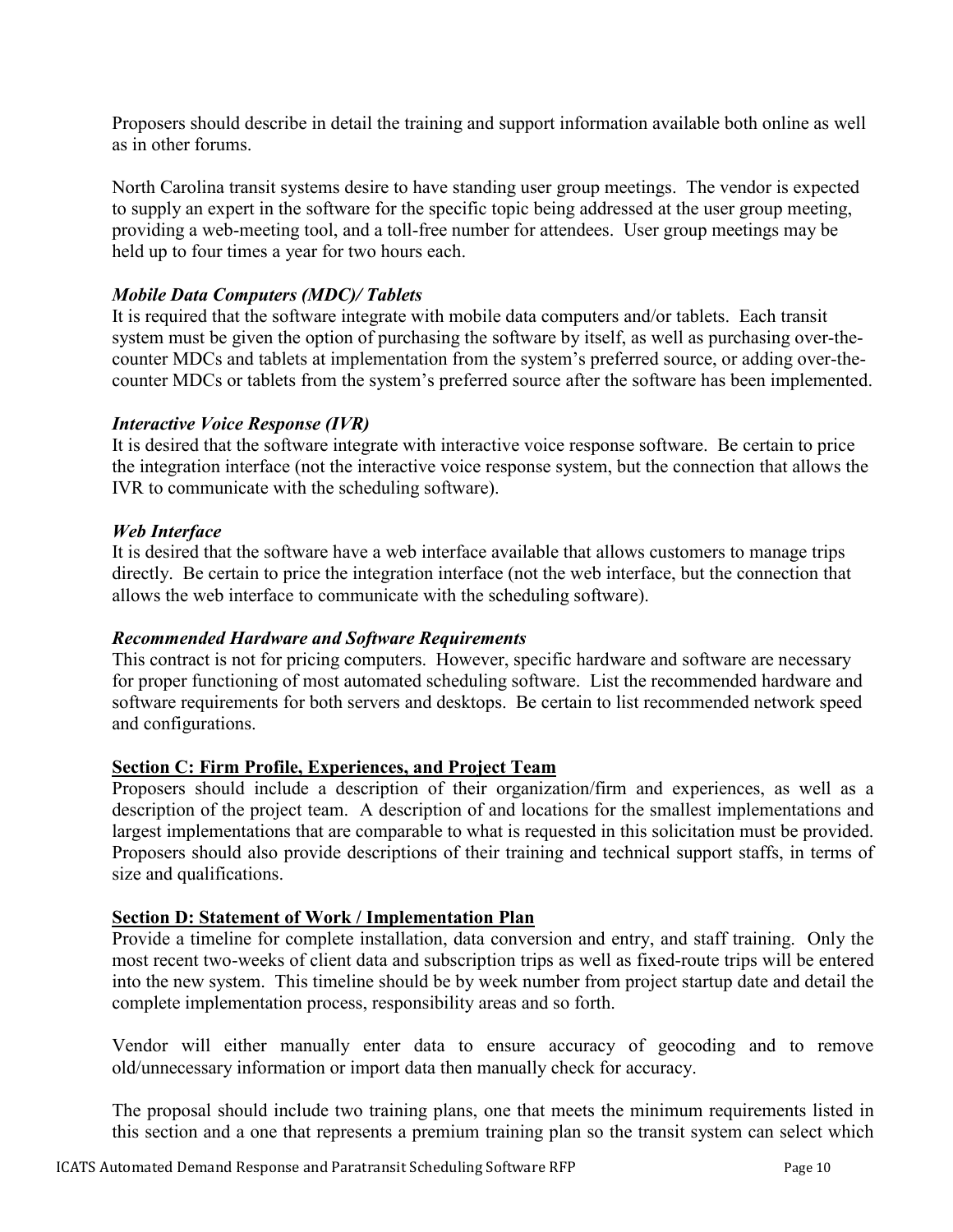one is most appropriate for its needs. Each of these plans must be clearly described and priced in the Cost Proposal section.

At a minimum, the Lead Procuring Agency desires a two-step, on-site training program consisting of an initial and follow-up session. The trainer is required to be onsite during the installation period and when the system achieves 'Go Live'. 'Go Live' is defined as when the transit system no longer uses a dual system but relies solely on the software purchased in this RFP. The respondent should propose a method to delegate tasks so that the transit system is certain who is responsible for what task and when the task is expected to be completed.

It is expected that the transit system will 'Go Live' within 30 days of the completion of training. It is expected that the transit system will be 'Fully Implemented' within 3 months of 'Go Live'. The definition of 'Fully Implemented' is below:

- 1. Use the automated scheduling engine daily
- 2. Able to generate ad hoc reports as needed
- 3. Has set up the software to get necessary reporting information from the system
- 4. Has been able to create a usable billing report
- 5. Uses real time dispatching- in other words, has a true dispatcher that is constantly monitoring and updating the application
- 6. Have made appropriate business practice changes to fully utilize the software
- 7. Use ordered manifests, which provide step by step pickup and drop-off information to drivers
- 8. A representative from the organization regularly attends the software User Groups

Please provide an implementation and training plan for the above scenario, information clearly explaining the premium training plan, and any optional training scenarios available and their costs.

## **Section E. Cost Proposal(s)**

If you are submitting proposals for multiple award types, include separate price proposals for each award type. All price proposals should include per item/unit prices and the total proposed price based on the Lead Procuring Agency characteristics. It is essential that the prices are scalable (cost per unit/ vehicle/day/ etc.) so other transit systems can use the price proposal to evaluate the cost for their system. If the proposer desires, it can submit a model for determining the price. Be certain that this model allows the transit system to enter its specific characteristics.

Proposals will be accepted for purchasing the product license and for a SAAS contract. When comparing prices, a 6-year cost for the product with maintenance/support fees will be evaluated. The first year of support fees will be included but listed separately in the cost proposal. Provide a maintenance/support fee budget by year for each maintenance/support plan option and the GIS map update option. Be certain to include the cost per hour of additional online training and the cost per day of additional in person training. Include the costs for the minimum and premium implementation and training plan. Be certain that the costs are scalable to apply to other transit systems. Be certain to indicate the unit cost of maintenance/support fees so other transit systems can evaluate their anticipated fees over time.

Include the cost of implementing the software by itself, implementing the software with MDC/Tablets, or implementing the software then implementing MDC/Tablets at a later date. Be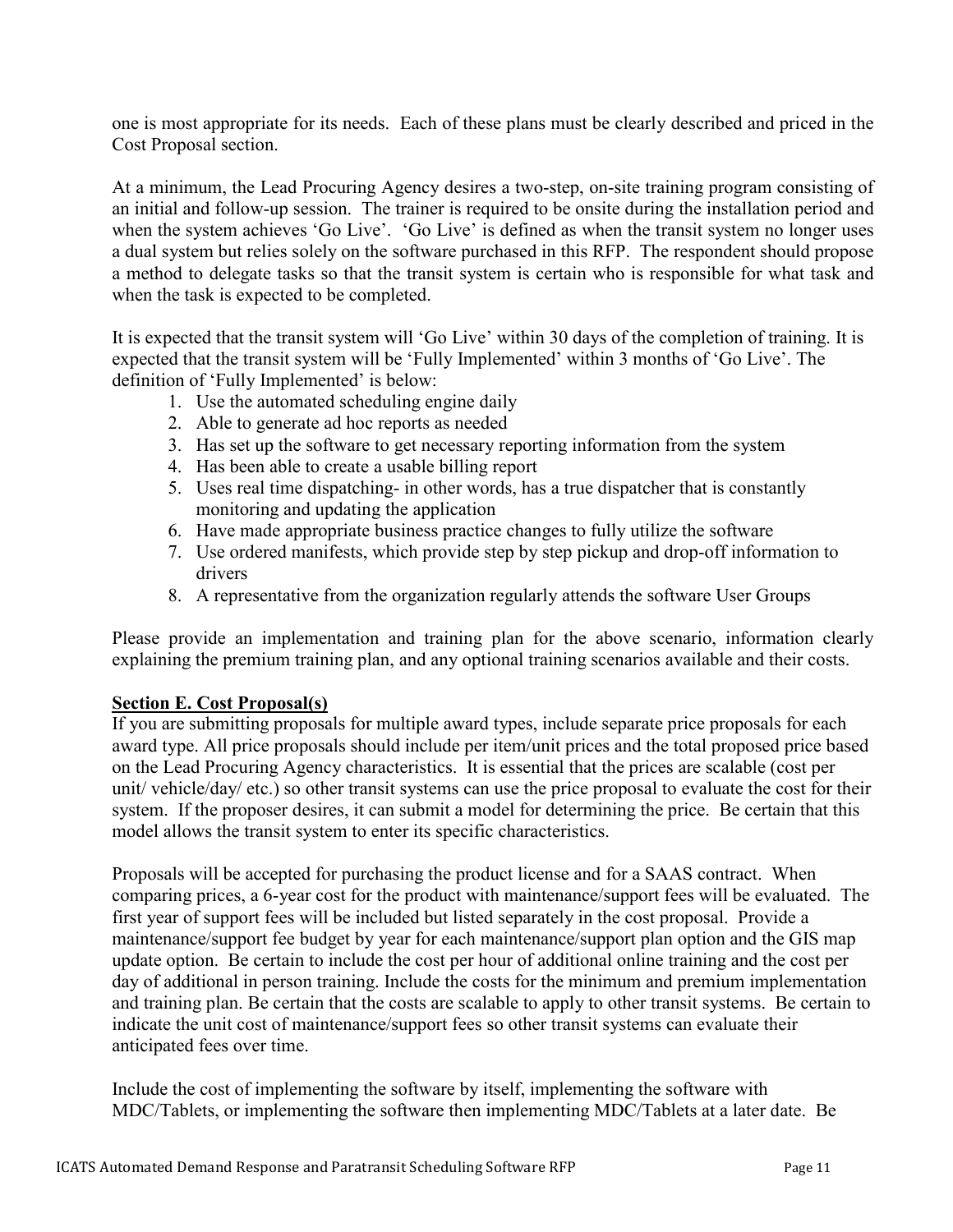certain to price all other add-in technologies and interfaces, including the GIS conversion tool, Interactive Voice Response systems, Web Interfaces, and any other add in technology.

### **Section F. Software Warranty**

A warranty is required for the software, implementation services, hardware and the operability of the System for a minimum of one year, which is to begin on the date of system acceptance. Provide a copy of the warranty in this section.

### **Section G. References**

List contact information for at least 3 transit systems *per award type* that currently use the software included in this proposal (prefer the references to be as close to North Carolina as possible). The references should be using set-ups equivalent to the proposed award type(s). Reference information should include Award Type, Transit System Name, # of Vehicles, # of Users, Implementation Date, and Reference Name and Contact Information.

| <b>DATE</b>             | <b>EVENT</b>                                                                                                                                                                                                                                                                                                                                                                    |
|-------------------------|---------------------------------------------------------------------------------------------------------------------------------------------------------------------------------------------------------------------------------------------------------------------------------------------------------------------------------------------------------------------------------|
| February 22, 2021       | Release of RFP, advertisement, send to known vendors                                                                                                                                                                                                                                                                                                                            |
| March 8, 2021           | Submission of Written Questions. Proposers are permitted to submit<br>to the Lead Procuring Agency written questions, but only for<br>purposes of clarifying this RFP. All questions shall be written and<br>submitted by email to <b>herbert.crouchley@co.iredell.nc.us</b> and shall<br>include the name of a Proposer's contact person. Questions are due<br>by 2:00 PM EST. |
| March 18, 2021          | Questions Answered. All Addenda issued at this point. All transit<br>systems have signed Interlocal Agreements.                                                                                                                                                                                                                                                                 |
| March 30, 2021          | Proposal Submission. Complete proposals are due prior to 3:00<br>PM EST as described.                                                                                                                                                                                                                                                                                           |
| ***                     | All dates hereafter are subject to change at the needs of the County<br>and Evaluation Committee.                                                                                                                                                                                                                                                                               |
| April 28, 2021          | Vendors selected and notified for demonstration.                                                                                                                                                                                                                                                                                                                                |
| May 17-19, 2021         | Demonstration of Product: Selected proposers will be scheduled to<br>make a remote demonstration using software capable of handling<br>20 simultaneous participants and a conference call.                                                                                                                                                                                      |
| May 20-24, 2021<br>2021 | Evaluation. During this period, the Evaluation Committee will<br>conduct a full detailed evaluation of Proposals and References.                                                                                                                                                                                                                                                |
| May 27, 2021            | Contract negotiations begin                                                                                                                                                                                                                                                                                                                                                     |

## **4. TIMELINE**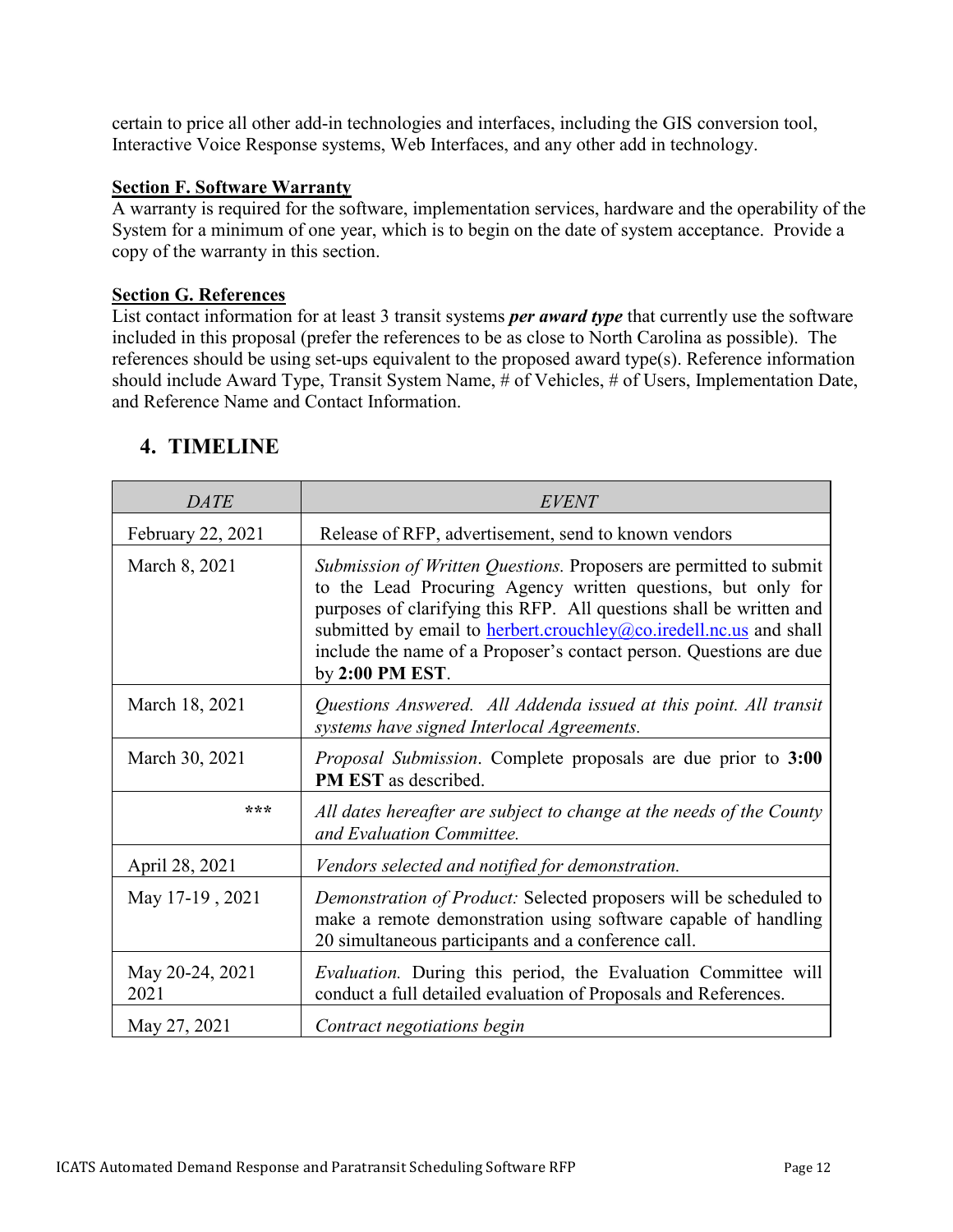## **5. SELECTION CRITERIA**

The Evaluation Committee will conduct all evaluation activities and will assess each proposal based on weighted criteria displayed in the table below. The top two proposals for each award type may be awarded contracts.

| Criteria                                                                        | Weight |
|---------------------------------------------------------------------------------|--------|
| 1. Proposal Response – how well the issues are addressed, ease of use, software | 30     |
| functions under each award type                                                 |        |
| 2. Qualifications and Experience of the Project Team                            | 20     |
| 3. References                                                                   | 30     |
| 4. Statement of Work/Implementation and Training Plan/Schedule                  | 10     |
| 5. Cost and Annual Maintenance/Support Costs                                    |        |

## **6. SYSTEM INFORMATION**

The Lead Procuring Agency is a Public Transit System providing fixed-route, demand response and subscription service to the general public and agency passengers. The table below provides a guide to operational averages for ICATS.

|                                      | Lead Procuring |  |  |
|--------------------------------------|----------------|--|--|
| <b>February 2020</b>                 | Agency         |  |  |
| <b>Average Daily Passenger Trips</b> | 500            |  |  |
| <b>Average Daily Service Miles</b>   | 2900           |  |  |
| <b>Average Daily Service Hours</b>   | 91             |  |  |
| Vehicles in Fleet                    | 29             |  |  |
| Daily Hours of Operation             | 17             |  |  |
| Number of Expected Users             |                |  |  |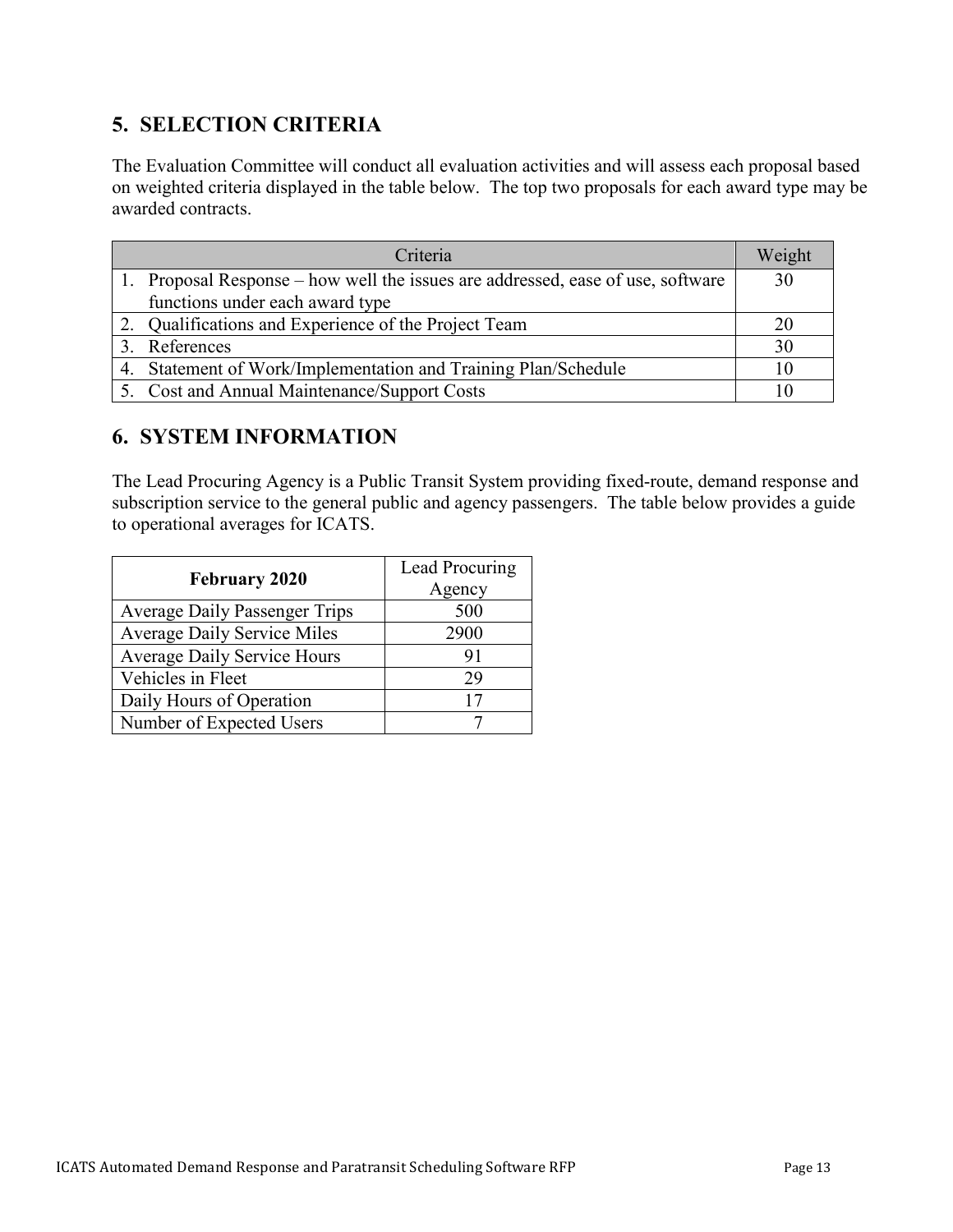## **APPENDIX 1**

## **FTA REQUIREMENTS AND SPECIAL CONDITIONS FOR TECHNOLOGY GOODS AND SERVICES**

## FEDERAL AND STATE REQUIREMENTS AND SPECIAL CONDITIONS

*for TECHNOLOGY GOODS and SERVICES*

## **1. General**

The work performed under this contract will be financed, in part, by grants provided under programs of the Federal Transit Administration. Citations to federal law, regulation, and guidance references include, but are not limited to, the Master Agreement FTA MA (20), dated October 1, 2013, FTA Circular 4220.1F, dated November 1, 2008; "Best Practices Procurement Manual", updated March 13, 1999 with revisions through October 2005; 49 CFR Part 18 (State and Local Governments) and 49 CFR Part 19 (Institutions of Higher Education, Hospitals, and Other Non-Profit Organizations) and any subsequent amendments or revisions thereto.

#### **THE FOLLOWING MAY BE USED SYNONYMOUSLY: "BIDDER", "CONTRACTOR" AND "CONSULTANT" "PURCHASER", "PROCURING AGENCY" AND "OWNER"**

### **2. Federal Changes**

Contractor shall at all times comply with all applicable Federal Transit Administration (FTA) regulations, policies, procedures and directives, including without limitation those listed directly or by reference in the Master Agreement between Purchaser and FTA, accessible at [https://www.transit.dot.gov/grantee-resources/sample-fta-agreements/fta-master-agreement-version-27-october-](https://www.transit.dot.gov/grantee-resources/sample-fta-agreements/fta-master-agreement-version-27-october-1-2020) $1-2020$  as they may be amended or promulgated from time to time during the term of this contract. Contractor's failure to so comply shall constitute a material breach of this contract.

FTA's authorizing legislation, MAP-21 made significant changes to FTA's public transportation programs.

(1) MAP-21 requirements apply to:

a. New grants and cooperative agreements for which FTA awarded FY 2013 or a later fiscal year funds appropriated or made available to carry out MAP-21 programs, b. Amendments to existing grants and cooperative agreements for which FTA awarded funds made available or appropriated to carry out MAP-21 programs, and c. All "recoveries" funds FTA awards, irrespective of the fiscal year for which those funds were appropriated,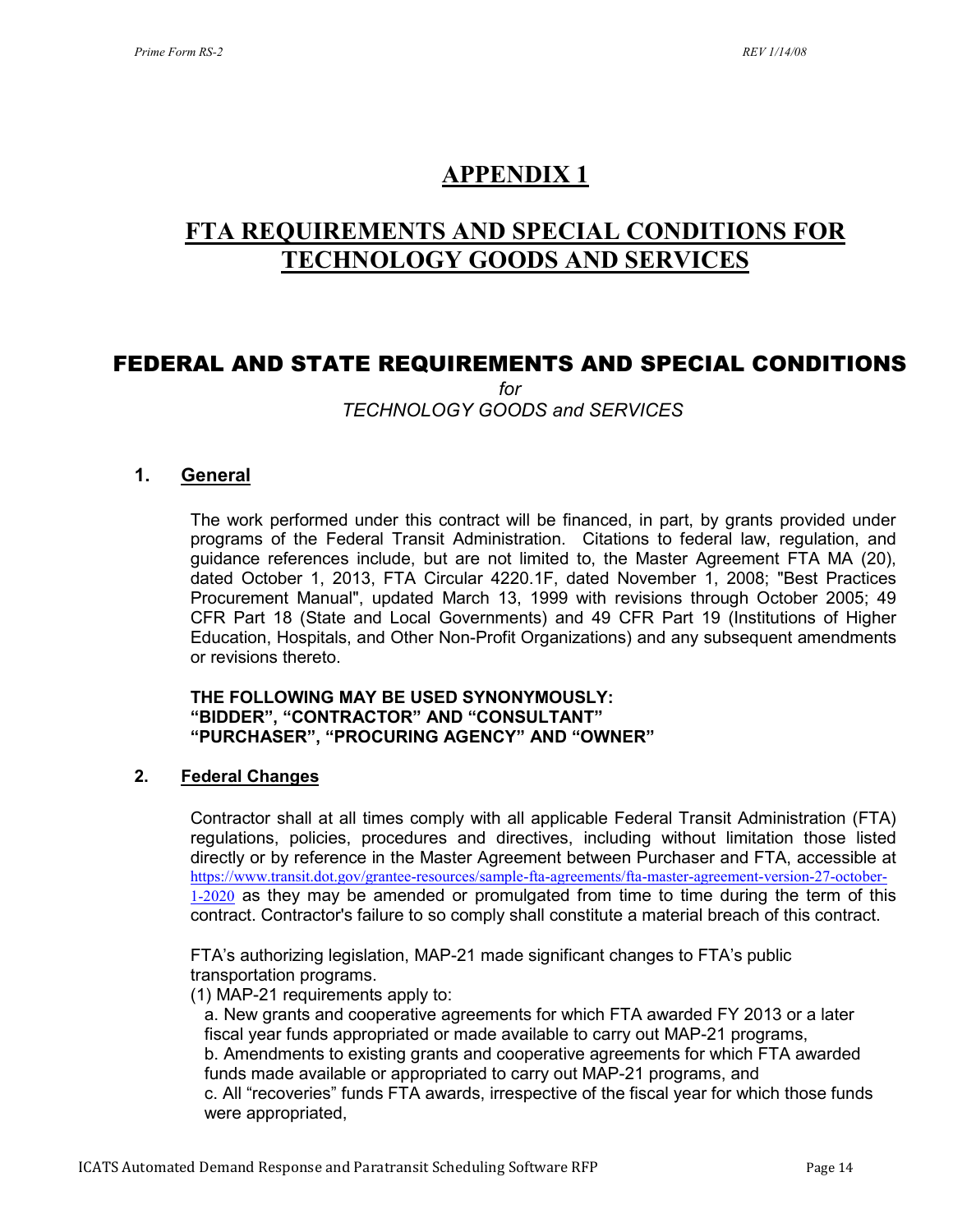(2) Fiscal Year 2012 and previous fiscal year funding requirements apply as follows:

a. In some instances, as determined by FTA, previous program requirements apply or will apply to grants and cooperative agreements for which FTA awarded Fiscal Year 2012 or a previous fiscal year funds, but

b. In other instances, as determined by FTA, MAP-21 program requirements (including MAP-21 "cross-cutting requirements" identified in section 49 of this Master Agreement) apply or will apply to grants and cooperative agreements for which FTA awarded Fiscal Year 2012 or a previous fiscal year funds.

#### **3. Notification of Federal Participation**

To the extent required by Federal law, Iredell County agrees that, in administering any Federal assistance Program or Project supported by the underlying Grant Agreement or Cooperative Agreement, any request for proposals, solicitation, grant application, form, notification, press release, or other publication involving the distribution of FTA assistance for the Program or the Project that it will identify the FTA grant source by listing the Catalog of Federal Domestic Assistance Number of the program. Federal funding assistance up to eighty (80%) percent may be provided.

#### **4. Definitions**

*Third Party Agreement,* in accordance with the Master Agreement unless FTA determines otherwise in writing, includes all of the following agreements, such as:

(1) Third party contracts,

(2) Leases,

(3) Third party subcontracts; and

(4) Other similar arrangements or agreements.

*Third Party Participant*, in accordance with the Master Agreement unless FTA determines otherwise in writing, includes all of the following participants, such as:

(1) Third party contractors,

(2) Lessees,

(3)Third party subcontractors, and

(4) Other participants in the Project

### **5. Conflict of Interest**

No employee, officer, board member, or agent of the Owner shall participate in the selection, award, or administration of a contract supported by Federal Transit Administration (FTA) funds if a conflict of interest, real or apparent, would be involved. Such a conflict would arise when the employee, officer, board member, or agent, any member of his or her immediate family, his or her partner, or an organization that employs, or is about to employ any of the above, has a financial or other interest in the firm selected for award.

### **6. Lobbying**

Byrd Anti-Lobbying Amendment, 31 U.S.C. 1352, as amended by the Lobbying Disclosure Act of 1995, PL 104-65 (2 U.S.C. §1601,et seq.). Contractors who apply or bid for an award of \$100,000 or more shall file the certification required by 49 CFR part 20, "New Restrictions on Lobbying." Each tier certifies to the tier above that it will not and has not used Federal appropriated funds to pay any person or organization for influencing or attempting to influence an officer or employee of any agency, a member of Congress, officer or employee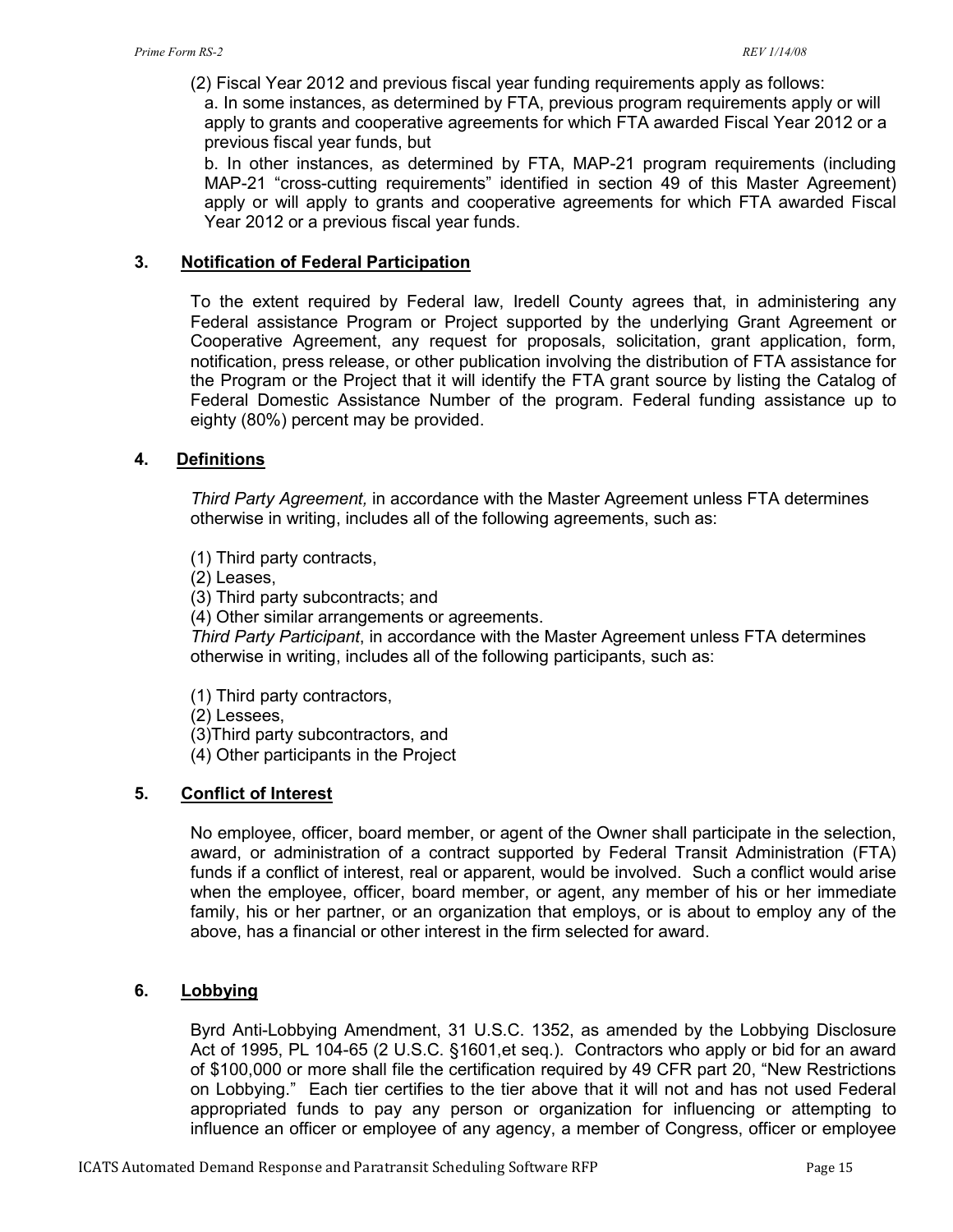of Congress, or an employee of a member of Congress in connection with obtaining any Federal contract, grant or any other award covered by 31 U.S. C. 1352. Each tier shall comply with Federal statutory provisions o the extent applicable prohibiting the use of Federal assistance funds for activities designed to influence congress to a State legislature on legislation or appropriations, except through proper official channels. Each tier shall also disclose the name of any registrant under the Lobbying Disclosure Act of 1995 who has made lobbying contacts on its behalf with non-Federal funds with respect to that Federal contract, grant or award covered by 31 U.S.C. 1352. Such disclosures are forwarded from tier to tier up to the recipient.

*The requisite "Lobbying Certification" is included as ATTACHMENT A (attach Standard Form-LLL if necessary) and must be executed for contracts of \$100,000 or more and prior to the award of the contract.*

## **7. Civil Rights**

(1) **Nondiscrimination** - In accordance with Title VI of the Civil Rights Act, as amended, 42 U.S.C. § 2000d, section 303 of the Age Discrimination Act of 1975, as amended, 42 U.S.C. § 6101 et seq., section 202 of the Americans with Disabilities Act of 1990, 42 U.S.C. § 12101, and Federal transit law at 49 U.S.C. § 5332, the Contractor agrees that it will not discriminate against any employee or applicant for employment because of race, color, religion, national origin, sex, disability, or age, In addition, the Contractor agrees to comply with applicable Federal implementing regulations and other implementing requirements FTA may issue.

(a) The third party contractor and all lower tiers shall comply with all provisions of FTA Circular 4702.1 "Title VI Requirements and Guidelines for Federal Transit Administration Recipients", issued October 1, 2012.

(2) **Equal Employment Opportunity** - The following equal employment opportunity requirements apply to the underlying contract:

(a) Race, Color, Religion, Sex, Disability, Age, or National Origin - In accordance with Title VII of the Civil Rights Act, as amended, 42 U.S.C. § 2000e, Title VI of the Civil Rights Act, 28 C.F.R. § 50.3, and Federal transit laws at 49 U.S.C. § 5332, the Contractor agrees to comply with all applicable equal employment opportunity requirements of U.S. Department of Labor (U.S. DOL) regulations, "Office of Federal Contract Compliance Programs, Equal Employment Opportunity, Department of Labor," 41 C.F.R. Parts 60 et seq., (which implement Executive Order No. 11246, "Equal Employment Opportunity," as amended by Executive Order No. 11375, "Amending Executive Order 11246 Relating to Equal Employment Opportunity," 42 U.S.C. § 2000e note), and with any applicable Federal statutes, executive orders, regulations, and Federal policies that may in the future affect construction activities undertaken in the course of the Project. The Contractor agrees to take affirmative action to ensure that applicants are employed, and that employees are treated during employment, without regard to their race, color, religion, national origin, sex, disability, or age. Such action shall include, but not be limited to, the following: employment, upgrading, demotion or transfer, recruitment or recruitment advertising, layoff or termination; rates of pay or other forms of compensation; and selection for training, including apprenticeship. In addition, the Contractor agrees to comply with any implementing requirements FTA may issue.

(b) Equal Employment Opportunity Requirements for Construction Activities. For activities determined by the U.S. Department of Labor (U.S. DOL) to qualify as "construction," the Contractor agrees to comply and assures the compliance of each subcontractor at any tier of the Project, with all applicable equal employment opportunity requirements of U.S. DOL regulations, "Office of Federal Contract Compliance Programs, Equal Employment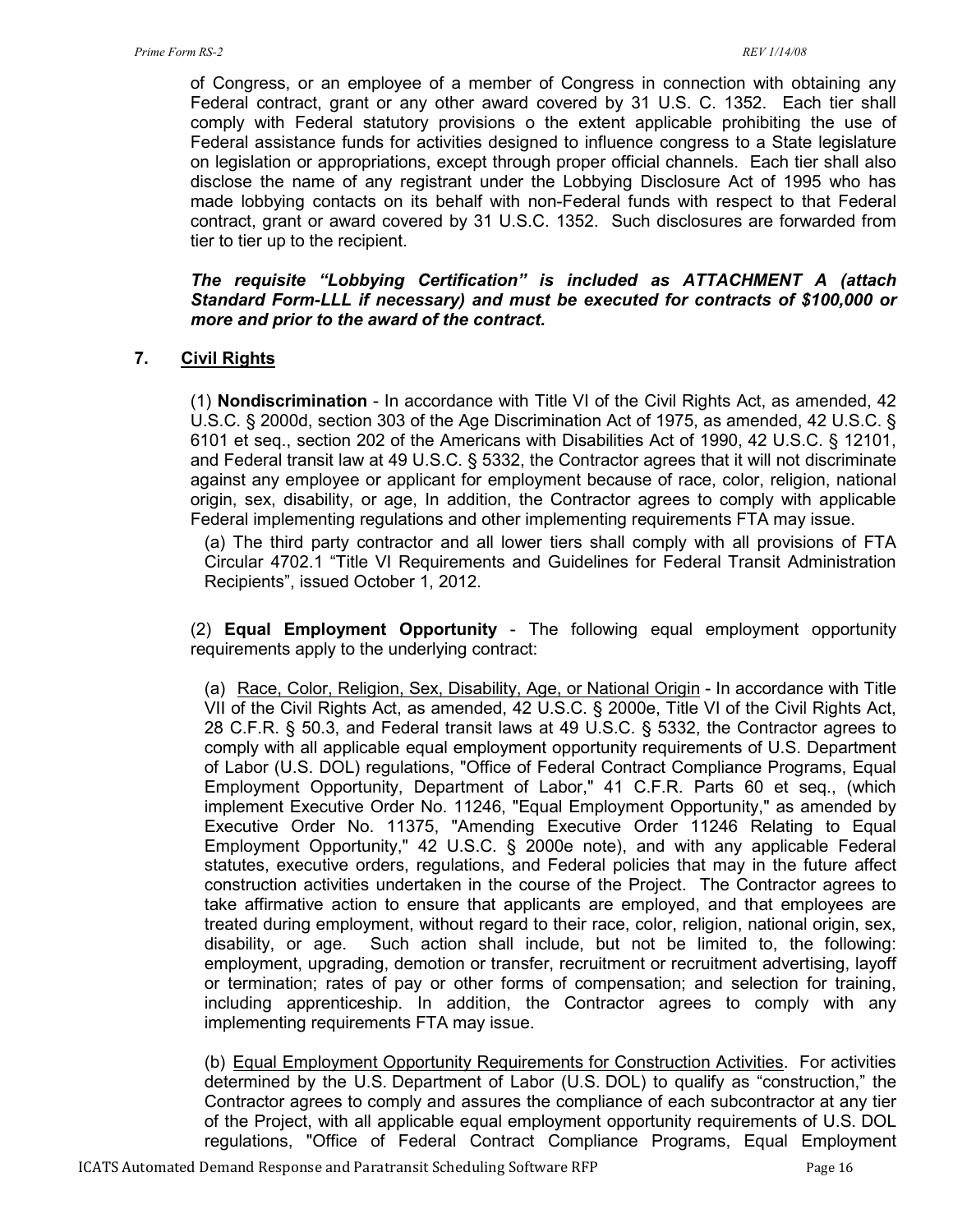Opportunity, Department of Labor," 41 C.F.R. Parts 60 *et seq.*, which implement Executive Order No. 11246, "Equal Employment Opportunity," as amended by Executive Order No. 11375, "Amending Executive Order No. 11246 Relating to Equal Employment Opportunity," 42 U.S.C. § 2000(e) note, and also with any Federal laws, regulations, and directives affecting construction undertaken as part of the Project.

(3) **Nondiscrimination on the Basis of Age** – The Contractor agrees to comply with all applicable requirements of the Age Discrimination Act of 1975, as amended, 42 U.S.C. §§ 6101 *et seq*., and with implementing U.S. Health and Human Services regulations, "Nondiscrimination on the Basis of Age in Programs or Activities Receiving Federal Financial Assistance, 45 C.F.R. Part 90, which prohibit discrimination against individuals on the basis of age.

The Age Discrimination in Employment Act (ADEA) 29 U.S.C. §§ 621 through 634 and with implementing U.S. Equal Employment Opportunity Commission (U.S. EEOC) regulations, "Age Discrimination in Employment Act," 29 C.F.R. Part 1625, which prohibits discrimination against individuals on the basis of age.

(4) **Nondiscrimination on the Basis of Sex** - The Contractor agrees to comply with all applicable requirements of Title IX of the Education Amendments of 1972, as amended, 20 U.S.C. §§ 1681 *et seq.*, and with implementing U.S. DOT regulations, "Nondiscrimination on the Basis of Sex in Education Programs or Activities Receiving Federal Financial Assistance," 49 C.F.R. Part 25, that prohibit discrimination on the basis of sex.

(5) **Access for Individuals with Disabilities** - The Contractor agrees to comply with 49 U.S.C. § 5301(d), which states the Federal policy that elderly individuals and individuals with disabilities have the same right as other individuals to use public transportation services and facilities, and that special efforts shall be made in planning and designing those services and facilities to implement transportation accessibility rights for elderly individuals and individuals with disabilities. The Contractor also agrees to comply with all applicable provisions of section 504 of the Rehabilitation Act of 1973, as amended, with 29 U.S.C. § 794, which prohibits discrimination on the basis of disability; with the Americans with Disabilities Act of 1990 (ADA), as amended, 42 U.S.C. §§ 12101 *et seq*., which requires that accessible facilities and services be made available to individuals with disabilities; and with the Architectural Barriers Act of 1968, as amended, 42 U.S.C. §§ 4151 *et seq*., which requires that buildings and public accommodations be accessible to individuals with disabilities. In addition, the Contractor agrees to comply with applicable Federal regulations and directives and any subsequent amendments thereto, except to the extent the Federal Government determines otherwise in writing, as follows:

- (1) U.S. DOT regulations "Transportation Services for Individuals with Disabilities (ADA)" 49 C.F.R. Part 37;
- (2) U.S. DOT regulations "Nondiscrimination on the Basis of Handicap in Programs and Activities Receiving or Benefiting from Federal Financial Assistance," 49 C.F.R. Part 27;
- (3) Joint U.S. Architectural and Transportation Barriers Compliance Board (U.S. ATBCB) U.S. DOT regulations, "Americans with Disabilities (ADA) Accessibility Specifications for Transportation Vehicles," 36 C.F.R. Part 1192 and 49 C.F. R. Part 38;
- (4) U.S. DOJ regulations "Nondiscrimination on the Basis of Disability in State and Local Government Services,"28 C.F.R. Part 35;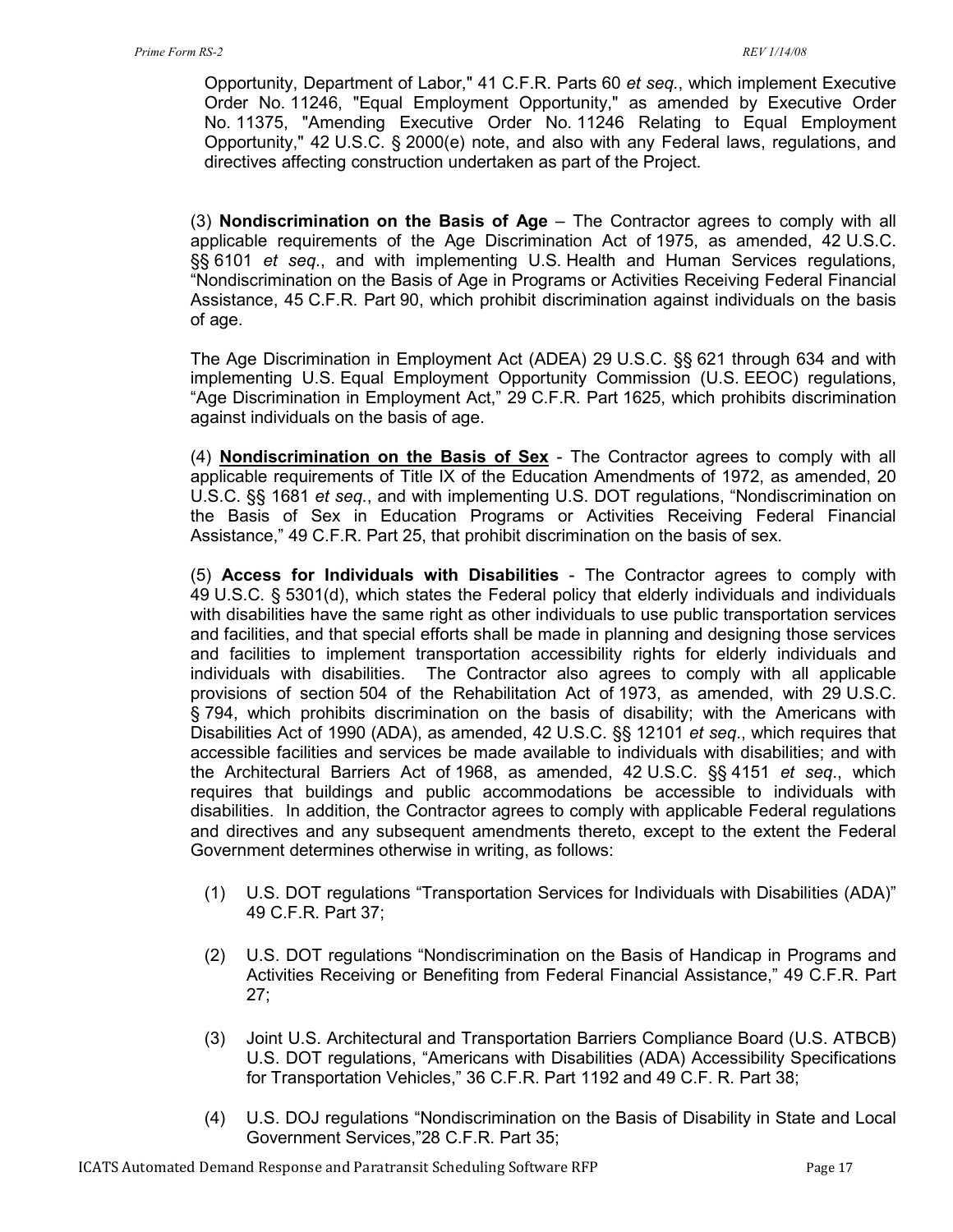- (5) U.S. DOJ regulations "Nondiscrimination on the Basis of Disability by Public Accommodations and in Commercial Facilities." 28 C.F.R. Part 36;
- (6) U.S. GSA regulations "Accommodations for the Physically Handicapped," 41 C.F.R. Subpart 101-19;
- (7) U.S. Equal Employment Opportunity Commission, "Regulations to Implement the Equal Employment Provisions of the Americans with Disabilities Act," 29 C.F.R. Part 1630;
- (8) U.S. Federal Communications Commission regulations "Telecommunications Relay Services and Related Customer Premises Equipment for the Hearing and Speech Disabled," 49 C.F.R. Part 64, Subpart F;
- (9) U.S. Architectural and Transportation Barriers Compliance Board regulations, "Electronic and Information Technology Accessibility Standards." 36 C.F.R. Part 1194;
- (10) FTA regulations, "Transportation of Elderly and Handicapped Persons," 49 C.F.R. part 609; and
- (11) Federal civil rights and nondiscrimination directives implementing the foregoing Federal laws and regulations, except to the extent the Federal Government determines otherwise in writing.

(6) **Access to Services for Persons with Limited English Proficiency**. The Contractor agrees to comply with Executive Order No. 13166,"Improving Access to Services for Persons with Limited English Proficiency," 42 U.S.C. § 2000d-1 note, and U.S. DOT Notice, "DOT Policy Guidance Concerning Recipients' Responsibilities to Limited English Proficiency (LEP) Persons," 70 *Fed. Reg*. 74087, December 14, 2005, except to the extent that the Federal Government determines otherwise in writing.

(7) **Drug or Alcohol Abuse-Confidentiality and Other Civil Rights Protections**. To the extent applicable, the Contractor agrees to comply with the confidentiality and other civil rights protections of the Drug Abuse Office and Treatment Act of 1972, as amended, 21 U.S.C. §§ 1101 *et seq*., with the Comprehensive Alcohol Abuse and Alcoholism Prevention, Treatment and Rehabilitation Act of 1970, as amended, 42 U.S.C. §§ 4541 *et seq*., and with the Public Health Service Act of 1912, as amended, 42 U.S.C. §§ 290dd through 290dd-2, and any amendments thereto.

(8) **Other Nondiscrimination Laws**. The Contractor agrees to comply with applicable provisions of other Federal laws and regulations, and follow applicable directives prohibiting discrimination, except to the extent that the Federal Government determines otherwise in writing.

(9) The Contractor also agrees to include these requirements in each subcontract financed in whole or in part with Federal assistance provided by FTA, modified only if necessary to identify the affected parties.

(10) Remedies for failure to comply with applicable Federal Civil Rights laws and Federal regulations may be enforced as provided in those Federal laws or Federal regulations.

### **8. Contracting with Disadvantaged Business Enterprises**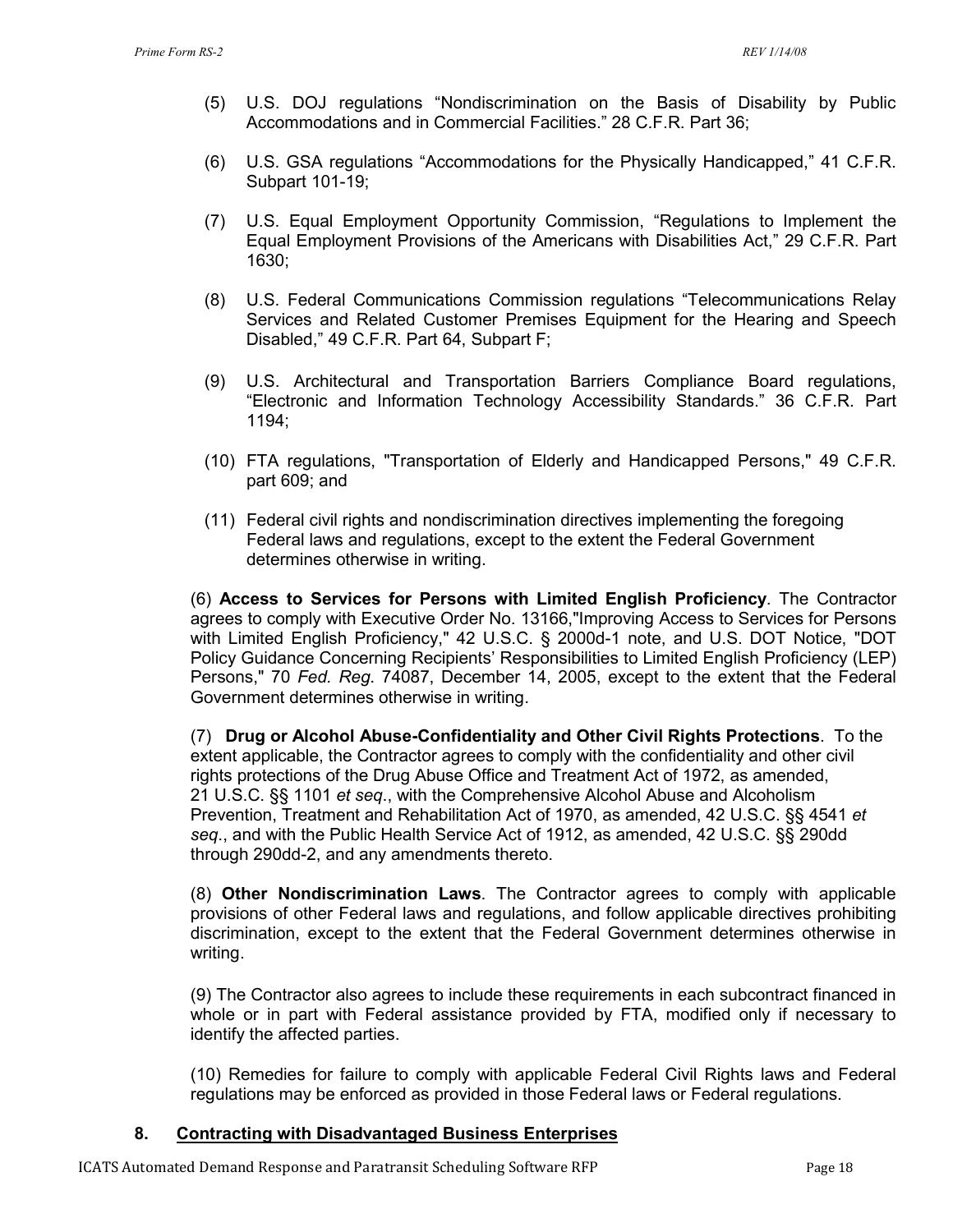The newest version on the Department of Transportation's Disadvantaged Business Enterprise (DBE) program became effective October 1, 2004.

a. This contract is subject to the requirements of U.S. DOT regulations, "Participation by Disadvantaged Business Enterprises in Department of Transportation Financial Assistance Programs," 49 C.F.R. Part 26 *[U.S. DOT published final rule, "Disadvantaged Business Enterprise: Program Improvements," 49 C.F.R. Part 26, on January 28, 2011 (see 76 Fed. Reg. 5083)],* and Section 1101(b) of MAP-21, 23 U.S.C. § 101 note, as amended by Section 451 of the Hiring Incentives to Restore Employment (HIRE) Act, Pub. L. 111-147, March 18, 2010, 23 U.S.C. § 101 note.

The NC Department of Transportation/Public Transportation Division's overall goal for DBE participation is **6.1%.**

b. The contractor shall not discriminate on the basis of race, color, national origin, or sex in the performance of this contract. The contractor shall carry out applicable requirements of 49 CFR Part 26 in the award and administration of this DOT-assisted contract. Failure by the contractor to carry out these requirements is a material breach of this contract, which may result in the termination of this contract or such other remedy as the **Procuring Agency**  deems appropriate. Each subcontract the contractor signs with a subcontractor must include the assurance in this paragraph (see 49 CFR 26.13(b)).

The successful bidder/offeror will be required to report its DBE participation obtained through race-neutral means throughout the period of performance.

c. The contractor is required to pay its subcontractors performing work related to this contract for satisfactory performance of that work no later than 30 days after the contractor's receipt of payment for that work from the Procuring Agency**.** In addition, these may apply:

- **the contractor may not hold retainage from its subcontractors; or**
- **is required to return any retainage payments to those subcontractors within 30 days after the subcontractor's work related to this contract is satisfactorily completed; or**
- **is required to return any retainage payments to those subcontractors within 30 days after incremental acceptance of the subcontractor's work by the Procuring Agency and contractor's receipt of the partial retainage payment related to the subcontractor's work.**

d. The contractor must promptly notify the **Procuring Agency** whenever a DBE subcontractor performing work related to this contract is terminated or fails to complete its work, and must make good faith efforts to engage another DBE subcontractor to perform at least the same amount of work. The contractor may not terminate any DBE subcontractor and perform that work through its own forces or those of an affiliate without prior written consent of the **Procuring Agency.**

### **9. Clean Air Act**

(a) The Contractor agrees to comply with all applicable standards, orders, or regulations issued pursuant to Section 306 of the Clean Air Act as amended, 42 U.S.C. § 7606, and other applicable provisions of the Clean Air Act, as amended, 42 U.S.C. §§ 7401 through 7671q. The Contractor agrees to report any violation to the Purchaser and understands and agrees that the Purchaser will, in turn, report each violation as required to assure notification to the State and/or FTA and the appropriate EPA Regional Office.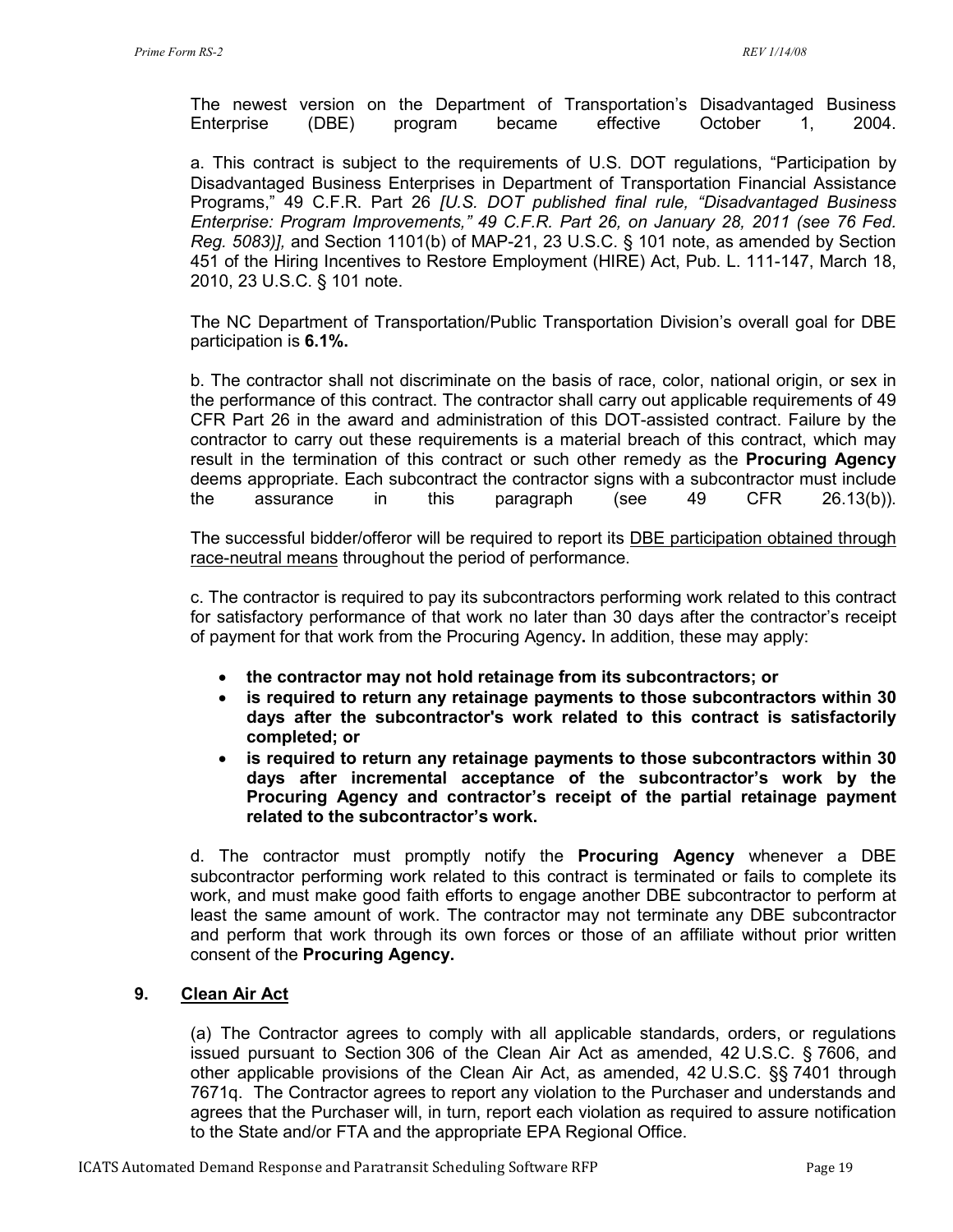(b) The Contractor also agrees to include these requirements in each subcontract exceeding \$100,000 financed in whole or in part with Federal Assistance provided by FTA.

## **10. Clean Water**

(a) The Contractor agrees to comply with all applicable standards, orders, or regulations issued pursuant to Section 508 of the Clean Water Act, as amended, 33 U.S.C. § 1368, and other applicable requirements of the Clean Water Act, as amended, 33 U.S.C. §§ 1251 through 1377, The Contractor agrees to report each violation as required to assure notification to FTA and the appropriate EPA Regional Office.

(b) The Contractor also agrees to include these requirements in each subcontract exceeding \$100,000 financed in whole or in part with Federal assistance provided by FTA.

## **11. Environmental Protection** *(requirements for environmental studies)*

The Contractor agrees to comply with all applicable requirements of the National Environmental Policy Act of 1969, as amended, (NEPA) 42 U.S.C. §§ 4321 through 4335 (as restricted by 42 U.S. C. § 5159, if applicable); Executive Order No. 11514, as amended, "Protection and Enhancement of Environmental Quality," 42 U.S.C. § 4321 note; FTA statutory requirements at 49 U.S.C. § 5323(c)(2) ), as amended by MAP-21, ; U.S. Council on Environmental Quality regulations pertaining to compliance with NEPA, 40 C.F.R. Parts 1500 through 1508; and joint FHWA FTA regulations, "Environmental Impact and Related Procedures," 23 C.F.R. Part 771 and 49 C.F.R. Part 622; were published in the Federal Register, 78 Fed. Reg. 8963, February 7, 2013; and other applicable Federal environmental protection regulations that may be promulgated at a later date. The Contractor agrees to comply with the applicable provisions of 23 U.S.C. § 139 pertaining to environmental procedures, and 23 U.S.C. § 326, pertaining to Purchaser's responsibility for categorical exclusions, in accordance with the provisions of joint FHWA/FTA final guidance, "Environmental Review Process (Public Law 109-59)," 71 Fed. Reg. 66576 *et seq*. November 15, 2006 and any applicable Federal directives that may be issued at a later date, except to the extent that FTA determines otherwise in writing.

### **12. Environmental Justice** *(requirements for environmental studies)*

The Contractor agrees to comply with the policies of Executive Order No. 12898, "Federal Actions to Address Environmental Justice in Minority Populations and Low-Income Populations," 42 U.S.C. § 4321 note; as well as facilitating compliance with that Executive Order; and DOT Order 5610.2, "Department of Transportation Actions To Address Environmental Justice in Minority Populations and Low-Income Populations," 62 *Fed. Reg*. 18377 *et seq*., April 15, 1997, except to the extent that the Federal Government determines otherwise in writing; and the most recent and applicable edition of FTA Circular 4703.1, "Environmental Justice Policy Guidance for Federal Transit Administration Recipients,", August 15, 2012, to the extent consistent with applicable Federal laws, regulations, and guidance.

### **13. Additional Environmental Requirements** *(requirements for environmental studies)*

The Contractor agrees to comply with the following:

• Corridor Preservation. That development of right-of way acquired under 49 U.S.C. § 5323(q), as amended by MAP-21, will not occur in anticipation of its Project until all required environmental reviews for that Project have been completed;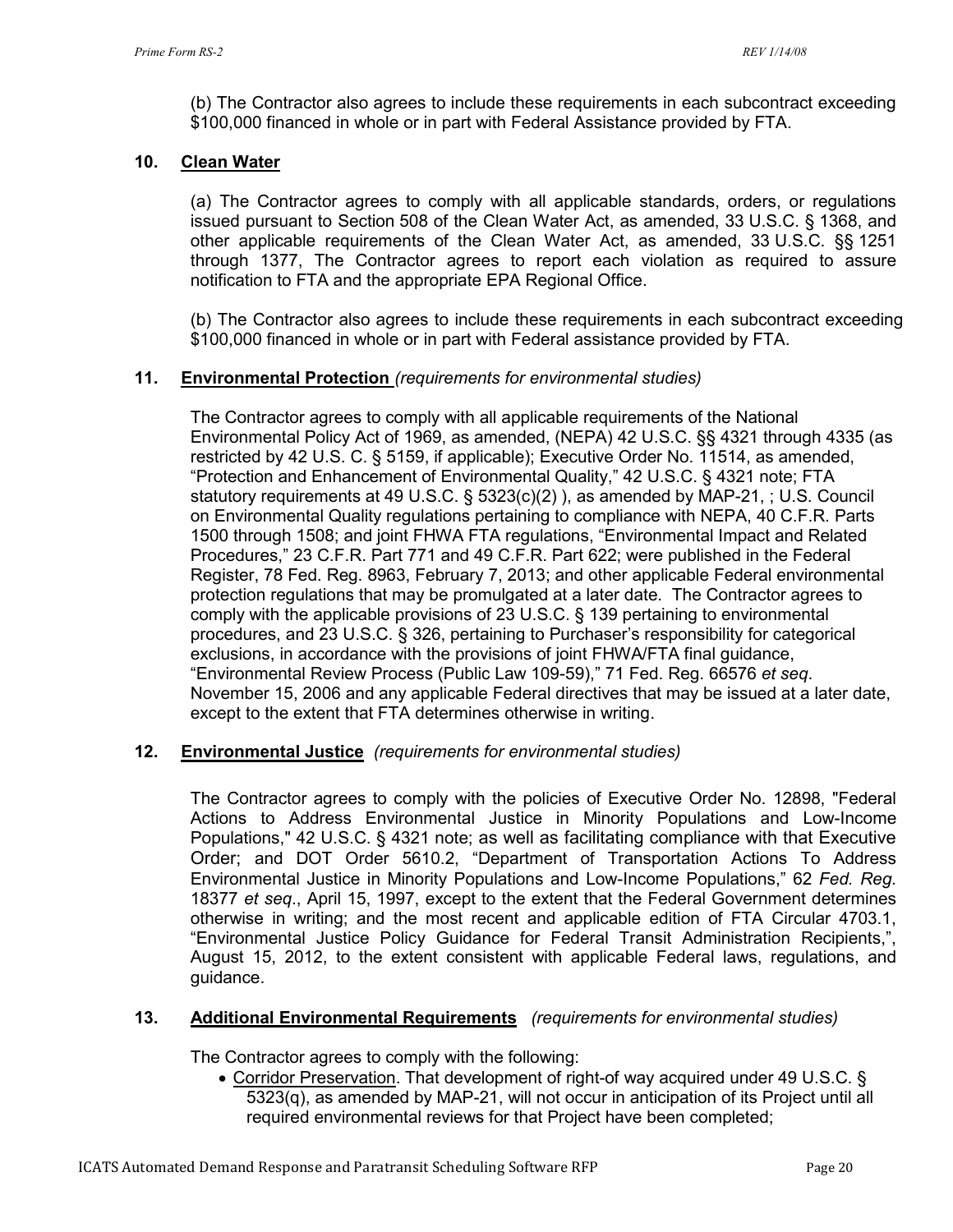- Use of Certain Public Lands. assures that it will comply specifically 49 U.S.C. § 303, which requires certain findings be made before an FTA-funded Project may be carried out that involves the use of any publicly owned land.
- Wild and Scenic Rivers. It will comply, with Federal protections for the national wild and scenic rivers system, 16 U.S.C. §§ 1271 – 1287,
- Coastal Zone Management. assure Project consistency with the approved State management program developed under the Coastal Zone Management Act of 1972, as amended, 16 U.S.C. §§ 1451 – 1465,
- Wetlands. agrees to, and assures that it will, facilitate compliance with the protections for wetlands provided in Executive Order 119 No. 11990, as amended, "Protection of Wetlands," 42 U.S.C. § 4321 note,
- Floodplains. agrees to, and assures that it will, facilitate compliance with the flood hazards protections in floodplains provided in Executive Order No. 11988, as amended, "Floodplain Management," 42 U.S.C. § 4321 note,
- Endangered Species and Fishery Conservation agrees to comply, and assures that it will comply, with the protections for endangered species of The Endangered Species Act of 1973, as amended, 16 U.S.C. §§ 1531 – 1544,
- Hazardous Waste. assures that it will, facilitate compliance with the Comprehensive Environmental Response, Compensation, and Liability Act, as amended, 42 U.S.C. §§ 9601 – 9675, which establishes requirements for the treatment of areas affected by hazardous waste
- Historic Preservation. agrees to, and assures that it will:
	- o Comply with U.S. DOT laws, including 49 U.S.C. § 303, which requires certain findings be made before a Project involving the use of any land from a historic site that is on or eligible for inclusion on the National Register of Historic Places may be undertaken
	- o Encourage compliance with the Federal historic and archaeological preservation requirements of section 106 of the National Historic Preservation Act, as amended, 16 U.S.C. § 470f,
	- o Facilitate compliance with Executive Order No. 11593, "Protection and Enhancement of the Cultural Environment," 16 U.S.C. § 470 note,
	- o Comply with the Archaeological and Historic Preservation Act of 1974, as amended, 16 U.S.C. § 469a – 469c,
	- o Comply with U.S. Advisory Council on Historic Preservation regulations, "Protection of Historic Properties," 36 C.F.R. part 800, which requires the Recipient to:
		- o Consult with the State Historic Preservation Officer concerning investigations to identify properties and resources included in or eligible for inclusion in the National Register of Historic Places that may be affected by the Project, and
		- Notify FTA of affected properties, and
	- o Comply with Federal requirements and follow Federal guidance to avoid or mitigate adverse effects on those historic properties, except as the Federal Government determines otherwise in writing,
- Indian Sacred Sites. agrees to assures that it will facilitate compliance with
	- o The American Indian Religious Freedom Act, 42 U.S.C. § 1996, and Executive Order No. 13007, "Indian Sacred Sites," 42 U.S.C.

## **14. Energy Conservation**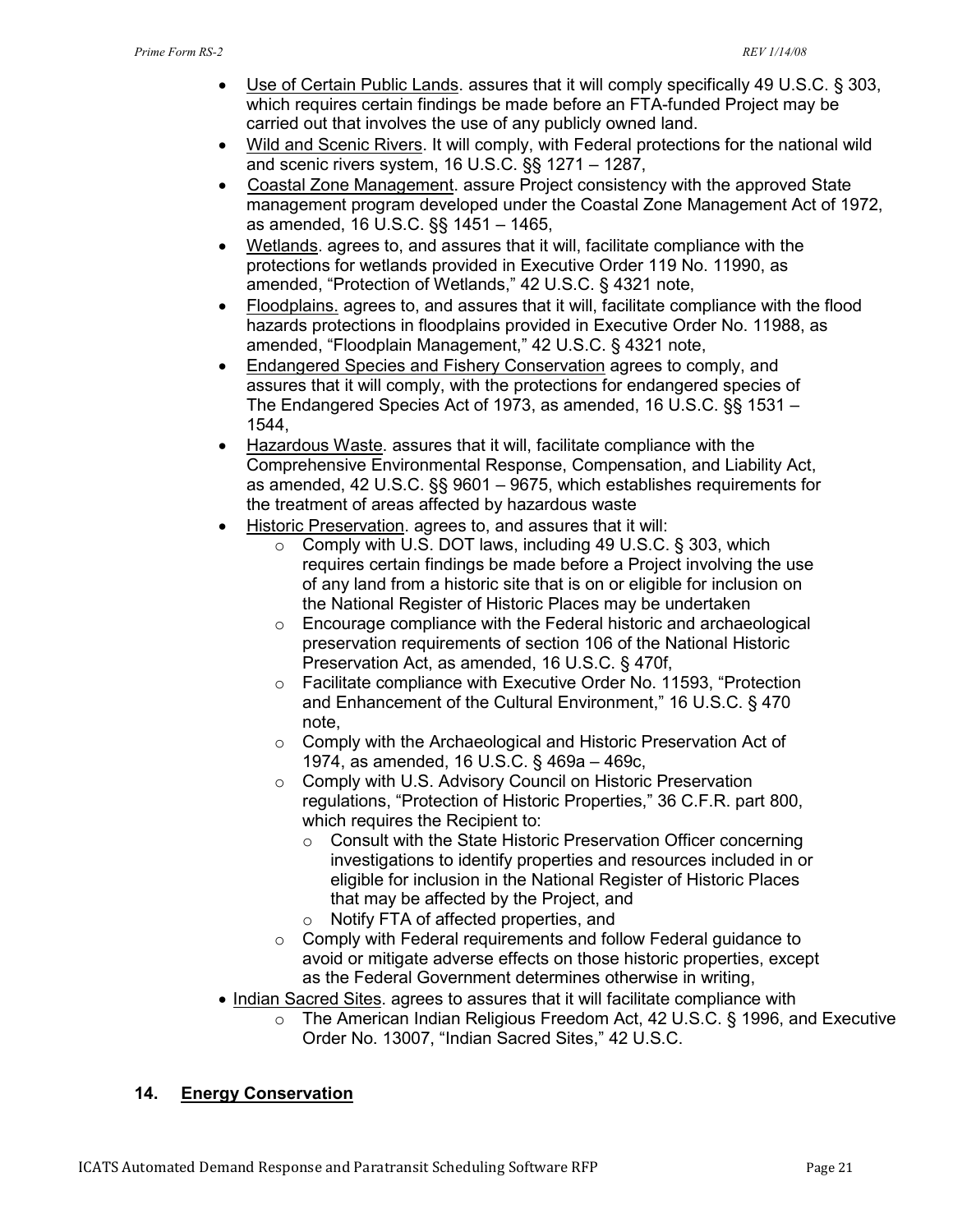The Contractor agrees to comply with mandatory standards and policies relating to energy efficiency that are contained in the state energy conservation plans issued in compliance with the Energy Policy and Conservation Act, 42 U.S.C. Sect. 6321 et seq.

## **15. Fly America**

The Contractor agrees to comply with 49 U.S.C. 40118 (the "Fly America" Act) in accordance with the General Services Administration's regulations at 41 CFR Part 301-10, which provide that recipients and subrecipients of Federal funds and their contractors are required to use U.S. Flag air carriers for U.S. Government-financed international air travel and transportation of their personal effects or property, to the extent such service is available, unless travel by foreign air carrier is a matter of necessity, as defined by the Fly America Act. The Contractor shall submit, if a foreign air carrier was used, an appropriate certification or memorandum adequately explaining why service by a U.S. flag air carrier was not available or why it was necessary to use a foreign air carrier and shall, in any event, provide a certificate of compliance with the Fly America requirements. The Contractor agrees to include the requirements of this section in all subcontracts that may involve international air transportation.

### **16. Buy America**

The contractor agrees to comply with 49 U.S.C. § 5323(j), as amended by MAP-21 and 49 C.F.R. part 661, to the extent consistent with MAP-21, and subsequent amendments to those regulations that may be promulgated. The Contractor also agrees to comply with FTA directives to the extent those directives are consistent with MAP-21, except to the extent that FTA determines otherwise in writing. Buy America requirements state that Federal funds may not be obligated unless steel, iron, and manufactured products used in FTA-funded projects are produced in the United States, unless a waiver has been granted by FTA or the product is subject to a general waiver. General waiver requirements are listed in 49 CFR 661.7. Appendix A grants a general public interest waiver from the Buy America requirements that apply to microprocessors, computers, microcomputers, or software, or other such devices, which are used solely for the purpose of processing or storing data. This general waiver does not extend to a product or device which merely contains a microprocessor or microcomputer and is not used solely for the purpose of processing or storing data. Small purchases (currently less than \$100,000) made with capital, operating, or planning funds are also exempt from the Buy America requirements.

The Buy America requirements flow down from FTA recipients and subrecipients to first tier contractors, who are responsible for ensuring that lower tier contractors and subcontractors are in compliance.

**Effective July 24, 1995 small purchases (under the \$100,000 threshold) made with FTA funds, will not be subject to the Buy America requirement. The value of small purchases should be determined by using "contract price" and not "unit price".** 

*These regulations require, as a matter of responsiveness, that the Bidder or Contractor submit to the purchaser the appropriate Buy America certification (Attachment B or C) with all bids where FTA funds are provided*, *except those subject to a general waiver or less than \$100,000.* 

*BIDS OR OFFERS THAT ARE SUBMITTED WITHOUT THE COMPLETED BUY AMERICA CERTIFICATION MUST BE REJECTED AS NONRESPONSIVE. BIDDERS ARE ADVISED THAT SUBMISSION OF BOTH CERTIFICATIONS WITH THE BID IS ALSO CONSIDERED NONRESPONSIVE AND WILL RESULT IN REJECTION OF THE BID; ONLY ONE CERTIFICATION (either B or C) IS PERMITTED TO BE SUBMITTED.* The certification requirement does not apply to lower tier subcontractors.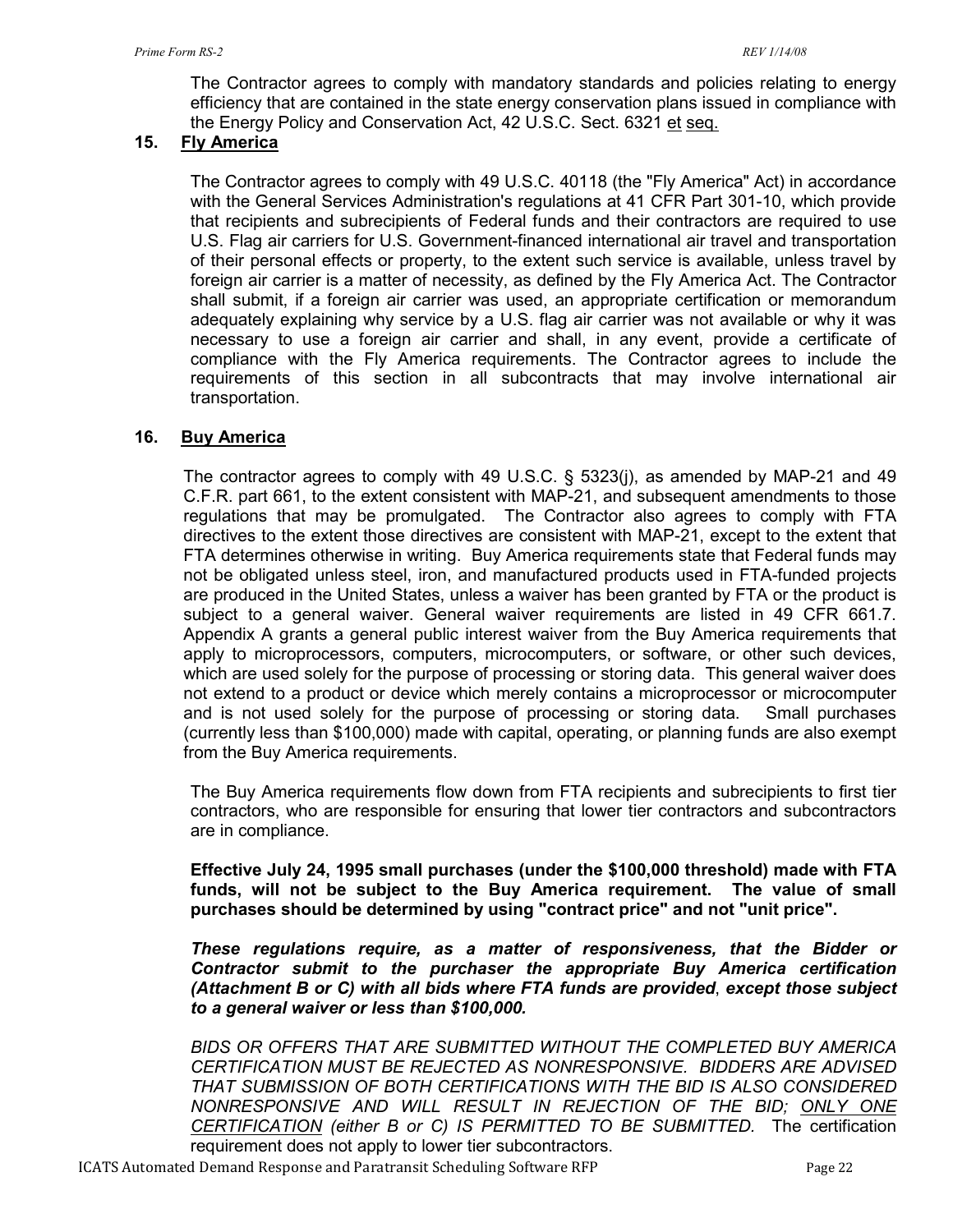#### **17. Cargo Preference**

46 U.S.C. 55305 and 46 CFR Part 381 impose cargo preference requirements in contracts and subcontracts in which equipment, materials or commodities may be transported by ocean vessel in carrying out the project. If the Contractor has knowledge of or anticipates any equipment, materials or commodities that may be shipped by ocean vessel, the Contractor is obligated to inform the Owner, so that additional requirements and clauses may be attached to this Contract.

#### **18. Debarment and Suspensions**

This contract is a covered transaction for purposes of 2 CFR Part 1200, which adopts and supplements the provisions of U.S. Office of Management and Budget (U.S. OMB) "Guidelines to Agencies on Governmentwide Debarment and Suspension (Nonprocurement)," 2 CFR Part 180. As such, the contractor is required to verify that none of the contractor, its principals, as defined at 2 CFR 180.995, or affiliates, as defined at 2 CFR 180.905, are excluded or disqualified as defined at 2 CFR 180.940, 180.935 and 180.945.

The contractor is required to comply with 2 CFR 180, Subpart C and must include the requirement to comply with 2 CFR 180, Subpart C in any lower tier covered transaction it enters into.

By signing and submitting its bid or proposal, the bidder or proposer certifies as follows:

The certification in this clause is a material representation of fact relied upon by the **Procuring Agency.** If it is later determined that the bidder or proposer knowingly rendered an erroneous certification, in addition to remedies available to **Procuring Agency**, the Federal Government may pursue available remedies, including but not limited to suspension and/or debarment. The bidder or proposer agrees to comply with the requirements of 2 CFR 180, Subpart C while this offer is valid and throughout the period of any contract that may arise from this offer. The bidder or proposer further agrees to include a provision requiring such compliance in its lower tier covered transactions.

The Procuring Agency agrees and assures that its third party contractors and lessees will review the "Excluded Parties Listing System" at [https://www.sam.gov](https://www.sam.gov/) before entering into any subagreement, lease or third party contract.

The Procuring Agency will be reviewing all third party contractors under the Excluded Parties Listing System at [https://www.sam.gov](https://www.sam.gov/) before entering into any contracts.

If the Procuring Agency, recipient, or subrecipient suspends, debars, or takes similar action against a Third Party Participant or individual, the Agency, recipient, or subrecipient will provide immediate written notice to the:

- (a) NCDOT/Public Transportation Division,
- (b) FTA Regional Counsel for the Region in which the Agency is located or implements the Project,
- (c) FTA Project Manager if the Project is administered by FTA Headquarters Office, or
- (d) FTA Chief Counsel.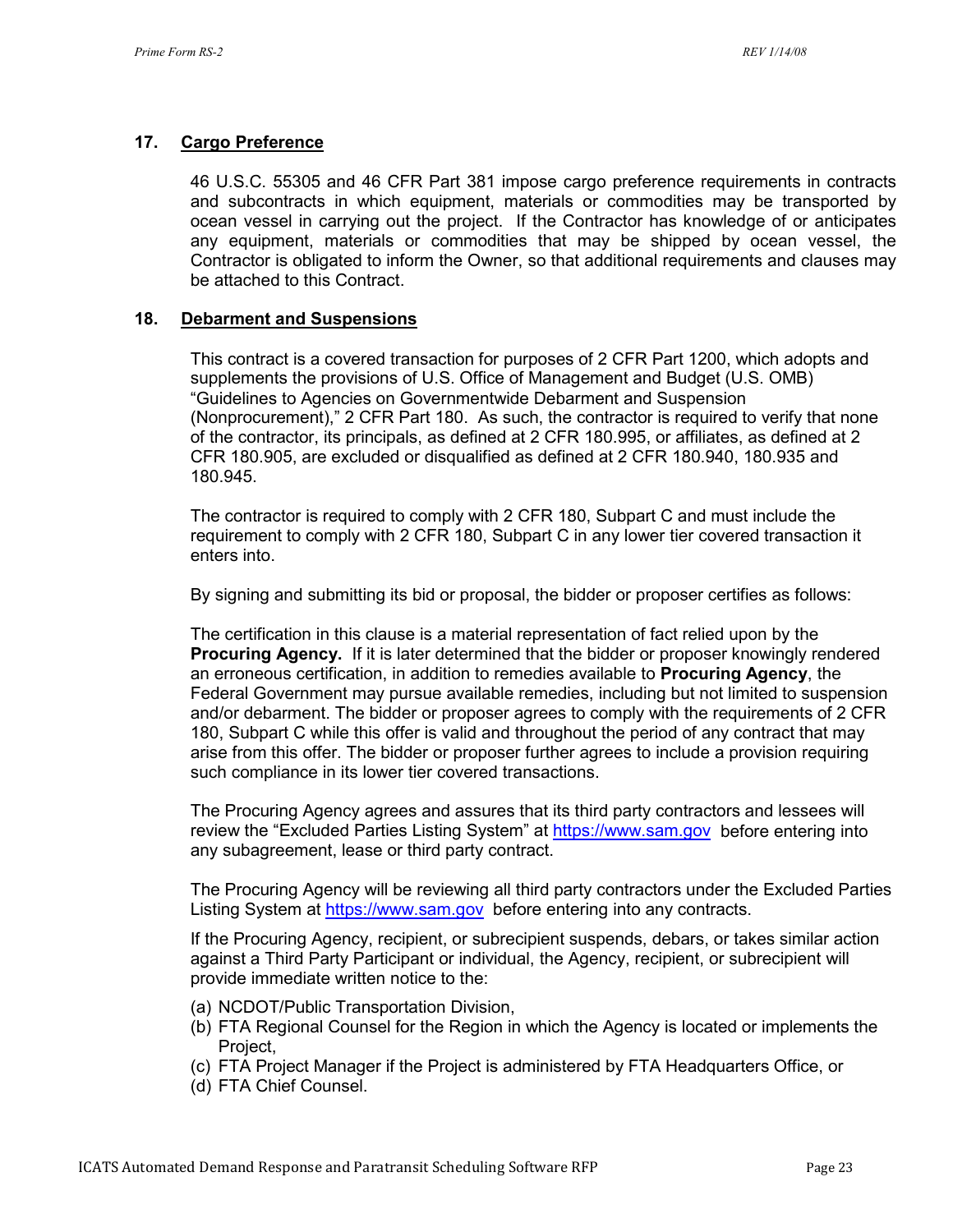#### *The requisite Debarment and Suspension Certification is included as ATTACHMENT D (attach additional statement if necessary) and must be executed for contracts of \$25,000 or more and prior to the award of the contract.*

#### **19. Termination or Cancellation of Contract**

The Owner (Grant Recipient) may terminate this contract, in whole or in part, at any time by written notice to the Contractor when it is in the Owner's or Government's best interest. The Owner shall terminate by delivering to the Contractor a Notice of Termination specifying the nature, extent, and effective date of the termination. Upon receipt of the notice, the Contractor shall (1) immediately discontinue all services affected (unless the notice directs otherwise), and (2) deliver to the Owner all data, reports, estimates, summaries, and other information and materials accumulated in performing this contract, whether completed or in process. The Contractor shall be paid for the products delivered up to the time of termination. The Contractor shall promptly submit its termination claim to the Owner to pay the Contractor. If the Contractor has any property in its possession belonging to the Owner, the Contractor will account for the same, and dispose of it in the manner the Owner directs. A 30-day notice of termination shall be required.

If the termination is for the convenience of the Owner shall make an equitable adjustment in the contract price but shall allow no anticipated profit on unperformed services.

### **20. Breach of Contract**

If the Contractor fails to make delivery of the equipment, supplies, or services within the specified terms of the contract, or fails to perform within the provisions of the contract, the contract may be terminated by reason of default or breach. A written notice of default or breach of contract shall be presented to the Contractor within three (3) working days of such failure. The Contractor will only be paid the contract price for equipment, supplies, or services delivered and accepted in accordance with the requirements set forth in the contract.

If it is determined that the Contractor had an excusable reason for not performing, such as a strike, fire, or flood, events which are not the fault of or are beyond the control of the Contractor, the Owner, after setting up a new delivery of performance schedule, may allow the Contractor to continue work, or treat the termination as a termination for convenience.

The Owner in its sole discretion may, in the case of breach of contract, allow the Contractor a specified period of time in which to correct the defect. In such case, the notice of termination will state the time period in which the correction is permitted and other appropriate conditions.

If Contractor fails to remedy to the Owner's satisfaction the breach or default or any of the terms, covenants, or conditions of this contract within twenty (20) days after written notice from the Owner setting forth the nature of said breach or default, the Owner shall have the right to terminate the Contract without any further obligation to Contractor. Any such termination for default shall not in any way operate to preclude the Owner from also pursuing all available remedies against Contractor and its sureties for said breach or default.

If there is credible evidence that a Third Party Participant (Contractor) has submitted a false claim under the False Claims Act, 31 U.S.C. § 3729 *et seq*., or has committed a criminal or civil violation of law pertaining to fraud, conflict of interest, bribery, gratuity, or similar misconduct involving Federal funding, notification of FTA is required.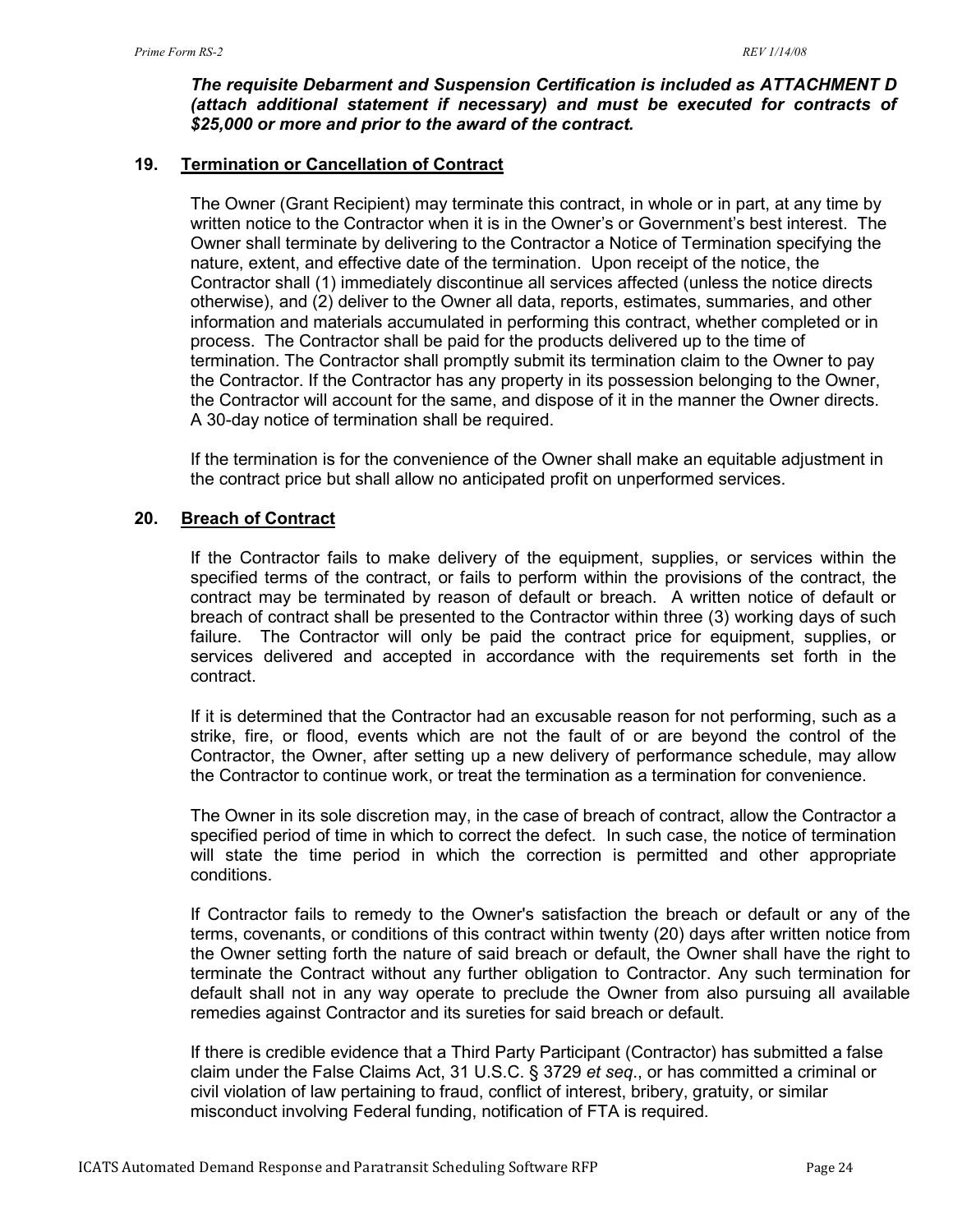If a legal matter as described above emerges, the Recipient must promptly notify the U.S. DOT Inspector General, in addition to the FTA Chief Counsel or FTA Regional Counsel for the Region in which the Recipient is located and the NCDOT.

### **21. Resolution of Disputes**

*Disputes* - Disputes arising in the performance of this Contract which are not resolved by agreement of the parties shall be decided in writing by the authorized representative of the Owner. This decision shall be final and conclusive unless within ten (10) days from the date of receipt of its copy, the Contractor mails or otherwise furnishes a written appeal to the authorized representative of the Owner. In connection with any such appeal, the Contractor shall be afforded an opportunity to be heard and to offer evidence in support of its position. The decision of the authorized representative of the Owner shall be binding upon the Contractor and the Contractor shall abide be the decision.

*Performance During Dispute* - Unless otherwise directed by the Owner, the Contractor shall continue performance under this Contract while matters in dispute are being resolved.

*Claims for Damages* - Should either party to the Contract suffer injury or damage to person or property because of any act or omission of the party or of any of his employees, agents or others for whose acts he is legally liable, a claim for damages therefor shall be made in writing to such other party within a reasonable time after the first observance of such injury of damage.

*Remedies* - Unless this contract provides otherwise, all claims, counterclaims, disputes and other matters in question between the Owner and the Contractor arising out of or relating to this agreement or its breach will be decided by arbitration if the parties mutually agree, or in a court of competent jurisdiction within the State in which the Owner is located.

*Rights and Remedies* - The duties and obligations imposed by the Contract Documents and the rights and remedies available thereunder shall be in addition to and not a limitation of any duties, obligations, rights and remedies otherwise imposed or available by law. No action or failure to act by the Owner, Architect or

Contractor shall constitute a waiver of any right or duty afforded any of them under the Contract, nor shall any such action or failure to act constitute an approval of or acquiescence in any breach thereunder, except as may be specifically agreed in writing.

### **22. Protest Procedures**

To ensure that protests are received and processed effectively the Purchaser shall provide written bid protest procedures upon request. In all instances information regarding the protest shall be disclosed to the N.C. Department of Transportation (NCDOT). All protest requests and decisions must be in writing. A protester must exhaust all administrative remedies with the Purchaser before pursuing remedies through the NCDOT. Reviews of protests by the NCDOT will be limited to the Purchaser's failure to have or follow its protest procedures, or its failure to review a complaint or protest. An appeal to the NCDOT must be received by the Department within three (3) working days of the date the protester knew or should have known of the violation. An appeal to FTA must be received by the cognizant FTA regional or Headquarters Office within five (5) working days of the date the protester knew or should have known of the violation. Violations of Federal law or regulation will be handled by the complaint process stated within that law or regulation. Violations of State or local law or regulations will be under the jurisdiction of State or local authorities.

## **23. No Federal Government Obligations to Third Parties**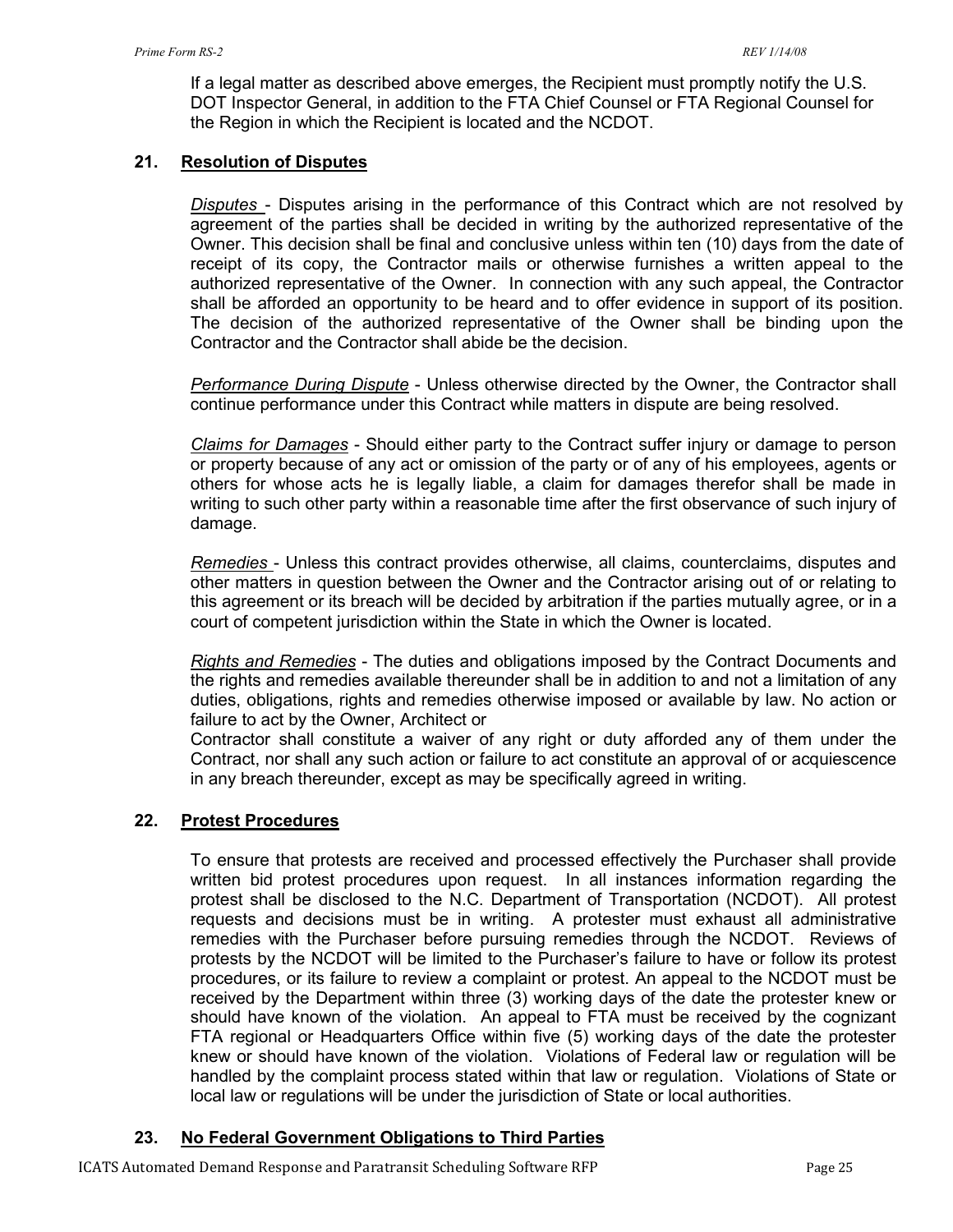The Purchaser and Contractor acknowledge and agree that, notwithstanding any concurrence by the Federal Government in or approval of the solicitation or award of the underlying contract, absent the express written consent by the Federal Government, the Federal Government is not a party to this contract and shall not be subject to any obligations or liabilities to the Purchaser, Contractor, or any other party (whether or not a party to that contract) pertaining to any matter resulting from the underlying contract.

The Contractor agrees to include the above clause in each subcontract financed in whole or in part with Federal assistance provided by FTA. It is further agreed that the clause shall not be modified, except to identify the subcontractor who will be subject to its provisions.

#### **24. False or Fraudulent Statements an Claims**

(1) The Contractor acknowledges that the provisions of the Program Fraud Civil Remedies Act of 1986, as amended, 31 U.S.C. §3801 et seq. and U.S. DOT regulations, "Program Fraud Civil Remedies," 49 C.F.R. Part 31, apply to its activities in connection with this Project. Accordingly, by executing the Grant Agreement or Cooperative Agreement, the Recipient certifies or affirms the truthfulness and accuracy of each statement it has made, it makes, or it may make in connection with the Project covered by the Grant Agreement or Cooperative Agreement. In addition to other penalties that may apply, the Recipient also acknowledges that if it makes a false, fictitious, or fraudulent claim, statement, submission, or certification to the Federal Government, the Federal Government reserves the right to impose the penalties of the Program Fraud Civil Remedies Act of 1986, as amended, on the Contractor to the extent the Federal Government deems appropriate.

(2) The Contractor also acknowledges that if it makes a false, fictitious, or fraudulent claim, statement, submission, certification, or agreement with or to the Federal Government involving a project authorized by 49 U.S.C. chapter 53 or any other Federal statute, the Federal Government reserves the right to impose on the Recipient the penalties of 18 U.S.C. § 1001 or other applicable Federal statute to the extent the Federal Government deems appropriate.

(3) The Contractor agrees to include the above two clauses in each subcontract financed in whole or in part with Federal assistance provided by FTA. It is further agreed that the clauses shall not be modified, except to identify the subcontractor who will be subject to the provisions.

#### **25. Access to Records and Reports**

The Contractor agrees to permit, and require its subcontractors to permit, the U.S. Secretary of Transportation, and the Comptroller General of the United States, and, to the extent appropriate, the State, or their authorized representatives, upon their request to inspect all Project work, materials, payrolls, and other data, and to audit the books, records, and accounts of the Contractor and its subcontractors pertaining to the Project, as required by 49 U.S.C. § 5325(g).

Contractor also agrees, pursuant to 49 C.F.R. 633.17 to provide the FTA Administrator or his authorized representatives including any PMO Contractor access to Contractor's records and construction sites pertaining to a major capital project, defined at 49 U.S. D. 5302(a)1, which is receiving federal financial assistance through the programs described at 49 U.S.C. 5303, 5307, 5309, 5310, 5311, 5316, or 5317.

The Contractor agrees to permit any of the foregoing parties to reproduce by any means whatsoever or to copy excerpts and transcriptions as reasonably needed.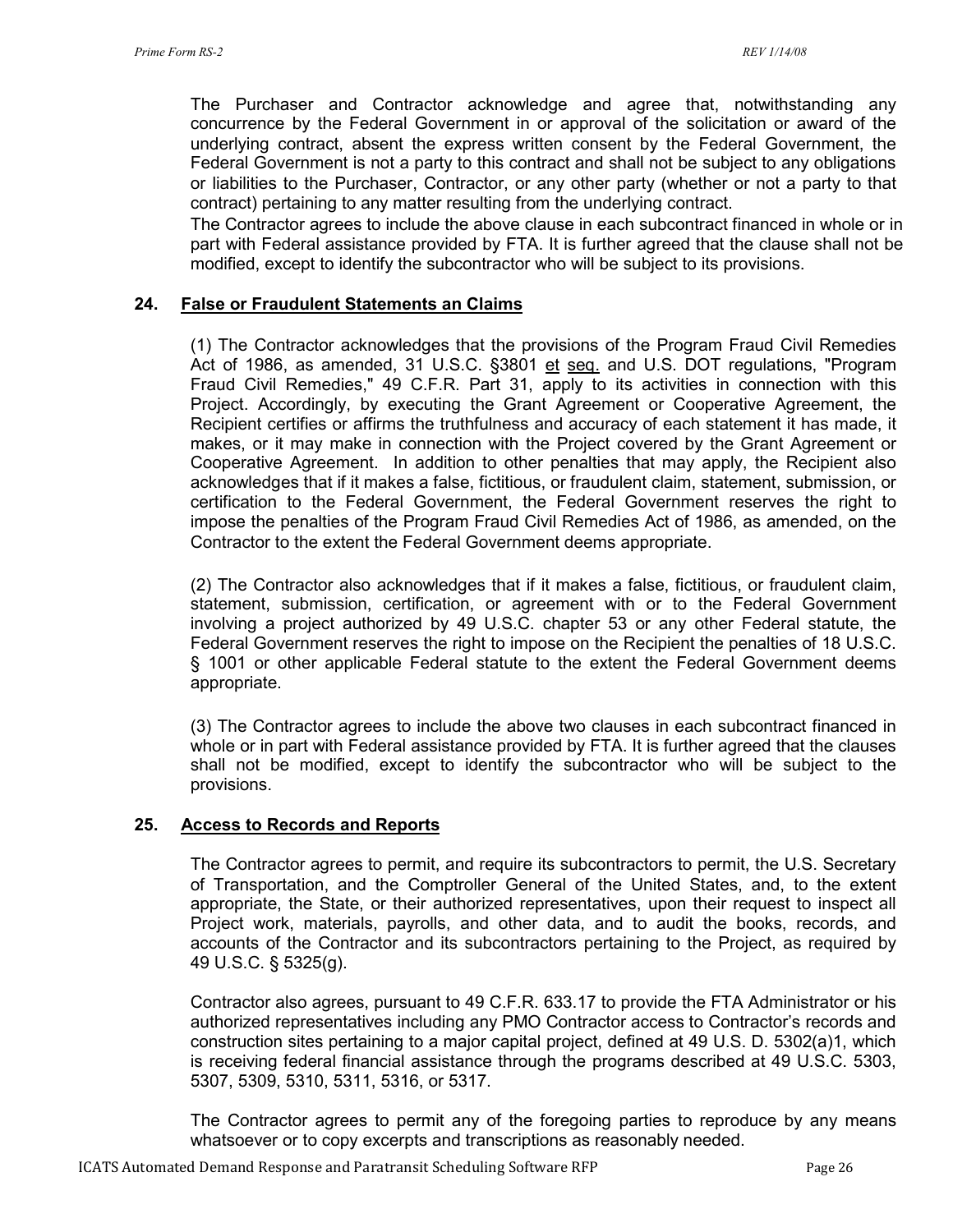The Contractor agrees to maintain all books, records, accounts and reports required under this contract for a period of not less than three (3) years after that date of termination or expiration of this contract, except in the event of litigation or settlement of claims arising from the performance of this contract, in which case Contractor agrees to maintain same until the Purchaser, the FTA Administrator, the Comptroller General, or any of their duly authorized representatives have disposed of all such litigation, appeals, claims or exceptions related thereto. Reference 49 C.F.R. 18.39 (i)(11).

The State of North Carolina, Office of the State Auditor, now requires that all records now be retained for five (5) years after that date of termination or expiration of this contract, except in the event of litigation or settlement of claims arising from the performance of this contract, in which case Contractor agrees to maintain same until the Purchaser, the FTA Administrator, the Comptroller General, or any of their duly authorized representatives have disposed of all such litigation, appeals, claims or exceptions related thereto.

#### **26. Patents and Rights in Data - CONTRACTS INVOLVING EXPERIMENTAL, DEVELOPMENTAL, OR RESEARCH WORK - ONLY**

A. Rights in Data - These following requirements apply to each contract involving experimental, developmental, or research work:

(1) The term "subject data" used in this clause means recorded information, whether or not copyrighted, that is delivered or specified to be delivered under the contract. The term includes graphic or pictorial delineation in media such as drawings or photographs; text in specifications or related performance or design-type documents; machine forms such as punched cards, magnetic tape, or computer memory printouts; and information retained in computer memory. Examples include, but are not limited to: computer software, engineering drawings and associated lists, specifications, standards, process sheets, manuals, technical reports, catalog item identifications, and related information. The term "subject data" does not include financial reports, cost analyses, and similar information incidental to contract administration.

(2) The following restrictions apply to all subject data first produced in the performance of the contract to which this Attachment has been added:

(a) Except for its own internal use, the Purchaser or Contractor may not publish or reproduce subject data in whole or in part, or in any manner or form, nor may the Purchaser or Contractor authorize others to do so, without the written consent of the Federal Government, until such time as the Federal Government may have either released or approved the release of such data to the public; this restriction on publication, however, docs not apply to any contract with an academic institution.

(b) In accordance with 49 C.F.R. § 18.34 and 49 C.F.R. § 19.36, the Federal Government reserves a royalty-free, non-exclusive and irrevocable license to reproduce, publish, or otherwise use, and to authorize others to use, for "Federal Government purposes", any subject data or copyright described in subsections (2)(b)l and (2)(b)2 of this clause below. As used in the previous sentence, "for Federal Government purposes," means use only for the direct purposes of the Federal Government. Without the copyright owner's consent, the Federal Government may not extend its Federal license to any other party.

1. Any subject data developed under that contract, whether or not a copyright has been obtained; and

2. Any rights of copyright purchased by the Purchaser or Contractor using Federal assistance in whole or in part provided by FTA.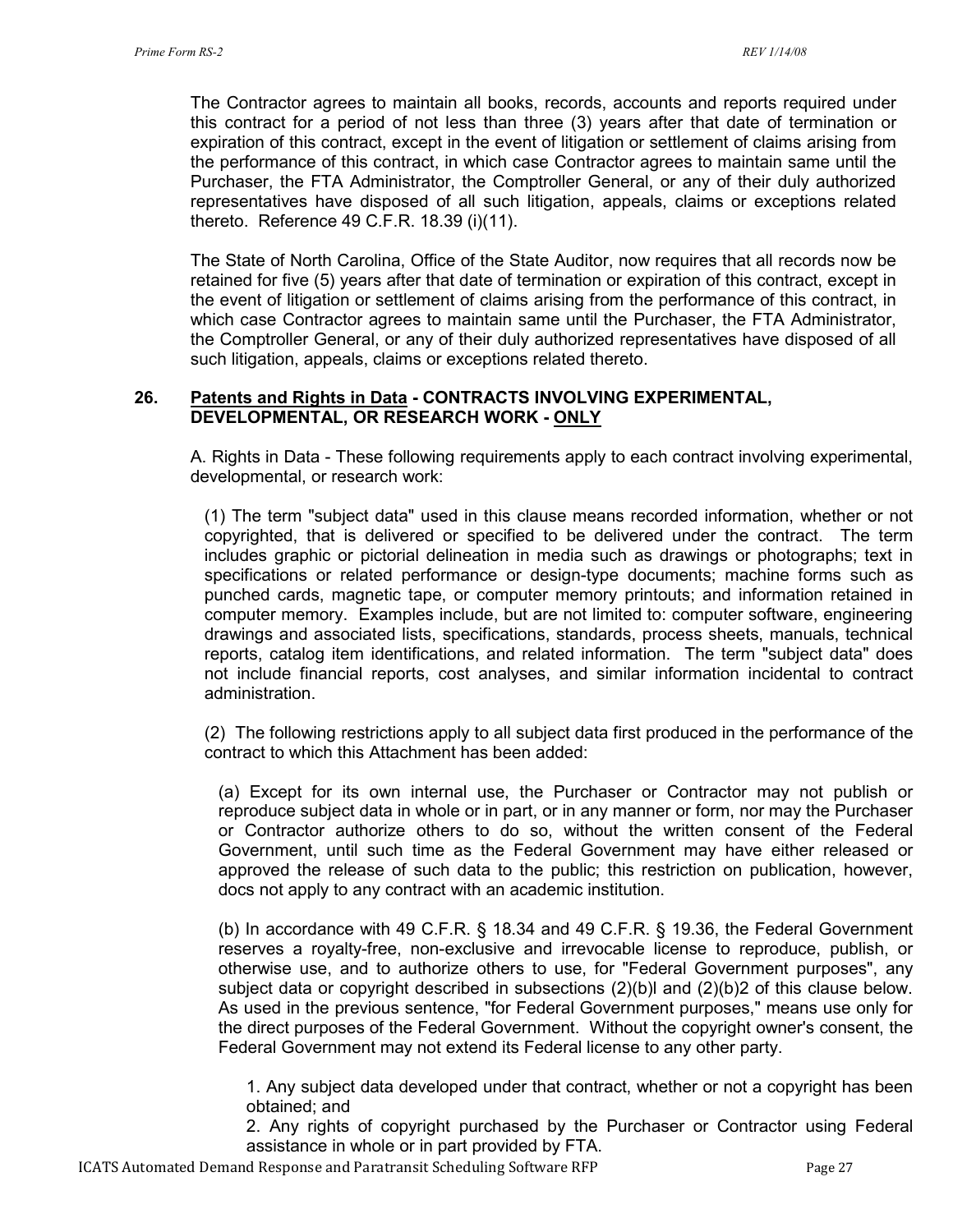(c) When FTA awards Federal assistance for experimental, developmental, or research work, it is FTA's general intention to increase transportation knowledge available to the public, rather than to restrict the benefits resulting from the work to participants in that work. Therefore, unless FTA determines otherwise, the Purchaser and the Contractor performing experimental developmental, or research work required by the underlying contract to which this Attachment is added agrees to permit FTA to make available to the public, either FTA's license in the copyright to any subject data developed in the course of that contract, or a copy of the subject data first produced under the contract for which a copyright has not been obtained. If the experimental, developmental, or research work, which is the subject of the underlying contract, is not completed for any reason whatsoever, all data developed under that contract shall become subject data as defined in subsection (a) of this clause and shall be delivered as the Federal Government may direct. This subsection (e), however, does not apply to adaptations of automatic data processing equipment or programs for the Purchaser or Contractor's use whose costs are financed in whole or in part with Federal assistance provided by FTA for transportation capital projects.

(d) Unless prohibited by state law, upon request by the Federal Government, the Purchaser and the Contractor agree to indemnify, save, and hold harmless the Federal Government, its officers, agents, and employees acting within the scope of their official duties against any liability, including costs and expenses, resulting from any willful or intentional violation by the -Purchaser or Contractor of proprietary rights, copyrights, or right of privacy, arising out of the publication, translation, reproduction, delivery, use, or disposition, of any data furnished under that contract. Neither the Purchaser nor the Contractor shall be required to indemnify the Federal Government for any such liability arising out of the wrongful act of any employee, official, or agents, of the Federal Government.

(e) Nothing contained in this clause on rights in data shall imply a license to the Federal Government under any patent or be construed as affecting the scope of any license or other right otherwise granted to the Federal Government under any patent.

(f) Data developed by the Purchaser or Contractor and financed entirely without using Federal assistance provided by the Federal Government that has been incorporated into work required by the underlying contract to which this Attachment has been added is exempt from the requirements of subsections (b), (c), and (d) of this clause, provided that the Purchaser or Contractor identifies that data in writing at the time of delivery of the contract work

(g) Unless FTA determines otherwise, the Contractor agrees to include these requirements in each subcontract for experimental, developmental, or research work financed in whole or in part with Federal assistance provided by FTA.

(3) Unless the Federal Government later makes a contrary determination in writing, irrespective of the Contractor's status (i.e., a large business, small business, state government or state instrumentality, local government, nonprofit organization, institution of higher education, individual, etc.), the Purchaser and the Contractor agree to take the necessary actions to provide, through FTA, those rights in that invention due the Federal Government as described in U.S. Department of Commerce regulations, "Rights to Inventions Made by Nonprofit Organizations and Small Business Firms Under Government Grants, Contracts and Cooperative Agreements," 37 C.F.R. Part 401.

(4) Therefore, when the Project is completed, the Contractor agrees to provide a Project report that FTA may publish or make available for publication on the Internet. In addition, the Contractor agrees to provide other reports pertaining to the Project that FTA may request.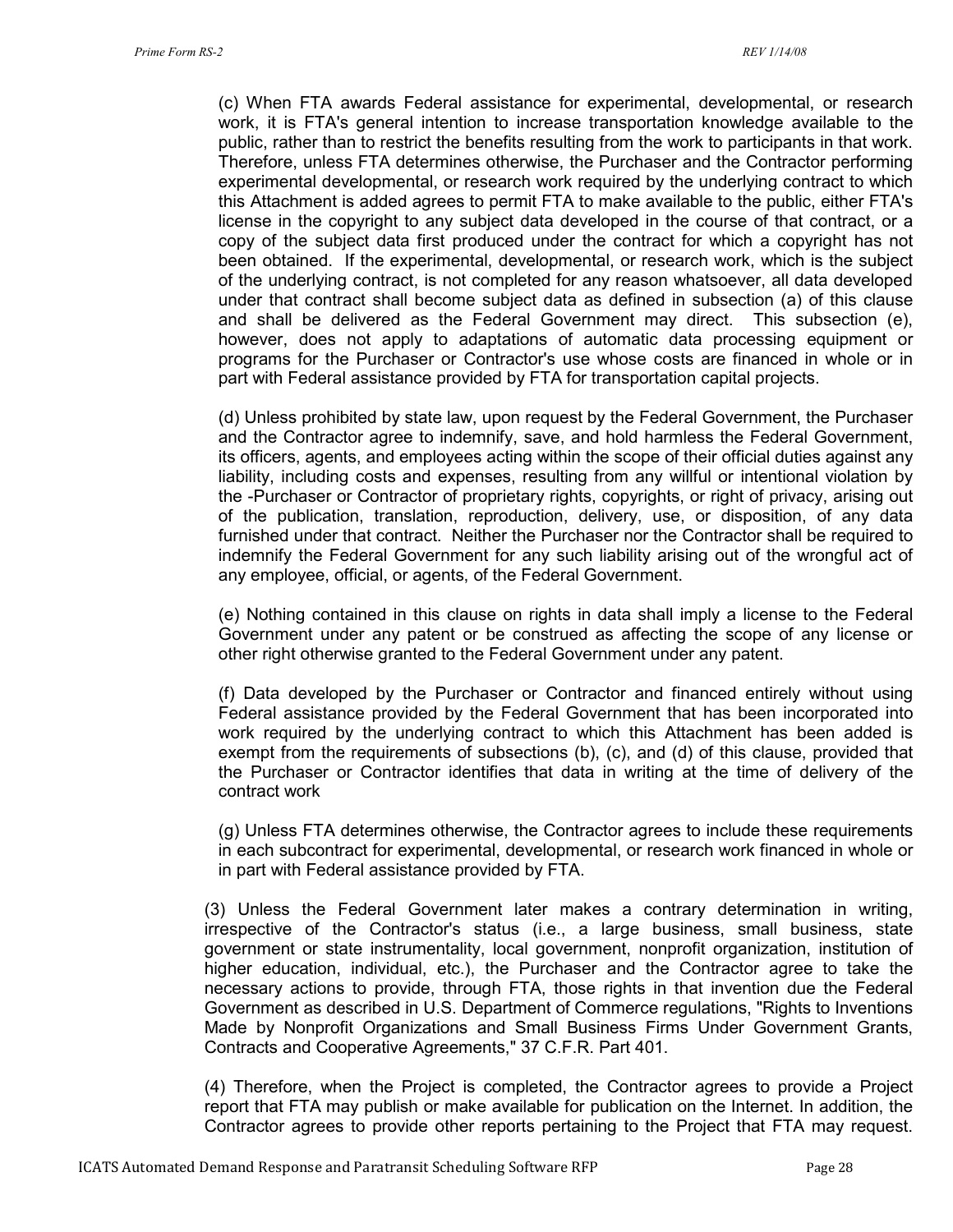The Contractor agrees to identify clearly any specific confidential, privileged, or proprietary information it submits to FTA.

(5) The Contractor also agrees to include these requirements in each subcontract for experimental, developmental, or research work financed in whole or in part with Federal assistance provided by FTA.

B. Patent Rights - These following requirements apply to each contract involving experimental, developmental, or research work:

(1) General - If any invention, improvement, or discovery is conceived or first actually reduced to practice in the course of or under the contract to which this Attachment has been added, and that invention, improvement, or discovery is patentable under the laws of the United States of America or any foreign country, the Purchaser and Contractor agree to take actions necessary to provide immediate notice and a detailed report to the party at a higher tier until FTA is ultimately notified.

(2) Unless the Federal Government later makes a contrary determination in writing, irrespective of the Contractor's status (a large business, small business, state government or state instrumentality, local government, nonprofit organization, institution of higher education, individual), the Purchaser and the Contractor agree to take the necessary actions to provide, through FTA, those rights in that invention due the Federal Government as described in U.S. Department of Commerce regulations, "Rights to Inventions Made by Nonprofit Organizations and Small Business Firms Under Government Grants, Contracts and Cooperative Agreements," 37 C.F.R. Part 401.

(3) The Contractor also agrees to include the requirements of this clause in each subcontract for experimental, developmental, or research work financed in whole or in part with Federal assistance provided by FTA.

### **27. Privacy**

To the extent that the Contractor, or its subcontractors, if any, or any to their respective employees administer any system of records on behalf of the Federal Government, the Contractor agrees to comply with, and assure the compliance of its subcontractors, if any, with the information restrictions and other applicable requirements of the Privacy Act of 1974, as amended, 5 U.S.C. Sect. 552, (the Privacy Act).

The Contractor shall obtain the express consent of the Department and the Federal Government before the Contractor, and any subcontractors, or any of their respective employees operate a system of records on behalf of the Federal Government. Failure to do so may result in termination of the Contract and civil and criminal penalties for violation of the Privacy Act.

The Contractor also agrees to include these requirements in each subcontract to administer any system of records on behalf of the Federal Government financed in whole or in part with Federal assistance provided by FTA.

### **28. National Intelligent Transportation Systems Architecture and Standards**

To the extent applicable, the Contractor agrees to conform to the National Intelligent Transportation Systems (ITS) Architecture and Standards requirements of 23 U.S.C. § 517(d), as amended by MAP-21, and follow the provisions of FTA Notice, "FTA National ITS Architecture Policy on Transit Projects," 66 *Fed. Reg.* 1455 *et seq*., January 8, 2001, and any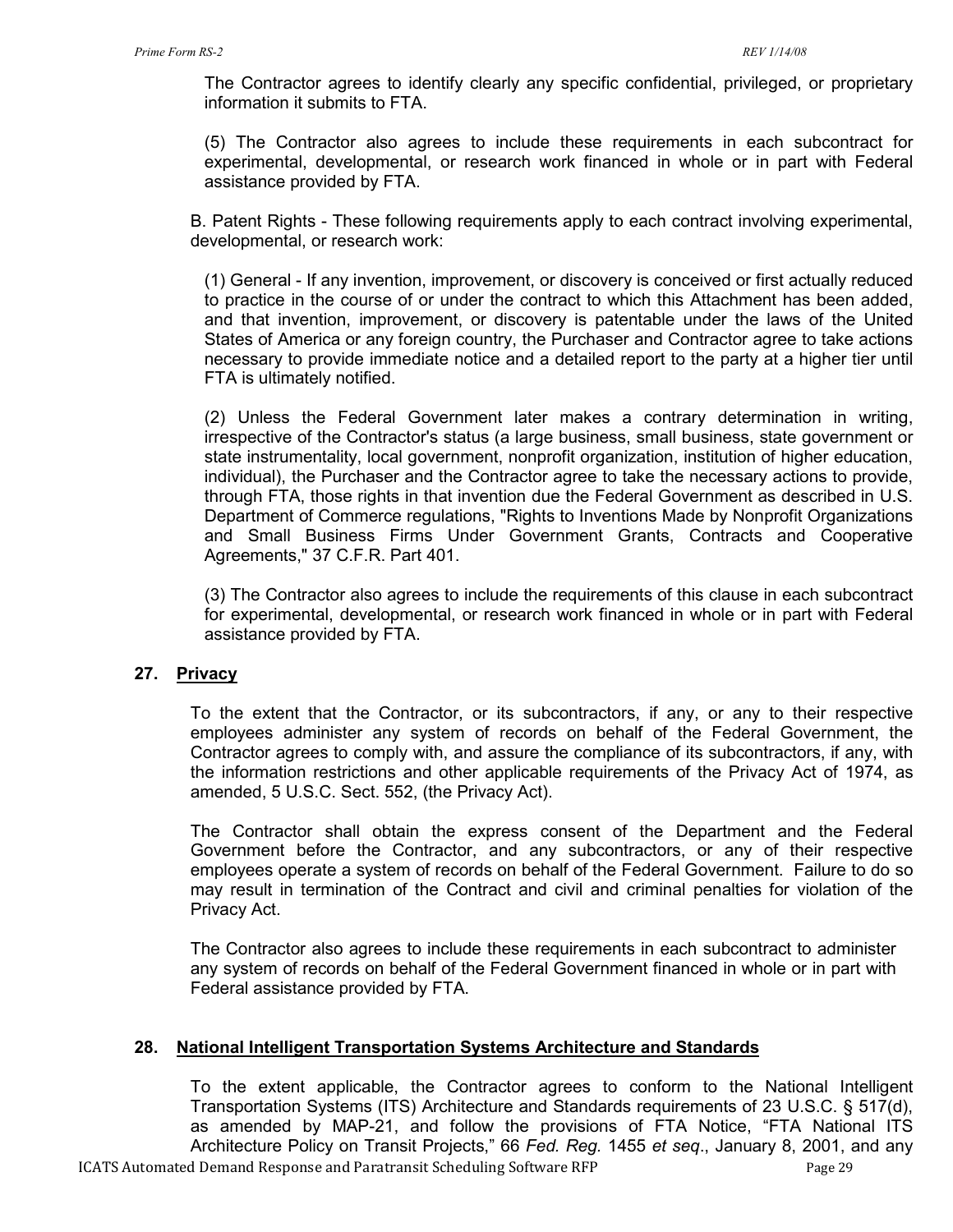other implementing directives FTA may issue at a later date, except to the extent FTA determines otherwise in writing. *(applicable to ITS projects)*

### **29. Recycled Products**

The Recycled Products requirement applies to all contracts for items designated by the EPA, when the purchaser or contractor procures \$10,000 or more of one of these items during the fiscal year, or has procured \$10,000 or more of such items in the previous fiscal year, using Federal funds. New requirements for "recovered materials" will become effective May 1, 1996. These regulations apply to all procurement actions involving items designated by the EPA, where the procuring agency purchases \$10,000 or more of one of these items in a fiscal year, or when the cost of such items purchased during the previous fiscal year was \$10,000. These requirements flow down to all contractor and subcontractor tiers.

To the extent possible the contractor agrees to comply with U. S. Environmental Protection Agency (U.S. EPA), "Comprehensive Procurement Guidelines for Products Containing Recovered Materials," 40 CFR Part 247, which implements section 6002 of the Resource Conservation and Recovery Act (RCRA), as amended, 42 U.S.C. 6962. The contractor agrees to provide competitive preference for products and services that conserve natural resources, protect the environment and are energy efficient, except to the extent that the Federal Government determines otherwise in writing.

These items include, but may not be limited too:

#### *Non-paper office products:*

- (a) Office recycling containers and office waste receptacles.
- (b) Plastic desktop accessories.
- (c) Toner cartridges.
- (d) Plastic-covered binders containing recovered plastic; chipboard and pressboard binders containing recovered paper; and solid plastic binders containing recovered plastic.
- (e) Plastic trash bags.
- (f) Printer ribbons.
- (g) Plastic envelopes.
- (h) Plastic clipboards containing recovered plastic.
- (i) Plastic file folders containing recovered plastic.
- (j) Plastic clip portfolios containing recovered plastic.
- (k) Plastic presentation folders containing recovered plastic.
- (l) Office furniture containing recovered steel, aluminum, wood, agricultural fiber, or plastic.

### **30. State and Local Disclaimer**

The use of many of the suggested clauses are not governed by Federal law, but are significantly affected by State law. The language of the suggested clauses may need to be modified depending on state law, and that before the suggested clauses are used in the grantees procurement documents, the grantees should consult with their local attorney.

#### **31. Incorporation of Federal Transit Administration (FTA) Terms**

The preceding provisions include, in part, certain Standard Terms and Conditions required by DOT, whether or not expressly set forth in the preceding contract provisions. All contractual provisions required by DOT, as set forth in FTA Circular 4220.1F, dated November 1, 2008, are hereby incorporated by reference. Anything to the contrary herein notwithstanding, all FTA mandated terms shall be deemed to control in the event of a conflict with other provisions contained in this Agreement. The Contractor shall not perform any act, fail to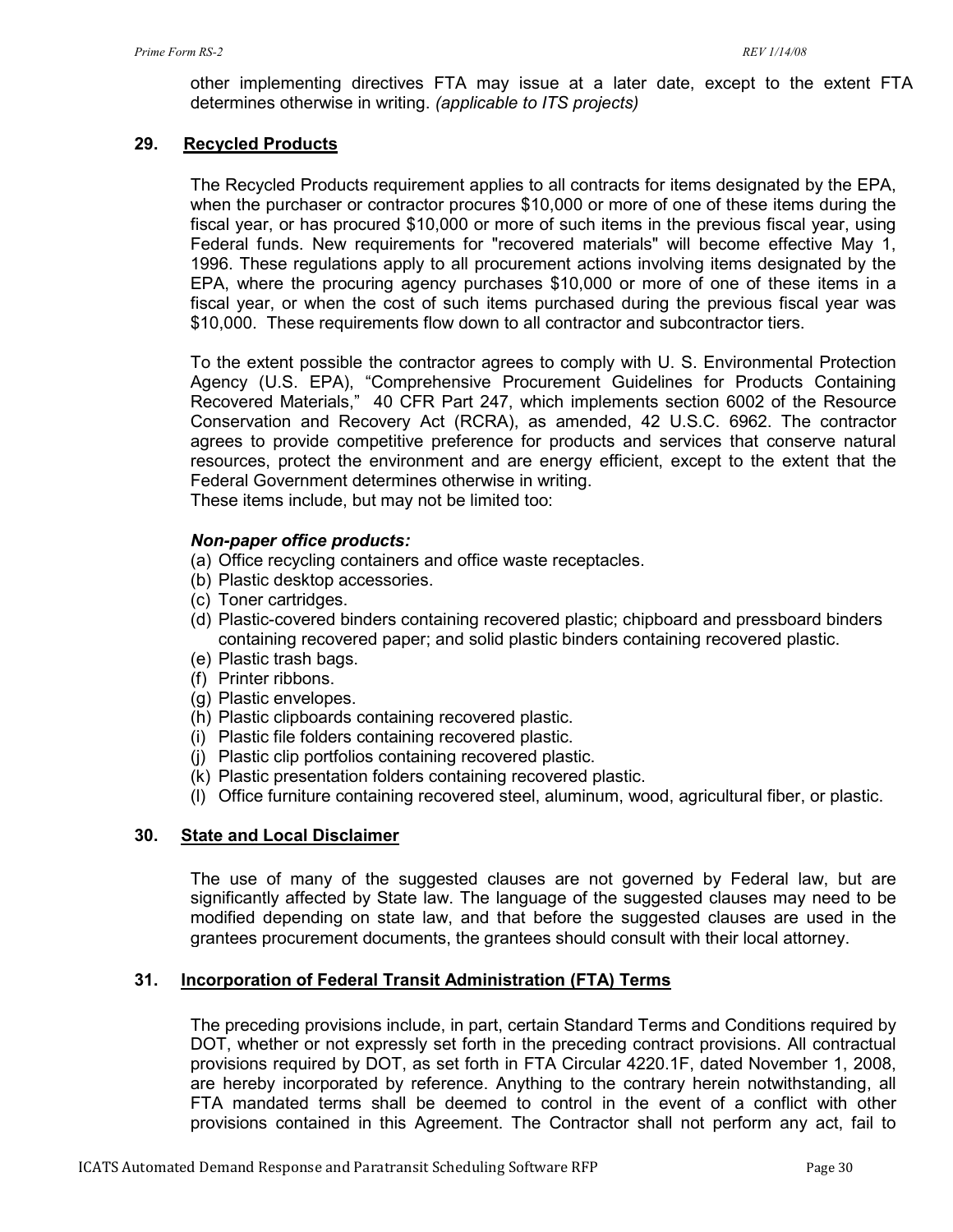perform any act, or refuse to comply with any (name of grantee) requests which would cause (name of grantee) to be in violation of the FTA terms and conditions.

### **32. Hold Harmless**

Except as prohibited or otherwise limited by State law, the Contractor agrees to indemnify, save, and hold harmless the Purchaser/Owner of this Purchase Contract and its officers, agents, and employees acting within the scope of their official duties against any liability, including all claims, losses, costs and expenses accruing or resulting to any other person, firm, or corporation furnishing or supplying work, services, materials, or supplies in connection with the performance of this contract, and from any and all claims and losses accruing or resulting to any person, firm, or corporation that may be injured or damaged by the contractor or subcontractor in the performance of this contract and that are attributable to the negligence or intentionally tortuous acts of the contractor.

The Contractor represents and warrants that it shall make no claim of any kind or nature against the Purchaser or it's agents who are involved in the delivery or processing of contractor goods to the Purchaser. The representation and warranty in the preceding sentence shall survive the termination or expiration of this contract.

### **33. Safe Operation of Motor Vehicles**

#### a. Seat Belt Use.

Pursuant to Executive Order No. 13043, April 16, 1997, 23 U. S. C. § 402, the Contractor is encouraged to adopt and promote on-the-job seat belt use policies and programs for its employees and other personnel that operate company-owned, rented, or personally-operated vehicles and include this provision in any third party subcontracts, leases or similar documents in connection with this project.

#### b. Distracted Driving, Including Texting While Driving.

Consistent with Executive Order No. 13513, "Federal Leadership on Reducing Text Messaging While Driving," October 1, 2009, 23 U.S.C. Section 402 note, and DOT Order 3902.10, "Text Messaging While Driving," December 30, 2009, FTA encourages each third party contractor to promote policies and initiatives for its employees and other personnel that adopt and promote safety policies to decrease crashes by distracted drivers, including policies to ban text messaging while driving, and to include this provision in any third party subcontract leases or similar documents in connection with this project.

#### c. Safety. The Contractor is encouraged to:

(a) Adopt and enforce workplace safety policies to decrease crashes caused by distracted drivers including policies to ban text messaging while driving—

Company-owned or rented vehicles; Privately-owned vehicles when on official Project related business or when performing any work for or on behalf of the Project; or any vehicle, on or off duty, and using an electronic device.

(b) Education, awareness, and other outreach to employees about the safety risks associated with texting while driving.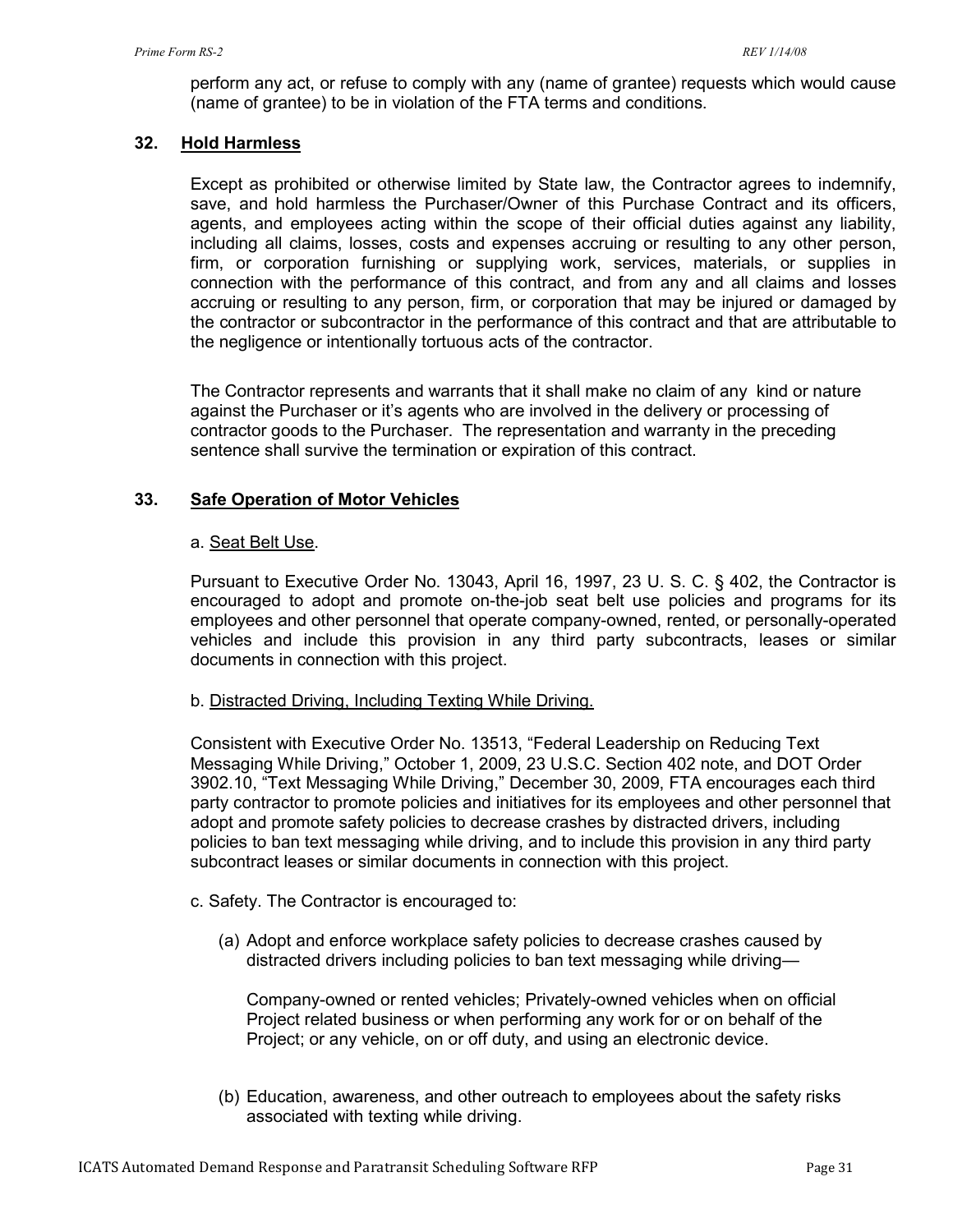- d. Definitions
	- (1) "Driving" means operating a motor vehicle on a roadway, including while temporarily stationary because of traffic, a traffic light, stop sign, or otherwise. "Driving" does not include being in your vehicle (with or without the motor running) in a location off the roadway where it is safe and legal to remain stationary.
	- (2) "Text Messaging" means reading from or entering data into any handheld or other electronic device, including for the purpose of short message service texting, emailing, instant messaging, obtaining navigational information, or engaging in any other form of electronic data retrieval or electronic data communication. The term does not include the use of a cell phone or other electronic device for the limited purpose of entering a telephone number to make an outgoing call or answer an incoming call, unless the practice is prohibited by State or local law.

## **34. Metric System**

To the extent required by U.S. DOT or FTA, the Contractor agrees to use the metric system of measurement in its Contract activities as may be required by 49 U.S.C. Sect. 205a et seq.; Executive Order No. 12770, "Metric Usage in Federal Government Programs," 15 U.S.C. Sect. 205a; and other regulations, guidelines and policies issued by U.S. DOT or FTA. To the extent practicable and feasible, the Contractor agrees to accept products and services with dimensions expressed in the metric system of measurement.

### **35. Geographic Information and Related Spatial Data.**

In accordance with U.S. OMB Circular A-16, "Coordination of Geographic Information and Related Spatial Data Activities," August 19, 2002, and OMB Circular A-16, Supplemental Guidance "Geospatial Line of Business," November 10, 2010, the Contractor agrees to implement this Project so that any activities involving spatial data and geographic information systems activities financed directly or indirectly, in whole or in part, by Federal assistance, are consistent with the National Spatial Data Infrastructure promulgated by the Federal Geographic Data Committee, except to the extent that FTA determines otherwise in writing.

### **36. Exclusionary or Discriminatory Specifications**

The Contractor agrees that it will comply with the requirements of 49 U.S.C. Sect. 5325(h) by refraining from using any funds derived from FTA in performance of this Contract to support procurements using exclusionary or discriminatory specifications.

## **37. North Carolina State Ethics Requirement**

Pursuant to Governor Perdue's Executive Order # 24, this section should be included in the terms and conditions of all contracts let by the Governor's Cabinet Agencies and the Office of the Governor:

1) "By Executive Order 24, issued by Governor Perdue, and N.C. G.S.§ 133-32, it is unlawful for any vendor or contractor ( i.e. architect, bidder, contractor, construction manager, design professional, engineer, landlord, offeror, seller, subcontractor, supplier, or vendor), to make gifts or to give favors to any State employee of the Governor's Cabinet Agencies (i.e., Administration, Commerce, Correction, Crime Control and Public Safety, Cultural Resources, Environment and Natural Resources,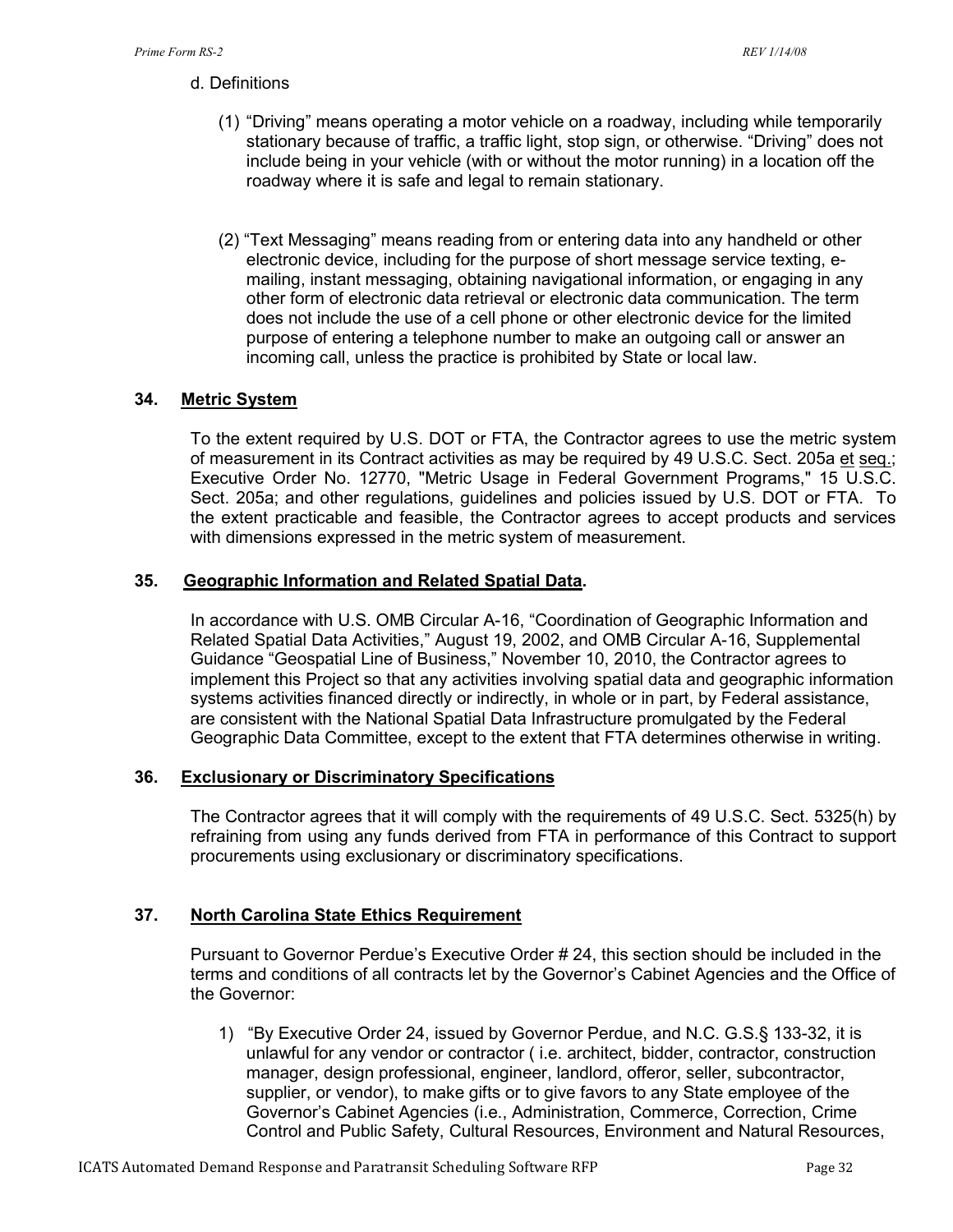Health and Human Services, Juvenile Justice and Delinquency Prevention, Revenue, Transportation, and the Office of the Governor). This prohibition covers those vendors and contractors who:

- (1) have a contract with a governmental agency; or
- (2) have performed under such a contract within the past year; or
- (3) anticipate bidding on such a contract in the future.

For additional information regarding the specific requirements and exemptions, vendors and contractors are encouraged to review Executive Order 24 and G.S. Sec. 133-32.

Executive Order 24 also encouraged and invited other State Agencies to implement the requirements and prohibitions of the Executive Order to their agencies. Vendors and contractors should contact other State Agencies to determine if those agencies have adopted Executive Order 24."

To be added near the signature portion of all contracts let by the Governor's Cabinet Agencies and the Office of the Governor:

"N.C.G.S. § 133-32 and Executive Order 24 prohibit the offer to, or acceptance by, any State Employee of any gift from anyone with a contract with the State, or from any person seeking to do business with the State. By execution of any response in this procurement, you attest, for your entire organization and its employees or agents, that you are not aware that any such gift has been offered, accepted, or promised by any employees of your organization."

#### **38. Sensitive Security Information**

Each third party contractor must protect, and take measures to ensure that its subcontractors at each tier protect, "sensitive security information" made available during the administration of a third party contract or subcontract to ensure compliance with "The Homeland Security Act", as amended, specifically 49 U.S.C. Section 40119(b), The Aviation and Transportation Security Act, as amended, 49 U.S.C. § 114(r), U.S. DOT regulations, "Protection of Sensitive Security Information," 49 C.F.R. part 15, and U.S. Department of Homeland Security, Transportation Security Administration regulations, "Protection of Sensitive Security Information," 49 C.F.R. part 1520.

#### **39. Geographic Preference**

Procurements shall be conducted in a manner that prohibits the use of statutorily or administratively imposed in-State or local geographical preferences in evaluation or award of bids or proposals, except where applicable Federal statutes expressly mandate or encourage geographic preference. This does not preempt State licensing laws.

#### **40. NC E-Verify Requirements**

To ensure compliance with the E-Verify requirements of the General Statutes of North Carolina, all contractors, including any subcontractors employed by the contractor(s), by submitting a bid, proposal or any other response, or by providing any material, equipment, supplies, services, etc., attest and affirm that they are aware and in full compliance with Article 2 of Chapter 64, (NCGS64-26(a)) relating to the E-Verify requirements by executing and submitting the E-verify Affidavit included in this Invitation for Bids as Attachment E.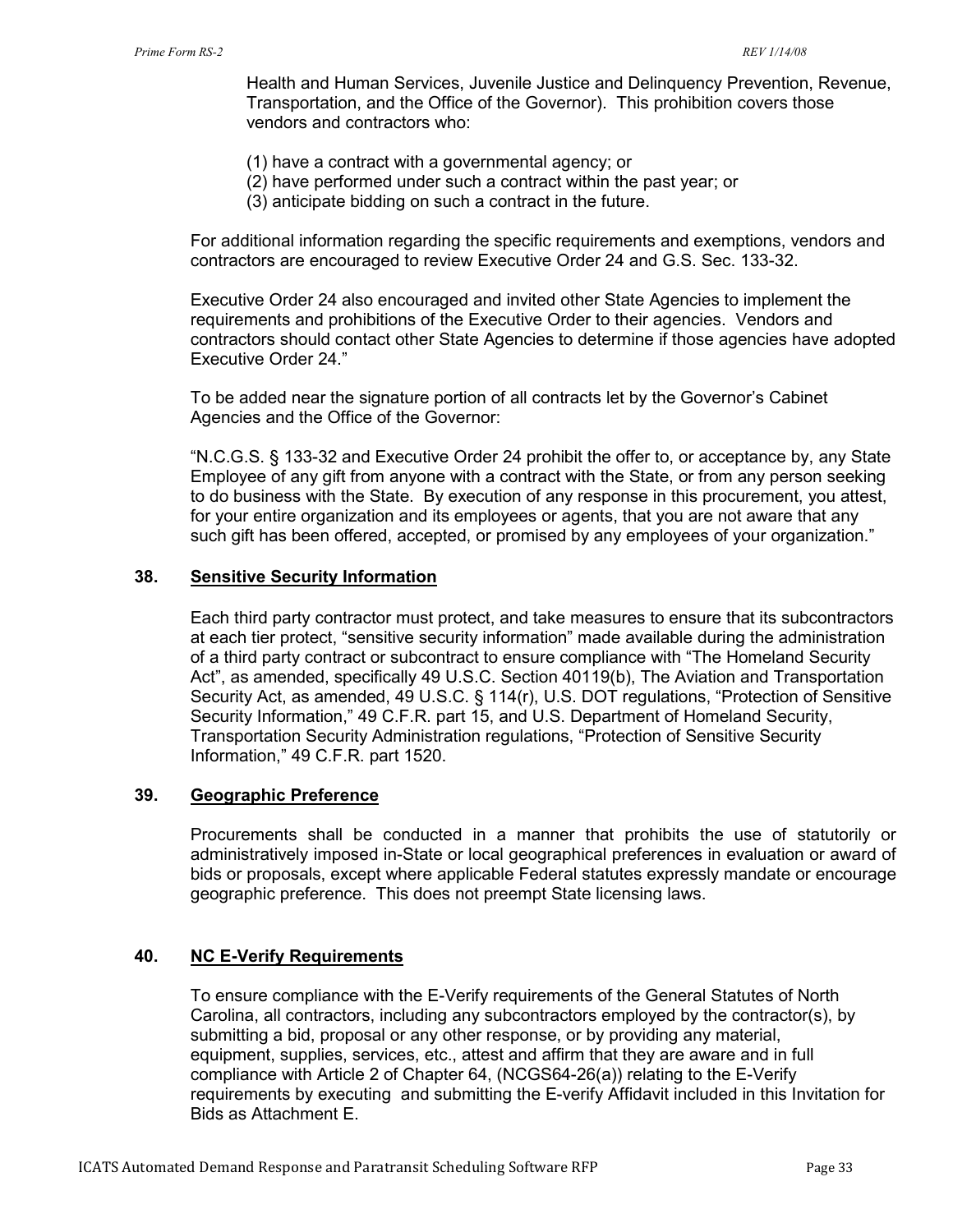## **ATTACHMENT A**

## CERTIFICATION REGARDING LOBBYING

#### *(To be submitted with all bids or offers exceeding \$100,000; must be executed prior to Award)*

The undersigned \_\_\_\_\_\_\_\_\_\_\_ certifies, to the best of his or her knowledge and belief, that:

### (Contractor)

- 1. No Federal appropriated funds have been paid or will be paid, by or on behalf of the undersigned, to any persons for influencing or attempting to influence an officer or employee of any agency, a Member of Congress, an officer or employee of Congress, or an employee of a Member of Congress in connection with the awarding to any Federal contract, the making of any Federal grant, the making of any Federal loan, the entering into of any cooperative agreement, and the extension, continuation, renewal, amendment, or modification of any Federal contract, grant, loan, or cooperative agreement.
- 2. If any funds other than Federal appropriated funds have been paid or will be paid to any person for influencing or attempting to influence an officer or employee of any agency, a Member of Congress, an officer or employee of Congress, or an employee of a Member of Congress in connection with this Federal contract, grant loan, or cooperative agreement, the undersigned shall complete and submit Standard Form-LLL, "Disclosure Form to Report Lobbying", in accordance with its instructions [as amended by "Government wide Guidance for New Restrictions on Lobbying," 61 Fed. Reg. 1413 (1/19/96). Note: language in paragraph (2) herein has been modified in accordance with Section 10 of the Lobbying Disclosure Act of 1995 (P.L. 104-65, to be codified at 2 U.S.C. 1601, *et seq* .)]
- 3. The undersigned shall require that the language of this certification be included in the award documents for all subawards at all tiers (including subcontracts, subgrants, and contracts under grants, loans, and cooperative agreements) and that all subrecipients shall certify and disclose accordingly.

This certification is a material representation of fact upon which reliance is placed when this transaction was made or entered into. Submission of this certification is a prerequisite for making or entering into this transactions imposed by 31, U.S.C. 1352 (as amended by the Lobbying Disclosure Act of 1995). Any person who fails to file the required certification shall be subject to a civil penalty of not less than \$10,000 and not more than \$100,000 for each such failure.

[Note: Pursuant to 31 U.S.C. 1352(c)(1)-(2)(A), any person who makes a prohibited expenditure or fails to file or amend a required certification or disclosure form shall be subject to a civil penalty of not less than \$10,000 for each such expenditure or failure.]

The Contractor, \_\_\_\_\_\_\_\_\_\_\_\_\_\_\_\_\_\_\_\_, certifies or affirms the truthfulness and accuracy of each statement of its certification and disclosure, if any. In addition, the Contractor understands and agrees that the provisions of 31 U.S.C. Section A 3801 *et seq*., apply to this certification and disclosure, if any.

| Date                            | Signature of Contractor's Authorized Official                                                                                   |  |  |
|---------------------------------|---------------------------------------------------------------------------------------------------------------------------------|--|--|
|                                 | Name and Title of Contractors Authorized Official                                                                               |  |  |
| and the County of Theorem 2014. | Subscribed and sworn to before me this day of the State of the State of the State of<br>Notary Public<br>My Appointment Expires |  |  |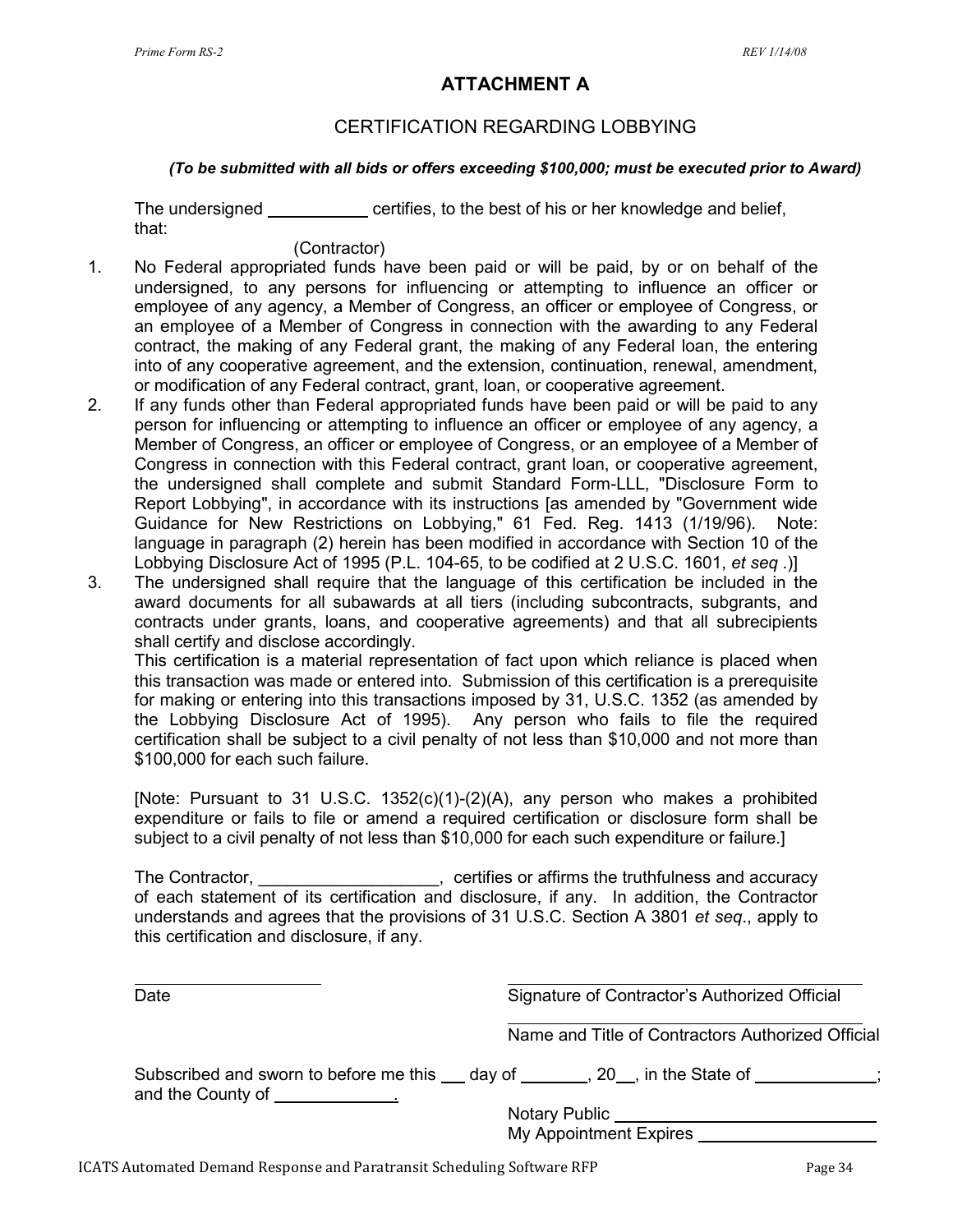## **ATTACHMENT B**

## CERTIFICATE OF COMPLIANCE WITH BUY AMERICA REQUIREMENTS

#### *(To be submitted with all bids for goods exceeding \$100,000. A bid, which does not include this certification or the certification under Attachment C, will not be eligible for award. Only one certification may be submitted for Attachment B or C. Do not submit both.)*

The bidder or offeror hereby certifies that it will meet the requirements of 49 U.S.C. 5323(j)(1) and the applicable regulations in 49 C.F.R. Part 661.

| County of ___________________                                       |                                           |
|---------------------------------------------------------------------|-------------------------------------------|
| Subscribed and sworn to before me this ____ day of _________, 20__. |                                           |
|                                                                     |                                           |
|                                                                     | My Appointment Expires __________________ |
|                                                                     |                                           |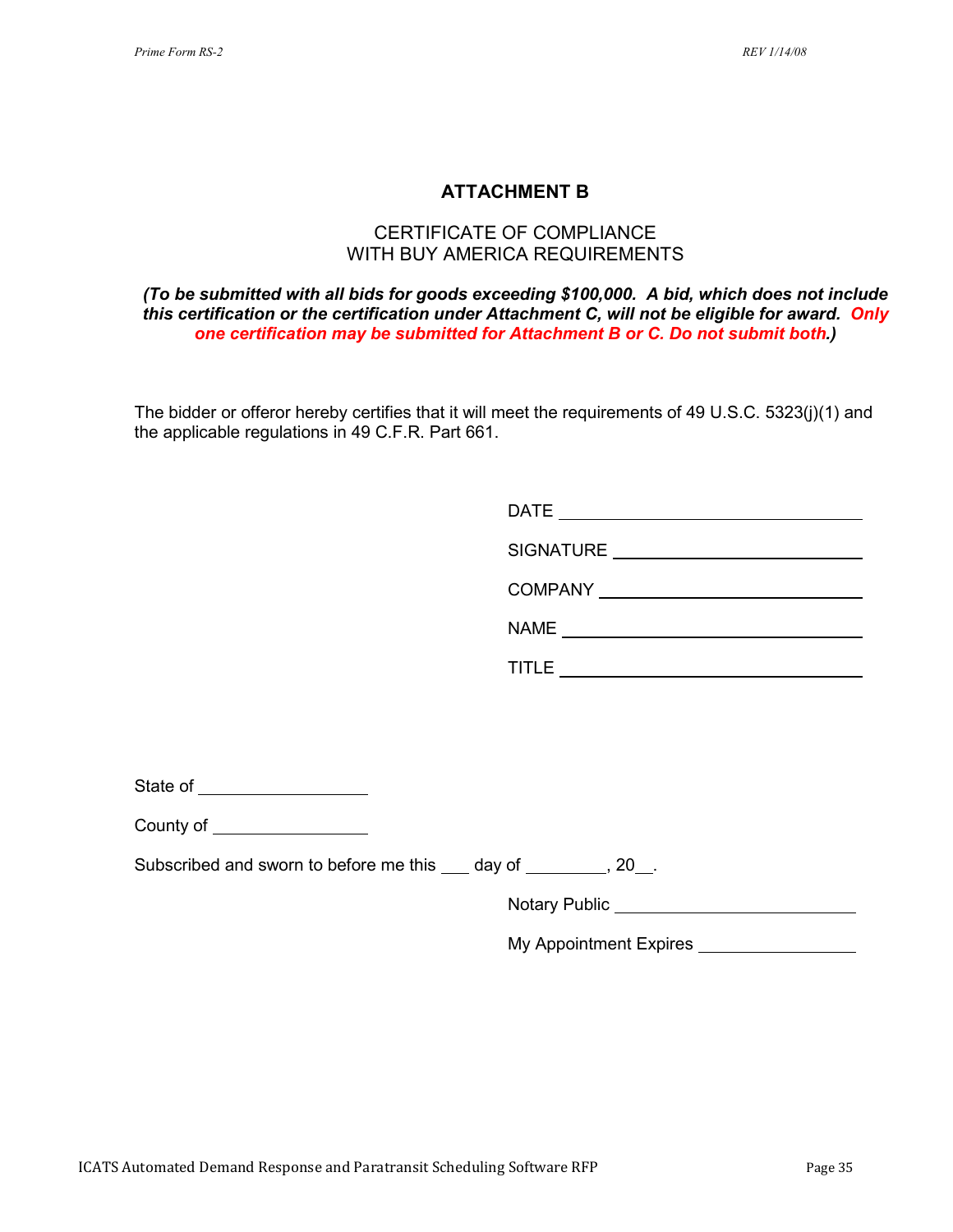## **ATTACHMENT C**

## CERTIFICATE OF NON-COMPLIANCE WITH BUY AMERICA REQUIREMENTS

#### *(To be submitted with all bids exceeding \$100,000. A bid, which does not include this certification or the certification under Attachment B, will not be eligible for award. Only one certification may be submitted for Attachment B or C. Do not submit both.)*

The bidder hereby certifies that it cannot comply with the requirements of 49 U.S.C. Section 5323(j), but it may qualify for an exception pursuant to 49 U.S.C. 5323(j)(2), as amended, and the applicable regulation in 49 CFR Part 661.7.

|                                                                     | SIGNATURE _______________________________ |
|---------------------------------------------------------------------|-------------------------------------------|
|                                                                     |                                           |
|                                                                     |                                           |
|                                                                     |                                           |
| State of ____________________                                       |                                           |
| County of ___________________                                       |                                           |
| Subscribed and sworn to before me this ____ day of _________, 20__. |                                           |
|                                                                     |                                           |

My Appointment Expires \_\_\_\_\_\_\_\_\_\_\_\_\_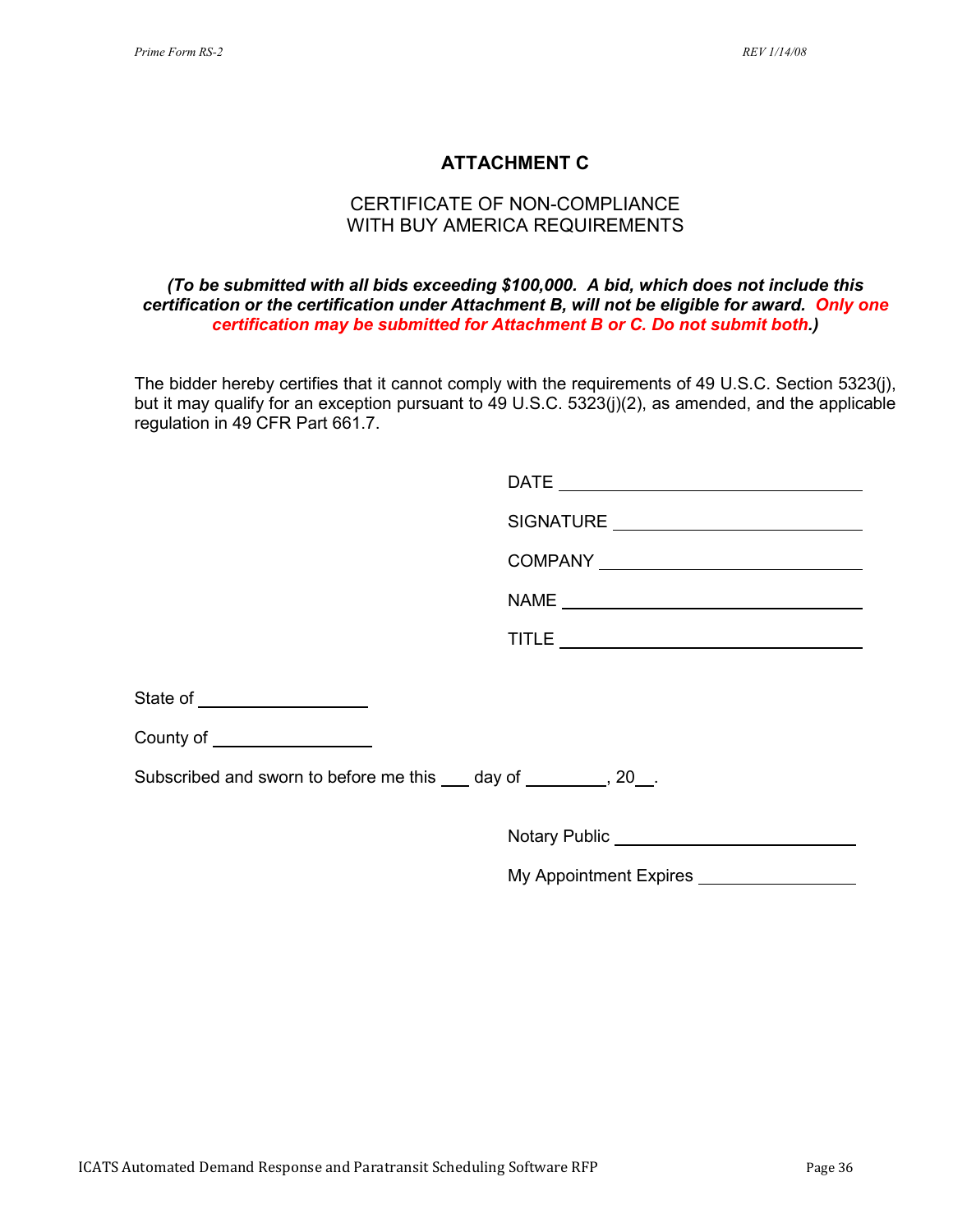## **ATTACHMENT D**

## CERTIFICATION REGARDING DEBARMENT, SUSPENSION, INELIGIBILITY and VOLUNTARY EXCLUSION LOWER TIER COVERED TRANSACTION

#### *(To be submitted with all bids exceeding \$25,000.)*

- (1) The prospective lower tier participant (Bidder/Contractor) certifies, by submission of this bid or proposal, that neither it nor its principals is presently debarred, suspended, proposed for debarment, declared ineligible, or voluntarily excluded from participation in this transaction by any Federal department or agency.
- (2) The prospective Bidder/Contractor also certifies by submission of this bid or proposal that all subcontractors and suppliers (this requirement flows down to all subcontracts at all levels) are not presently debarred, suspended, proposed for debarment, declared ineligible, or voluntarily excluded from participation in this transaction by any Federal department or agency.
- (3) Where the prospective lower tier participant (Bidder/Contractor) is unable to certify to any of the statements in this certification, such prospective participant shall attach an explanation to this bid or proposal.

The lower tier participant (Bidder/Contractor), \_\_\_\_\_\_\_\_\_\_\_\_\_\_\_\_\_\_\_\_\_\_\_\_, certifies or affirms the truthfulness and accuracy of this statement of its certification and disclosure, if any.

|                                                                                 | SIGNATURE ___________________________         |
|---------------------------------------------------------------------------------|-----------------------------------------------|
|                                                                                 |                                               |
|                                                                                 |                                               |
|                                                                                 |                                               |
|                                                                                 |                                               |
| County of ________________________                                              |                                               |
| Subscribed and sworn to before me this ____ day of ___________________, 20____. |                                               |
|                                                                                 | Notary Public _______________________________ |
|                                                                                 |                                               |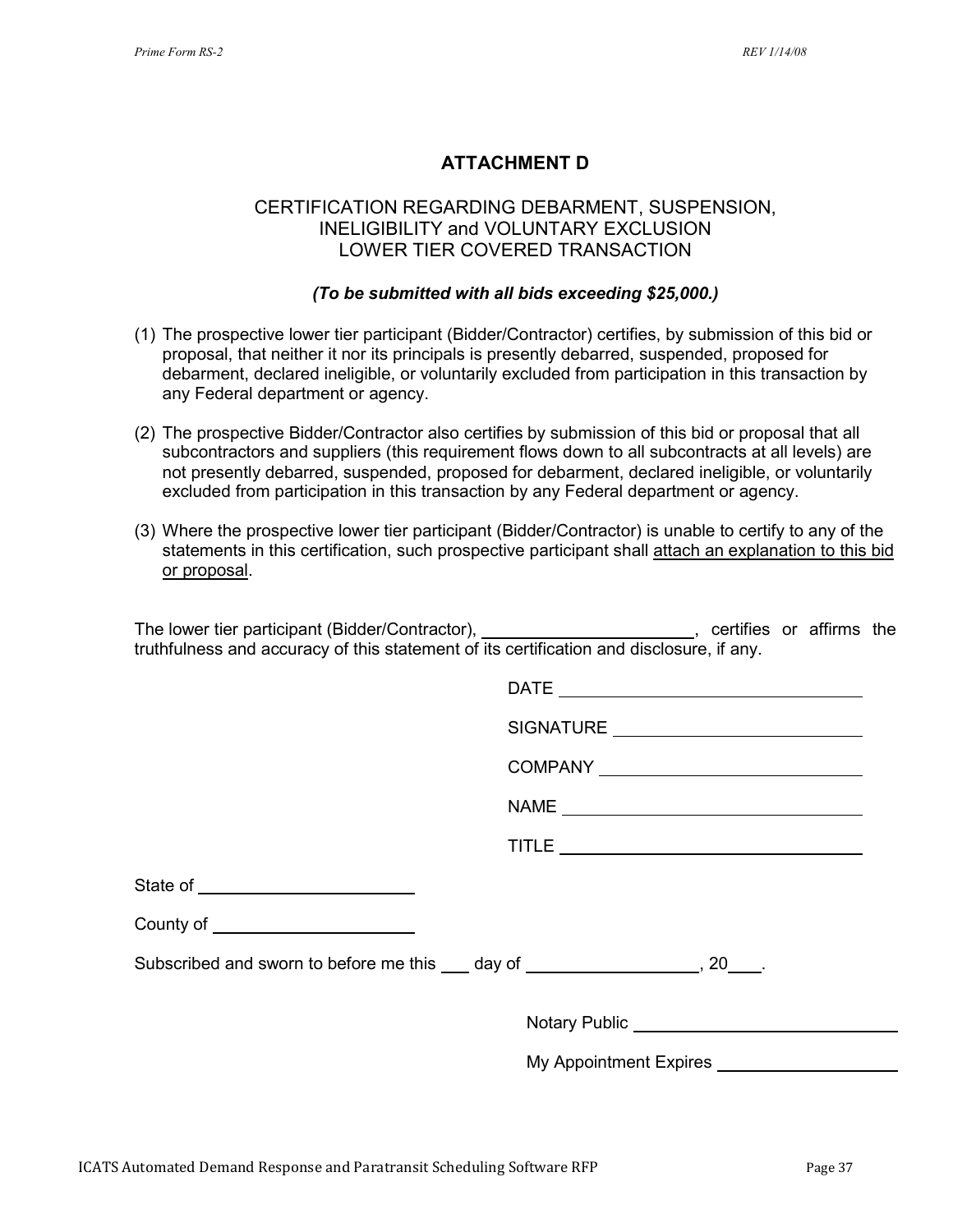## **ATTACHMENT E**

| STATE OF         |  |
|------------------|--|
| <b>COUNTY OF</b> |  |

### AFFIDAVIT OF COMPLIANCE WITH N.C. E-VERIFY STATUTES *(To be submitted with all bids)*

I, \_\_\_\_\_\_\_\_\_\_\_\_\_\_\_\_\_\_\_\_\_\_\_\_\_\_\_\_\_\_\_\_\_\_(hereinafter the "Affiant"), duly authorized by and on behalf of \_\_\_\_\_\_\_\_\_\_\_\_\_\_\_\_\_\_\_\_\_\_\_\_\_\_\_\_\_ (hereinafter the "Employer") after being first duly sworn

deposes and says as follows:

- 1. I am the \_\_\_\_\_\_\_\_\_\_\_\_\_\_\_\_\_\_\_\_\_\_\_\_\_(President, Manager, CEO, etc.) of the Employer and possess the full authority to speak for and on behalf of the Employer identified above.
- 2. Employer understands that "E-Verify" means the federal E-Verify program operated by the United States Dept. of Homeland Security and other federal agencies, or any successor or equivalent program used to verify the work authorization of newly hired employees pursuant to federal law.
- $3.$   $\vert$  Employer employs 25 or more employees, and is in compliance with the provisions of N.C. General Statute §64-26. Employer has verified the work authorization of its employees through E-Verify and shall retain the records of verification for a period of at least one year.

Employer employs fewer than 25 Employees and is therefore not subject to the provisions of N.C. General Statute §64-26.

- 4. All subcontractors engaged by or to be engaged by Employer have or will have likewise complied with the provisions of N.C. General Statute §64-26.
- 5. Employer shall keep the State of North Carolina informed of any change in its status pursuant to Article 2 of Chapter 64 of the North Carolina Statutes.

This day of the set of the set of the set of the set of the set of the set of the set of the set of the set of the set of the set of the set of the set of the set of the set of the set of the set of the set of the set of t

\_\_\_\_\_\_\_\_\_\_\_\_\_\_\_\_\_\_\_\_\_\_\_\_\_\_\_\_\_\_\_\_\_\_\_\_\_ Signature of Affiant

\_\_\_\_\_\_\_\_\_\_\_\_\_\_\_\_\_\_\_\_\_\_\_\_\_\_\_\_\_\_\_\_\_\_\_\_\_ Printed Name and Title

State of **State of State of** 

County of

Subscribed and sworn to before me this  $\qquad$  day of  $\qquad \qquad$ , 20  $\qquad$ .

Notary Public

(SEAL)

My Appointment Expires \_\_\_\_\_\_\_\_\_\_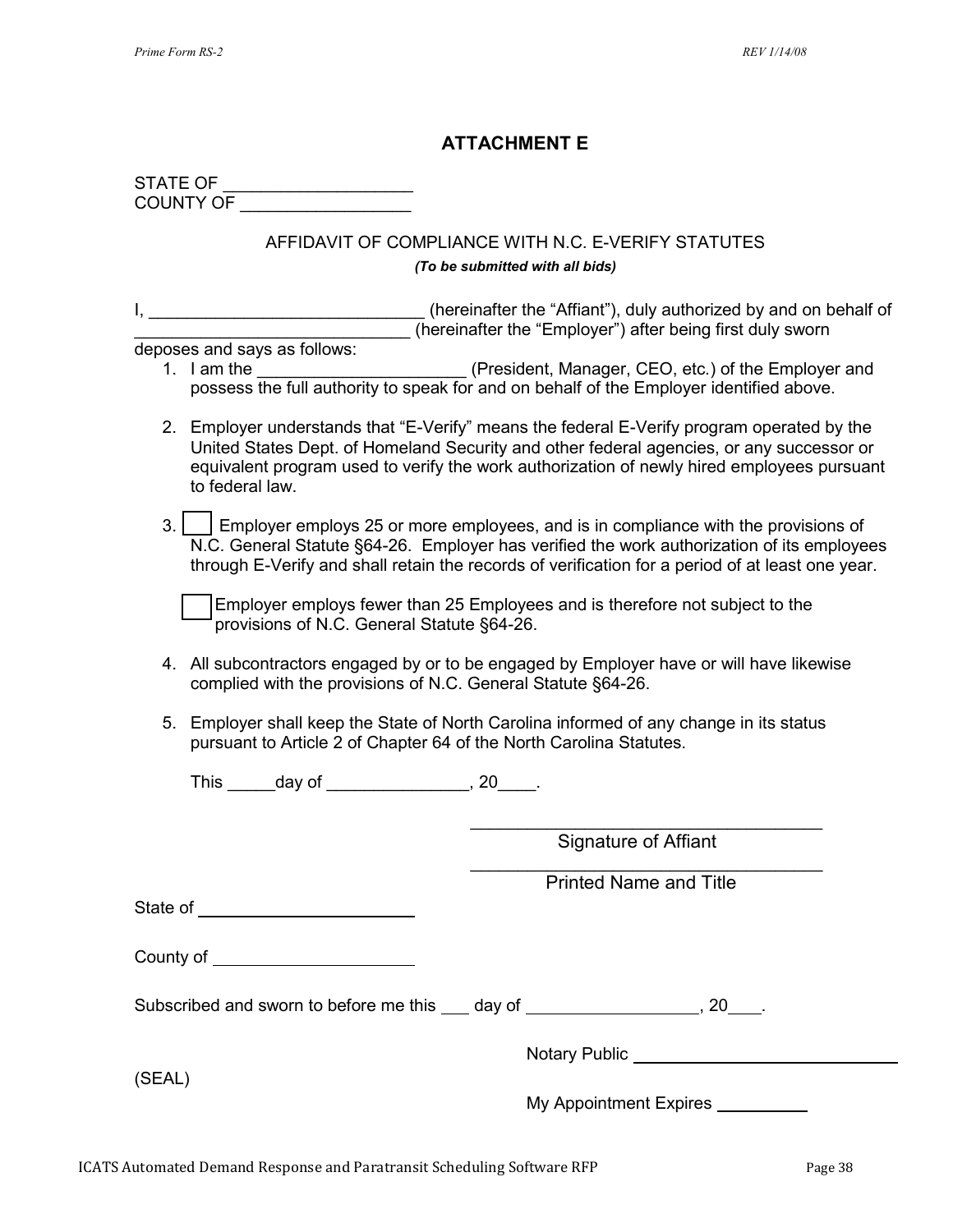## **APPENDIX 2**

## **SMALL PROFESSIONAL SERVICE FIRM (SPSF) PARTICIPATION**

#### DBE POLICY FOR CONSULTANTS AND SUBCONSULTANTS

#### (a) Policy

It is the policy of the North Carolina Department of Transportation that small businesses shall have an equal opportunity to compete fairly for and to participate in the performance of contracts financed in whole or in part by federal and state funds.

The Department is committed to its annual aspirational goal(s) set on all federally-assisted and state funded contracts. Professional Services Contracts are race and gender neutral and do not contain goals. However, the CONSULTANT is encouraged to give every opportunity to allow Disadvantaged, Minority-Owned and Women-Owned Business Enterprises (DBE/MBE/WBE) subconsultant participation on all contracts and supplemental agreements.

As a recipient of federal grant funding through the Public Transportation Division of the Department, Iredell County is also required to follow these policies.

#### (b) Obligation

In compliance with Title VI, 23 CFR 200, 230, 635, 117 (d) and (e) and 49 CFR Parts 21 and 26, the CONSULTANT and subconsultant shall not discriminate on the basis of race, religion, color, creed, national origin, age, disability or sex in the performance of this contract. Failure by the CONSULTANT to comply with these requirements is a material breach of this contract, which will result in the termination of this contract or such other remedy, as the North Carolina Department of Transportation and the Iredell County deems necessary.

#### (c) Reporting Participation

When payments are made to subconsultants, including material suppliers, firms at all levels (CONSULTANT, subconsultant or subfirm) shall provide the Contract Administrator with an accounting of said payments. This accounting shall be furnished to the Contract Administrator for any given month, by the end of the following month. Failure to submit this information accordingly may result in (1) withholding of money due in the next partial pay estimate; or (2) removal of an approved CONSULTANT from the pre-qualified list or the removal of other entities from the approved subconsultants list. The accounting shall be listed on the Department's Subcontractor Payment Information Form (Form DBE-IS). In the event the CONSULTANT has no subconsultant participation, the firm shall indicate this on the Form DBE-IS by entering the word 'None' or the number 'zero' and the form shall be signed.

A responsible fiscal officer of the payee CONSULTANT, or subconsultant, who can attest to the date and amount of the payments shall certify that the accounting is correct on the Form DBE-IS by affixing his/her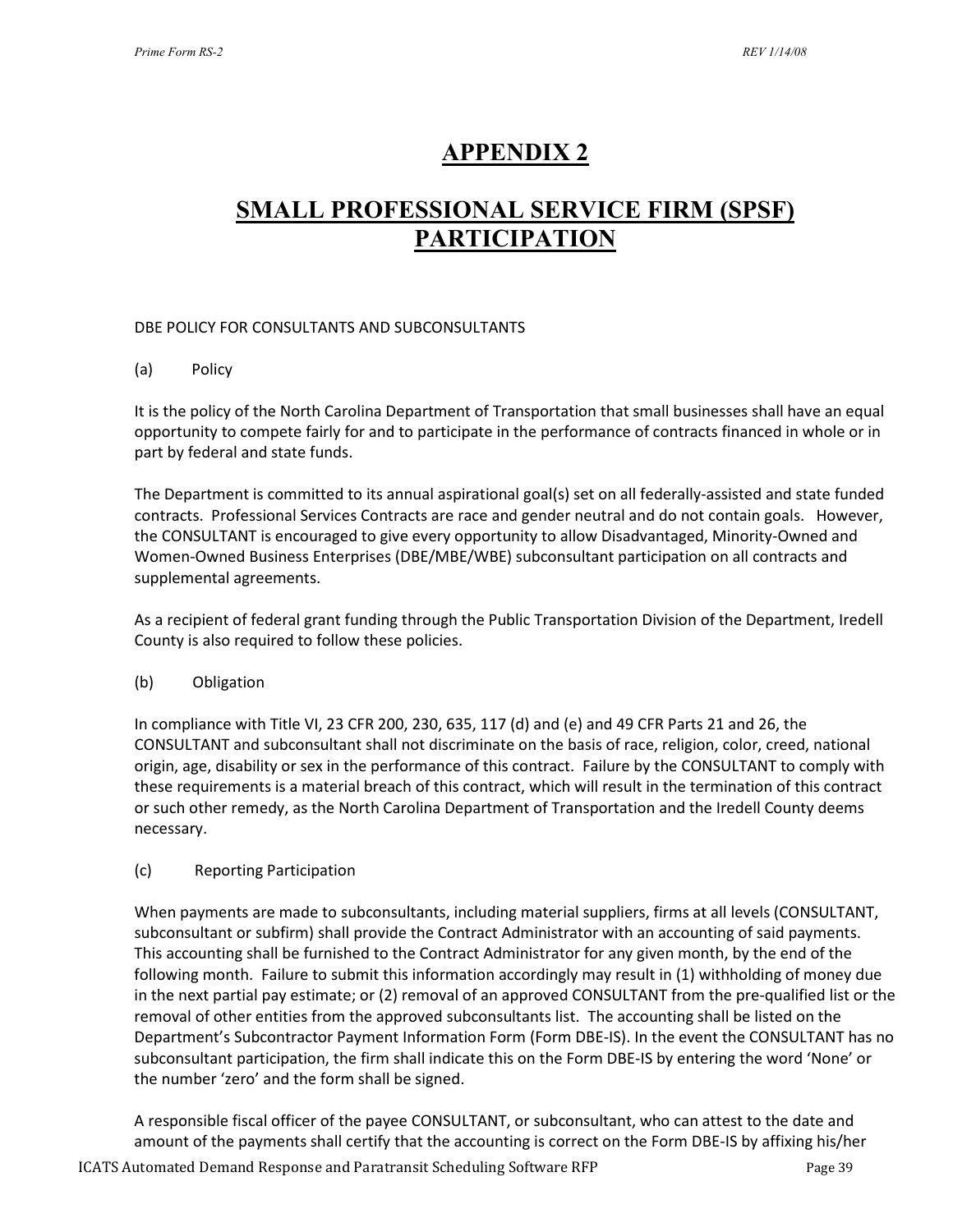signature. This information shall be submitted as part of the requests for payments made to Iredell County. A copy of the Form DBE-IS may be found on the NCDOT website.

#### **NORTH CAROLINA DEPARTMENT OF TRANSPORTATION PRIME CONSULTANT TO BE USED WITH PROFESSIONAL SERVICES CONTRACT ONLY RACE AND GENDER NEUTRAL**

 *TIP No. and/or Type of Work (Limited Services)*

*(Consultant/Firm Name and Federal Tax Id)*

| <b>SERVICE / ITEM DESCRIPTION</b> |                        |                           |                  | <b>Anticipated</b><br><b>Utilization</b> |
|-----------------------------------|------------------------|---------------------------|------------------|------------------------------------------|
|                                   |                        |                           |                  |                                          |
|                                   |                        | <b>TOTAL UTILIZATION:</b> |                  |                                          |
|                                   |                        | <b>RECOMMENDED BY:</b>    |                  |                                          |
|                                   | CONSULTANT:            |                           |                  |                                          |
|                                   |                        |                           |                  |                                          |
|                                   |                        |                           |                  |                                          |
|                                   | $*BY:$                 |                           |                  |                                          |
|                                   | TITLE:                 |                           |                  |                                          |
|                                   |                        |                           |                  |                                          |
|                                   | <b>SPSF</b><br>Status: | $Yes \Box$                | $\overline{N_0}$ |                                          |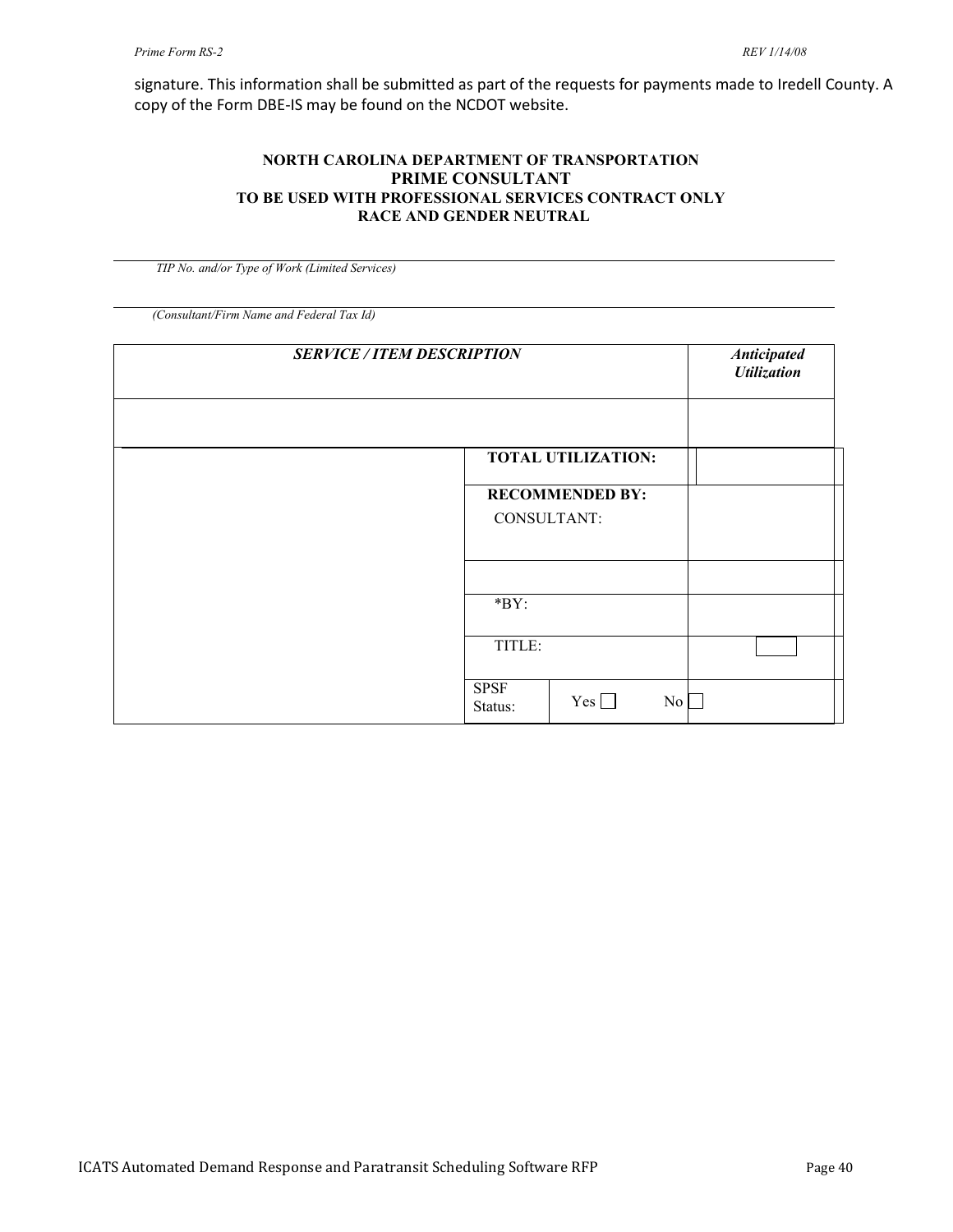#### **"PRIME CONSULTANT" (FORM RS-2) RACE AND GENDER NEUTRAL**

#### **Instructions for completing the Form RS-2:**

- 1. Complete a Prime Consultant Form RS-2 for the prime consultant firm.
- 2. Insert TIP Number and /or Type of Work (Limited Services)
- 3. Complete the Consultant/Firm name and Federal Tax ID Number for the primary firm information.
- 4. Enter Service/Item Description describe work to be performed by the Prime Firm
- 5. Enter Anticipated Utilization Insert dollar value or percent of work to the Prime Firm
- 6. \*Signature of the Prime Consultant **is required** on each RS-2 Form to be submitted with the Letter of Interest (LOI) to be considered for selection
- 7. Complete "SPSF Status" section Check the appropriate box regarding SPSF Status, check Yes if SPSF or No if not SPSF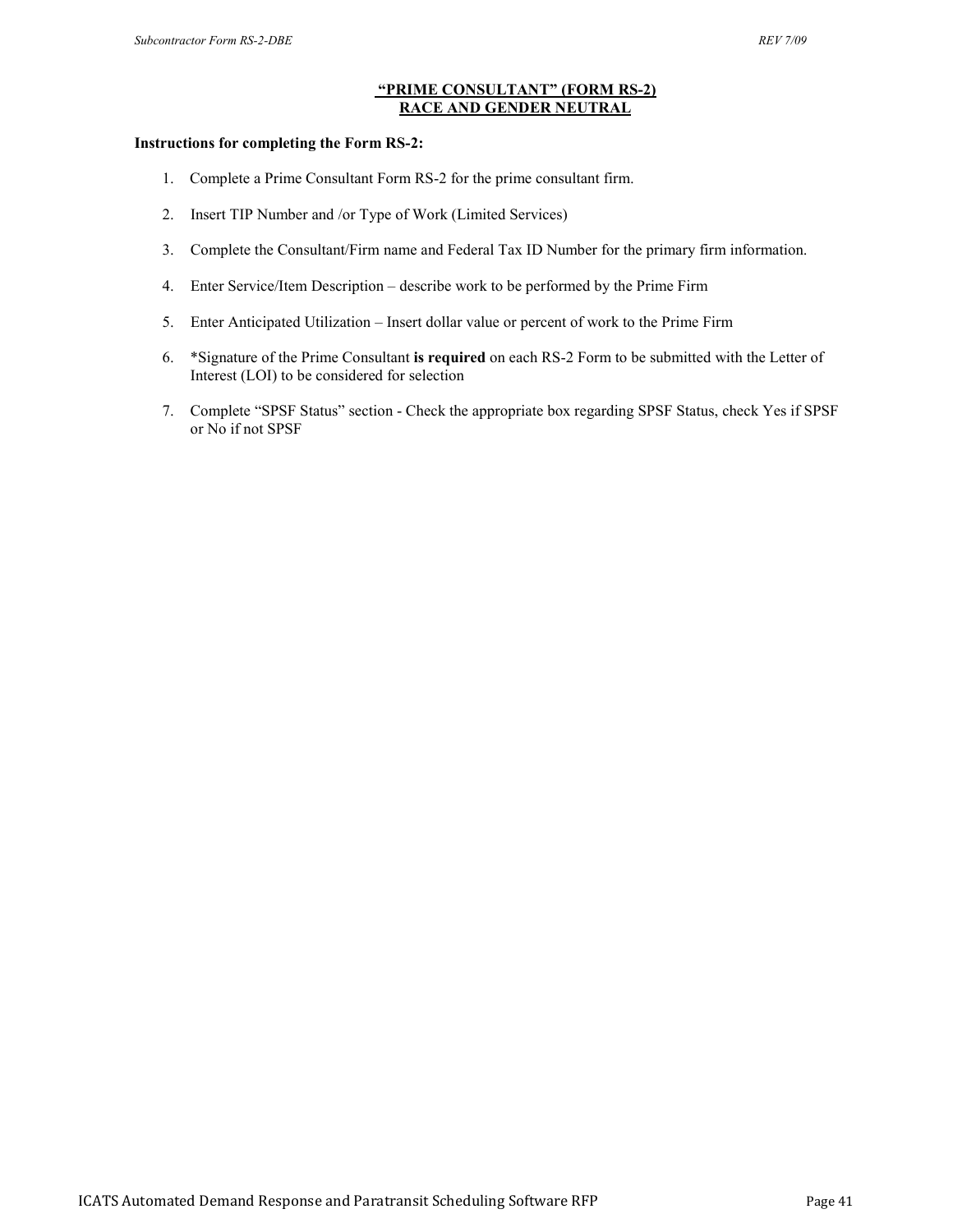#### **NORTH CAROLINA DEPARTMENT OF TRANSPORTATION SUBCONTRACTOR TO BE USED WITH PRIME CONTRACTS RACE AND GENDER NEUTRAL**

 *TIP No. and/or Type of Work (Limited Services)*

*(/Firm Name and Federal Tax Id)*

*(Subcontractor/Sub-Firm Name and Federal Tax* 

| Id)                                        |                           |                                                 |
|--------------------------------------------|---------------------------|-------------------------------------------------|
| <b>SERVICE / ITEM DESCRIPTION</b>          |                           | <b>Anticipated</b><br><b><i>Utilization</i></b> |
|                                            | <b>TOTAL UTILIZATION:</b> |                                                 |
| <b>SUBMITTED BY:</b>                       | <b>RECOMMENDED BY:</b>    |                                                 |
| SUBCONTRACTOR:                             | FIRM:                     |                                                 |
|                                            |                           |                                                 |
| $*BY:$                                     | $*BY:$                    |                                                 |
| TITLE:                                     | TITLE:                    |                                                 |
| <b>SPSF</b><br>Yes $\Box$<br>No<br>Status: |                           |                                                 |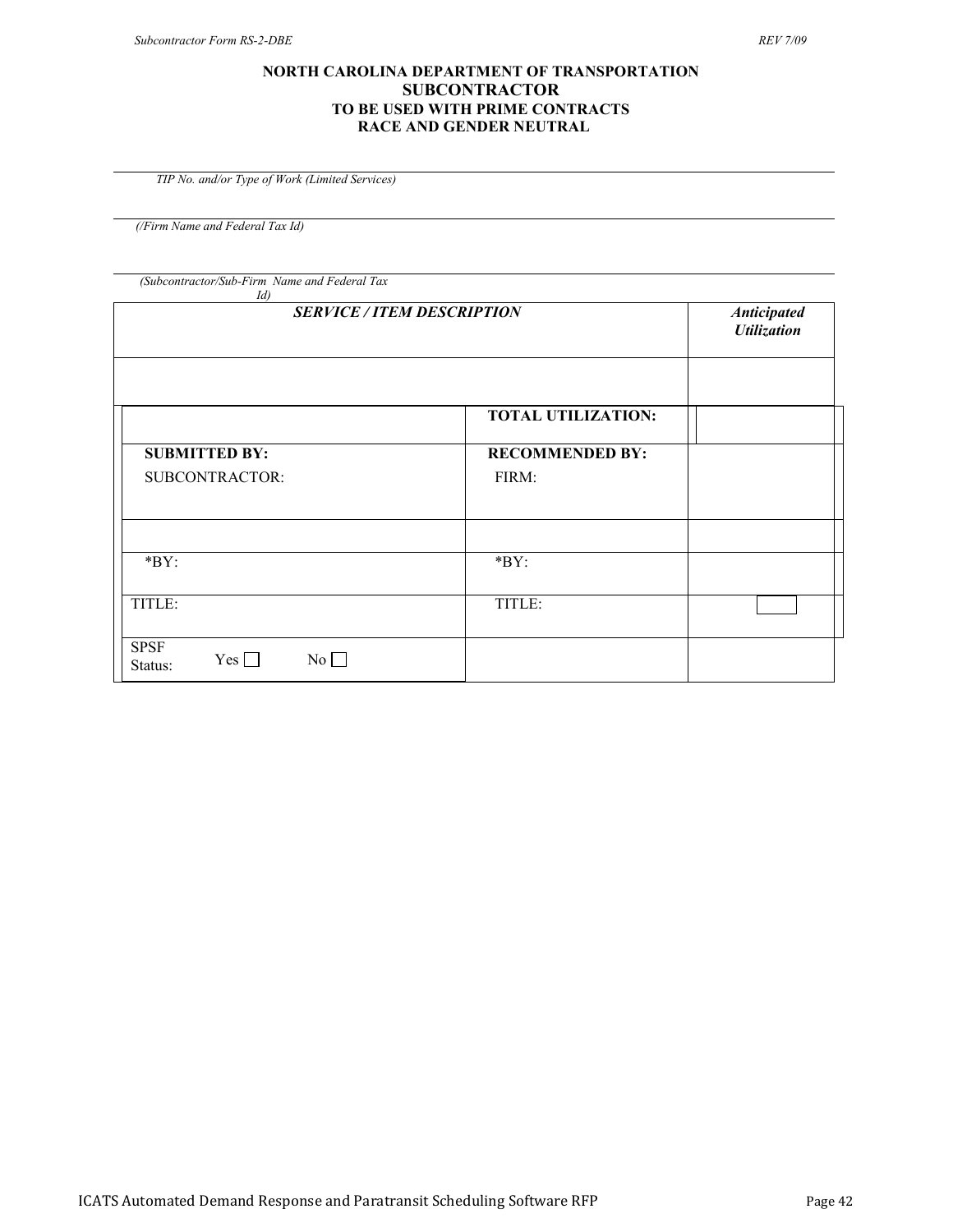#### **"SUBCONTRACTOR" (FORM RS-2-DBE) RACE AND GENDER NEUTRAL**

#### **Instructions for completing the Form RS-2-DBE:**

- 1. Complete a Subcontractor Form RS-2-DBE for each Subcontractor to be utilized by your firm.
- 8. Insert TIP Number and /or Type of Work (Limited Services) if applicable
- 9. Complete the Firm name and Federal Tax ID Number for the primary firm information.
- 10. Complete the Subcontractor/Sub-firm name and Federal Tax ID Number for the sub firm information.
- 11. Enter Service/Item Description describe work to be performed by the Subcontractor.
- 12. Enter Anticipated Utilization Insert dollar value or percent of work to the Subcontractor/Sub Firm
- 13. \*Signatures of both Subcontractor and Prime Consultant **are required** on each RS-2-DBE Form to be submitted with the Letter of Interest (LOI) to be considered for selection
- 14. Complete "SPSF (Small Professional Service Firm) Status" section Subcontractor shall check the appropriate box regarding SPSF Status, check "Yes" if SPSF or "No" if not SPSF. DBE/MBE/WBE automatically qualifies as a SPSF.

In the event the firm has **no** subcontractors, **it is required that this be indicated on the Subcontractor Form RS-2 form by entering the word "None" or the number "ZERO" and signing the form.**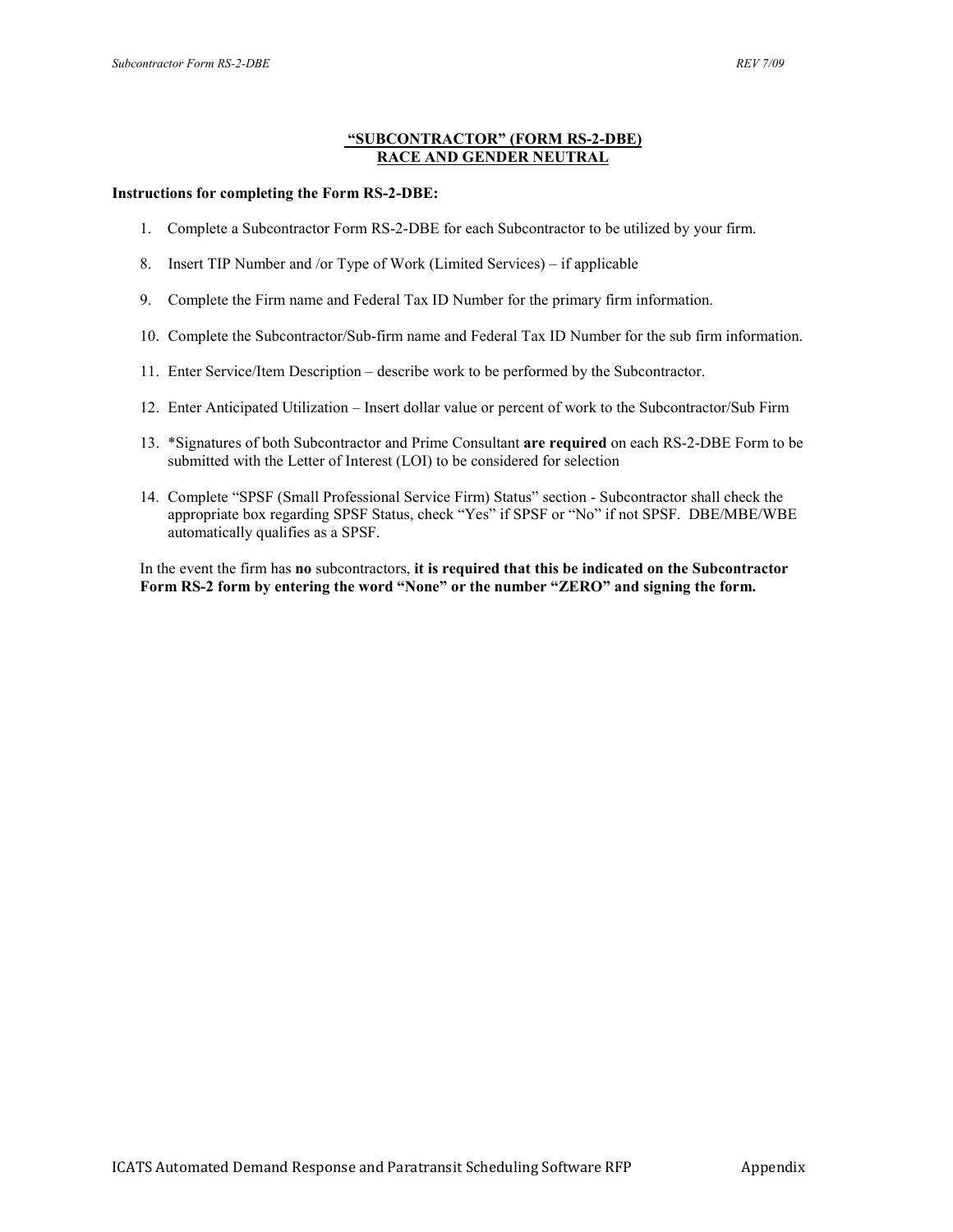## **APPENDIX 3**

## **FORM PROPOSAL AND ACKNOWLEDGEMENT OF ADDENDA**

## Form of Proposal & Acknowledgement of Addenda

I understand that the Iredell County reserves the right to reject this proposal, but that this proposal shall remain open and shall not be withdrawn for a period of one hundred-twenty (120) days from the date of its submission. Prices submitted in response to the RFP will be valid for a minimum of 120 days from the date of proposal submission.

The price quoted in any proposal shall include all labor, materials, tools, equipment and other costs necessary to fully complete the design, manufacture, delivery and implementation of the system pursuant to the negotiated specifications.

| Date: $\frac{1}{20}$                                                                                                                                                                                                                                                          |
|-------------------------------------------------------------------------------------------------------------------------------------------------------------------------------------------------------------------------------------------------------------------------------|
| <b>Business Address:</b><br><u> 1989 - Johann Stein, marwolaethau a bhann an t-Amhair ann an t-Amhair an t-Amhair an t-Amhair an t-Amhair an</u>                                                                                                                              |
|                                                                                                                                                                                                                                                                               |
|                                                                                                                                                                                                                                                                               |
| Telephone Number: (__) _______                                                                                                                                                                                                                                                |
| Fax Number: $\qquad \qquad \qquad$                                                                                                                                                                                                                                            |
| Acknowledgement Of Addenda Received:                                                                                                                                                                                                                                          |
|                                                                                                                                                                                                                                                                               |
|                                                                                                                                                                                                                                                                               |
|                                                                                                                                                                                                                                                                               |
| If no addenda were received, write "N/A" in each "Addendum No." blank. Failure to<br>acknowledge receipt of all addenda may cause the proposal to be considered non-<br>responsive to the solicitation. Acknowledged receipt of each addendum must be clearly<br>established. |

Please attach a copy of each addendum received to this Exhibit.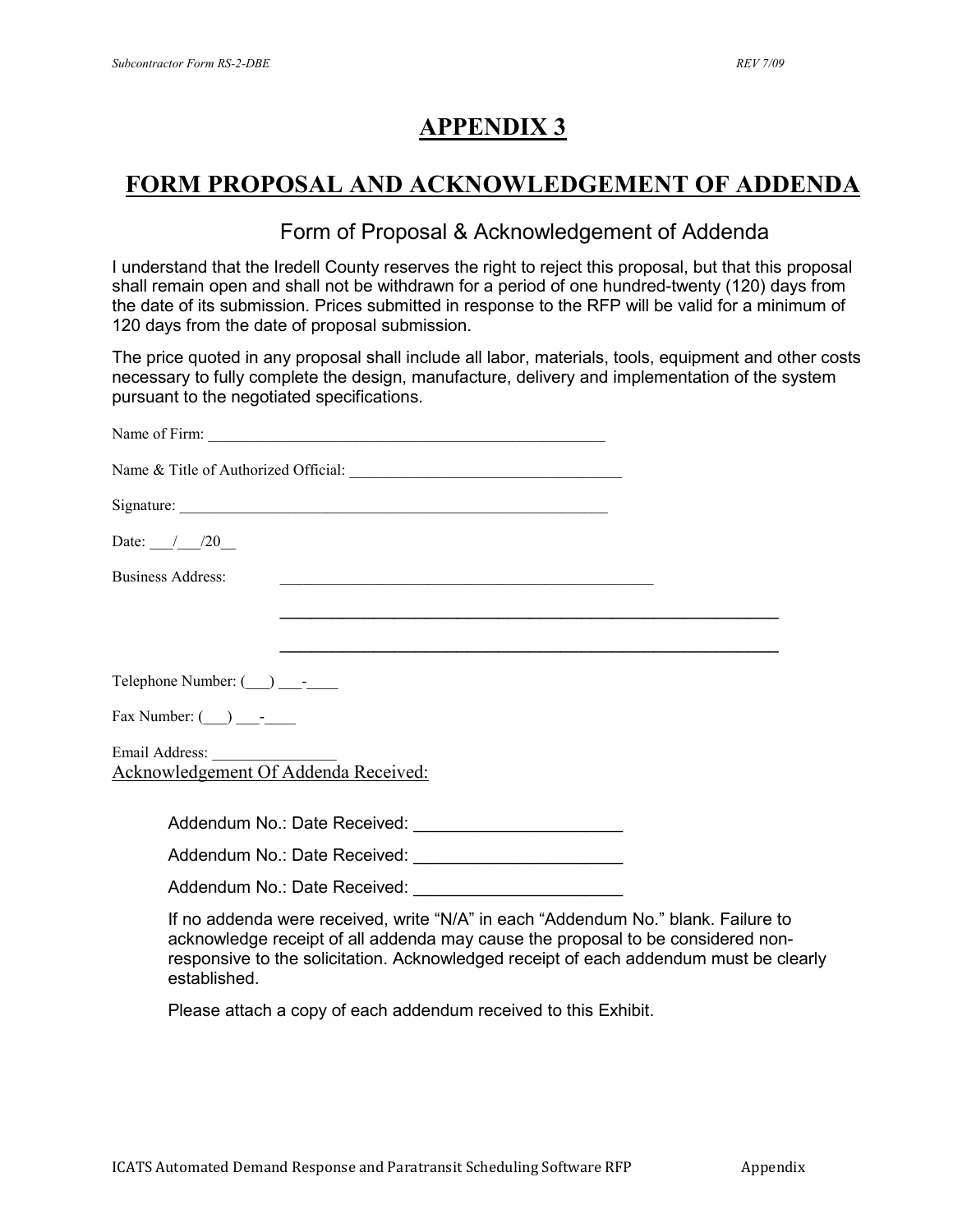## **APPENDIX 4**

## **NORTH CAROLINA TRANSIT DEFINITIONS**

#### **Adapted From NCDOT/PTD definitions:** [\(http://www.ncdot.org/transit/nctransit/download/Glossary.pdf\)](http://www.ncdot.org/transit/nctransit/download/Glossary.pdf)

**Accrual Accounting-** the accounting method required by the National Transit Database (NTD). A method of financial accounting where revenues are recorded when earned; the revenue does not have to be received in the same reporting period. Similarly, expenditures are recorded as soon as they result in liabilities for benefits received; the payment of the expenditure does not have to be made in the same reporting period (from NTD website). For example, accrual accounting means that the expense of a vehicle is recorded on the books when the vehicle is ordered. The revenues related to the vehicle purchase, including Federal and State reimbursements, are also recorded when the vehicle is ordered.

**Administrative Fee-** An overhead fee added to the cost of each trip

**Deadheading-** Operating without passengers.

**Deadhead-** Miles and hours that a vehicle travels when out of revenue service. This includes leaving and returning to the garage, changing routes, etc., and times when there is no reasonable expectation of carrying revenue passengers. However, it does not include charter service, school bus service, operator training, maintenance training, etc. For non-scheduled, nonfixed-route service (demand-responsive), deadhead mileage also includes the travel between the dispatching point and passenger pick-up or drop-off. (FTA)

**Demand Responsive - 1.** Non-fixed-route service utilizing vans or buses with passengers boarding and alighting at prearranged times at any location within the system's service area. Also called "dial-a-ride." (APTA) **2.** Passenger cars, vans or motor buses operating in response to calls from passengers or their agents to the transit operator, who then dispatches a vehicle to pick up the passengers and transport them to their destinations. A demand-response operation is characterized by the following: firstly, the vehicles do not operate over a fixed route or on a fixed schedule except, perhaps, on a temporary basis to satisfy a specific need; and secondly, the vehicle typically may be dispatched to pick up several passengers at different pick-up points before taking them to their respective destinations and may even be interrupted en-route to these destinations to pick up other passengers. (FTA) **3.** Personal transit service operated on roadways to provide service on demand. Vehicles normally are dispatched and used exclusively for this service. (FTA)

**Demand-responsive system -** Any system of transporting individuals, including the provision of designated public transportation service by public entities and the provision of transportation service by private entities, including, but not limited to, specific public transportation service which is not a fixed-route system. (FTA)

**Deviated fixed-route service** - Any system of transporting individuals, including the provision of designated public transportation service by public entities and the provision of transportation service by private entities, including, but not limited to, specific public transportation service which is not a fixed-route system. (FTA)

**Dial-a-ride** - Another name for "demand responsive." (APTA)

**Fixed route** - Service provided on a repetitive, fixed-schedule basis along a specific route with vehicles stopping to pick up and deliver passengers to specific locations; each fixed-route trip serves the same origins and destinations, unlike demandresponse and taxicab services. (APTA) Also does not include subscription services.

**Fixed-route system** - A system of designated public transportation services for which a vehicle is operated along a prescribed route according to a fixed schedule. [\(49CFR37\)](http://www.fta.dot.gov/library/legal/ada/FEDREG1001.HTM#371)

**Formula funds** - Funds distributed or apportioned to qualifying recipients on the basis of formulas described in law; e.g., funds in the Section 18 program for Small Urban and Rural Transit Assistance, which are distributed to each state based on the state's percentage of national rural population. (APTA)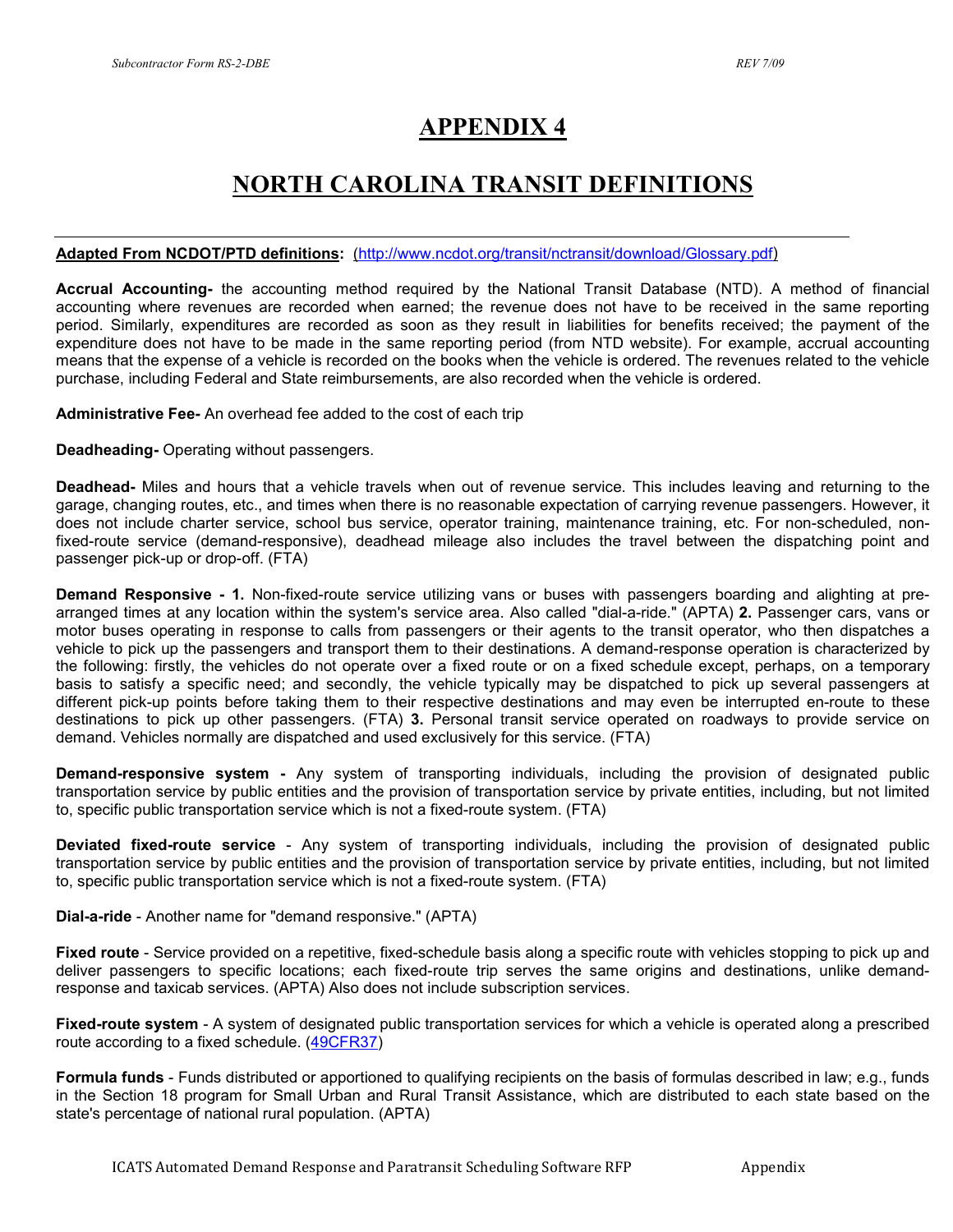**Human-service transportation system** - Transportation systems which provide service exclusively to clients of humanservice agencies. In North Carolina, there are three types of human-service transit systems: **1**) those that are consolidated and provide their own services; **2**) those that are consolidated and contract for transportation services; and 3) those that are coordinated. (NCDOT)

**Passenger Miles** – The total number of miles traveled by passengers on transit vehicles; determined by multiplying the number of unlinked passenger trips by the average length of their trips. (APTA)

**Revenue Miles and/or Hours- 1**) The distance in miles / hours that a revenue vehicle is operated while it is available for passenger service. (TRB) **2**) The miles/hours a vehicle travels while in revenue service. Vehicle revenue miles/hours exclude travel to and from storage facilities, training operators prior to revenue service, road tests, breaks and deadhead travel, as well as school bus and charter services. (FTA)

**Route-** The path a vehicle follows while providing service.

**Run-** A piece of work (i.e. transporting seniors to a nutrition site, Work First clients to job sites, etc.).

**Service Miles and/or Hours-** The total number of miles / hours traveled by transit vehicles while providing service. Starts when the vehicle leaves the depot and stops when the vehicle returns to the depot. Includes deadhead miles / hours. (In fixed route transit, service hours can also be called Platform Hours) Service Miles / Hours does not include breaks, lunch, fueling or maintenance, etc.

**Subscription service-** Any public transportation service operated for a guaranteed number of patrons on a prepaid, reserved basis.

**Time service begins-** Start of morning transit service (i.e., the time when a revenue service vehicle leaves the garage, terminal or point of dispatch). (FTA)

**Time service ends-** End of night transit service (i.e., the time when a revenue service vehicle returns to the garage, terminal or point of dispatch). (FTA)

**Unlinked passenger trip (passengers)**- The number of passengers who board public transportation vehicles. A passenger is counted each time she or he boards a vehicle even though she or he may be on the same journey from origin to destination. (FTA) Also called passengers, passengers carried, passenger trips. Passenger trips do not include cancellations and no shows; however, they include attendants, guests and children.

**Vehicle Wait Time**- The time that the vehicle is assigned to dwell at typically an out of area facility to wait for return trips.

#### **Billing Scenarios (Stand Alone or Combinations)**

**Estimated Direct Miles-** the estimated number of miles from the client's origin to the client's destination (regardless of actual path traveled) times the rate.

**Passenger Miles and/or Hours-** the actual miles/hours that the passenger traveled on the vehicle times the rate

**Trip or Unit Cost-** (1) a set cost for the trip, regardless of miles or hours. (2) A flat fee charged for the vehicle use, plus an additional rate for miles traveled which may vary based on total miles.

#### **Vehicle Revenue Miles and/or Hours-** Excludes deadhead miles and/or hours

Example Formula = (Revenue Miles \* Revenue Miles Rate + Revenue Hours \* Revenue Hours Rate)/ # of Unlinked Passenger Trips

**Vehicle Service Miles and/or Hours-** Includes deadhead miles and/or hours.

Example Formula = (Service Miles \* Service Miles Rate + Service Hours \* Service Hours Rate)/ # of Unlinked Passenger Trips

**Zone-Based**- a rate based on the trip's origin and destination zone(s).

**Other-** may include an administrative fee and/or vehicle wait time; may exclude attendants or other passenger groups from the # of unlinked trips used to calculate the bill.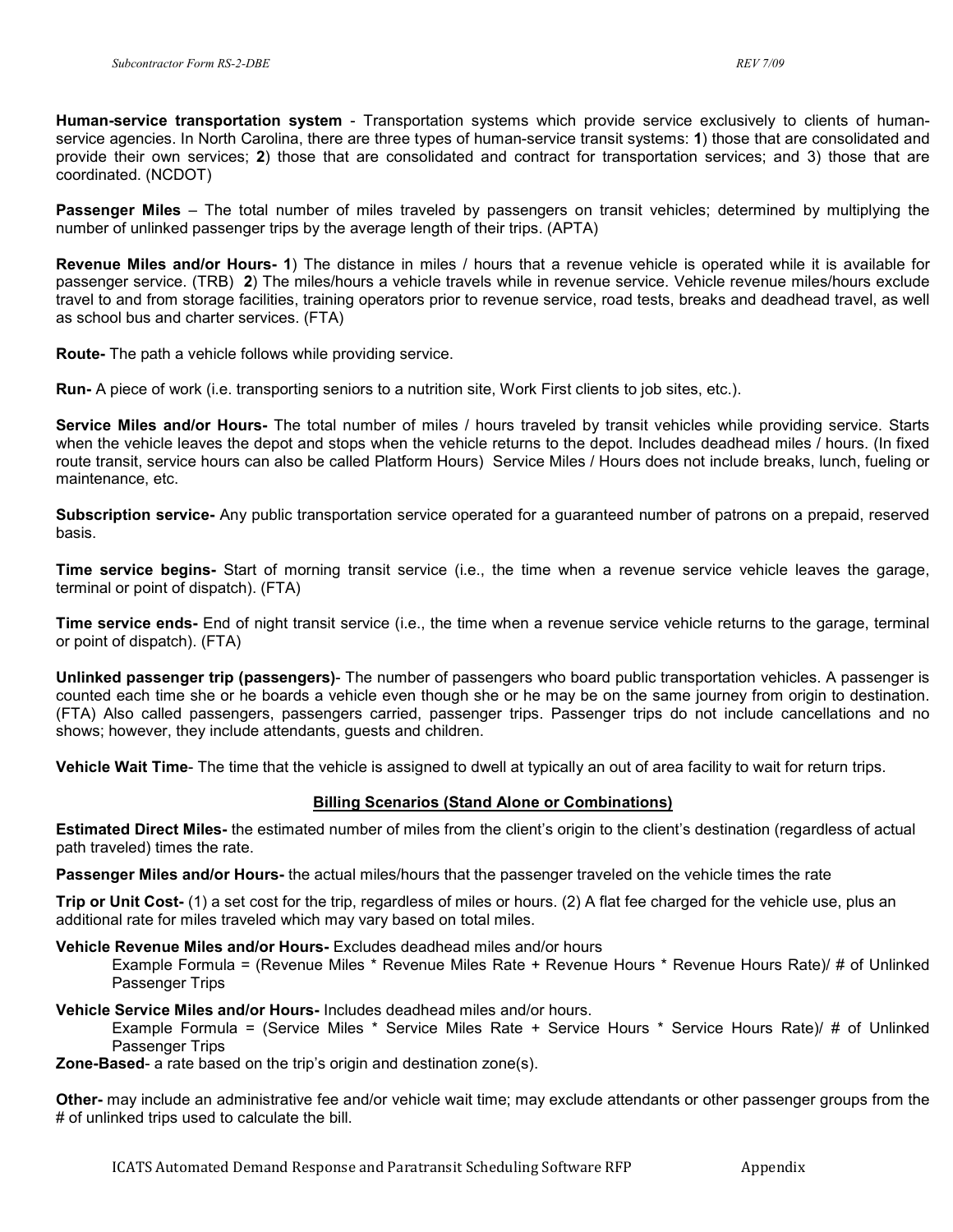## **APPENDIX 5**

## **ELIGIBLE TRANSIT SYSTEMS**

## **TRANSIT SYSTEMS ELIGIBLE FOR INTERLOCAL AGREEMENT**

#### *COMMUNITY TRANSPORTATION AND HUMAN SERVICE TRANSPORTATION PROGRAMS*

#### Public Entities

*(County, Municipality, Public Authority, Transportation Authority, or Political Subdivisions of the State)*

- Alamance County Transportation Authority
- Albemarle Regional Health Services (dba Inter-County Public Transportation Authority)
- Alleghany County
- Anson County
- AppalCART
- Avery County Transportation Authority
- **Bladen County**
- Buncombe County
- Cabarrus County
- **Carteret County**
- **Caswell County**
- Cherokee County
- Choanoke Public Transportation Authority
- City of Salisbury
- City of Wilson
- **Clay County**
- Columbus County
- Craven County
- Cumberland County
- Dare County
- Davidson County
- Duplin County
- Durham County
- Eastern Band of Cherokee Indians
- **Gaston County**
- Gates County
- Goldsboro-Wayne Transportation Authority
- Graham County
- Greene County
- **Guilford County**
- Harnett County
- Haywood County
- **Hoke County**
- Iredell County
- Jackson County
- Johnston County
- Kerr Area Transportation Authority
- **Lee County**
- **Lenoir County**
- **Lincoln County**
- **Macon County**
- Madison County Transportation Authority
- **Martin County**
- Mecklenburg County
- Mitchell County Transportation Authority
- Moore County
- New Hanover County
- Orange County
- Person County
- Pitt County
- Polk County Transportation Authority
- Robeson County
- Rowan County
- Rutherford County
- Sampson County
- Scotland County
- **Stanly County**
- **Tar River Transit**
- Transylvania County
- **Tyrrell County**
- **Union County**
- **Wake County**
- Washington County
- Western Piedmont Regional Transit Authority
- Wilkes Transportation Authority
- **Wilson County**
- Yancey County Transportation Authority

(continued)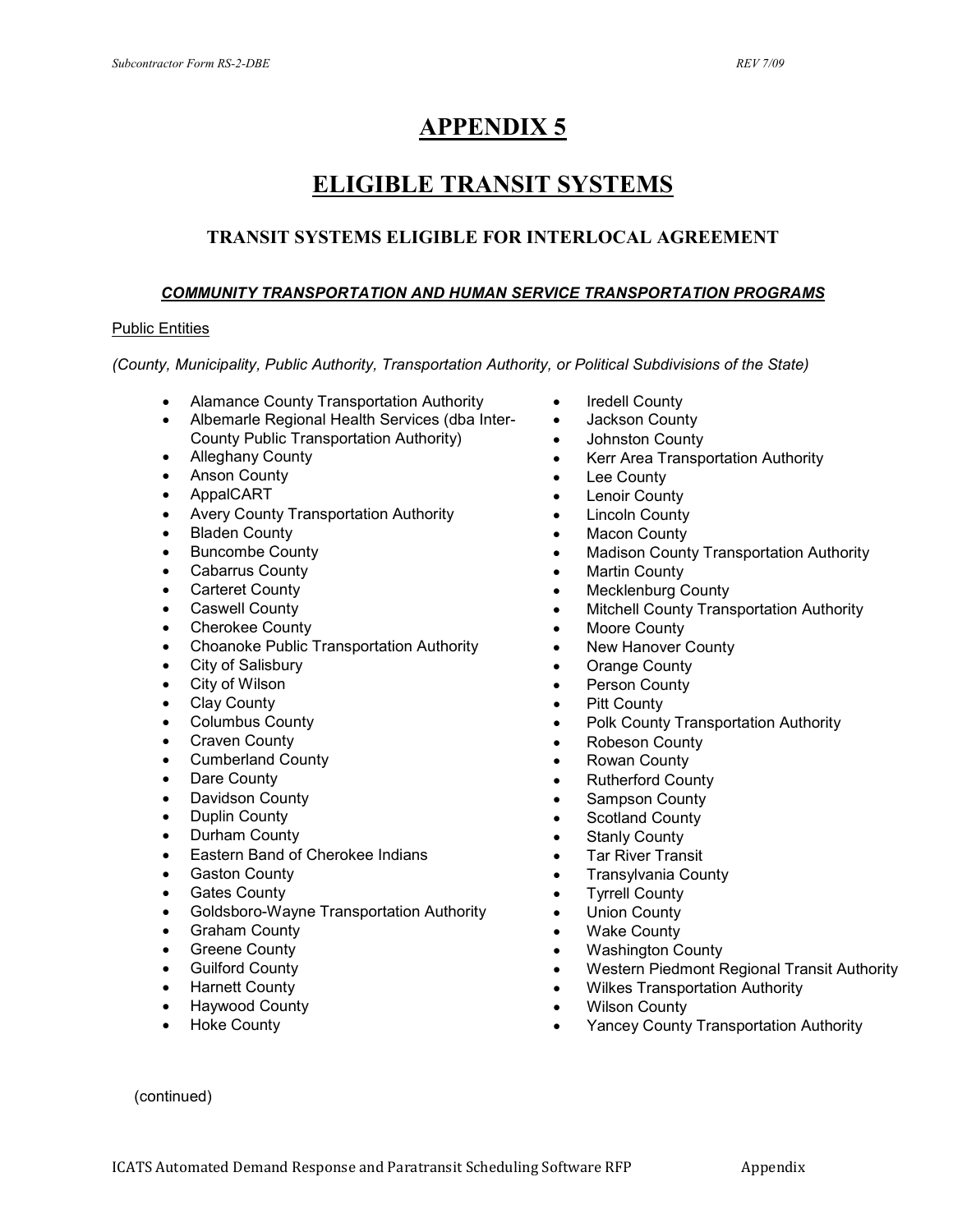#### Private Non-Profits

- Ashe County Transportation Authority, Inc.
- Beaufort County Developmental Center, Inc.
- Brunswick Transit System, Inc.
- Chatham Transit Network (Inc.)
- Hyde County Non-Profit Private Transportation Corp.
- Johnston County Council on Aging, Inc. (aka Community and Senior Services of Johnston Co.)
- McDowell County Transportation Planning Board, Inc.
- Mountain Projects, Inc.
- Onslow United Transit System, Inc.
- Pender Adult Services, Inc.
- Randolph County Senior Adult Association, Inc.
- Richmond Interagency Transportation, Inc.
- Aging, Disability and Transit Services Rockingham Co. (Inc.)
- Swain County Focal Point on Aging, Inc.
- Transportation Administration of Cleveland Co., Inc.
- Western Carolina Community Action, Inc.
- Yadkin Valley Economic Development District, Inc.
- Senior Care Connections (Robeson Co.)
- Wake Enterprises, Inc.

#### **METROPOLITAN AREA TRANSIT PROGRAMS**

- City of Asheville
- City of Burlington
- Cape Fear Public Transportation Authority (aka WAVE)
- Town of Cary
- Town of Chapel Hill
- City of Charlotte
- City of Concord Concord-Kannapolis Area **Transit**
- City of Durham
- **City of Fayetteville**
- City of Gastonia
- Goldsboro-Wayne Transportation Authority
- City of Greensboro
- City of Greenville
- Henderson County or City of Hendersonville
- City of High Point
- City of Jacksonville
- Piedmont Authority for Regional Transportation (aka PART)
- City of Raleigh
- Research Triangle Regional Public Transportation Authority (aka Triangle Transit, TTA)
- City of Rocky Mount
- City of Winston-Salem
- Western Piedmont Regional Transit Authority (aka Greenway Transit)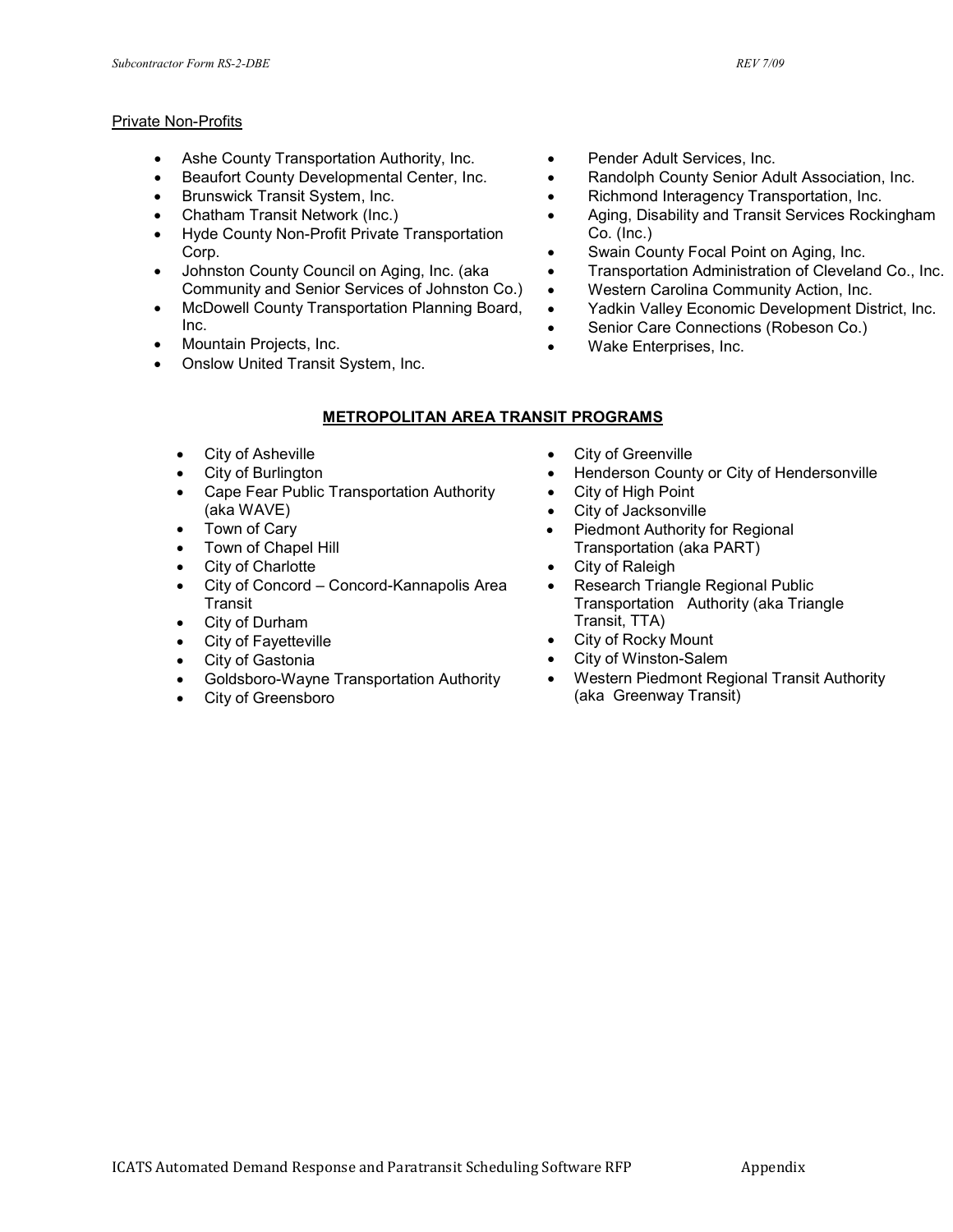## **Iredell County (ICATS) Automated Demand Response and Paratransit Scheduling and Routing Software RFP Response Form**

#### **1. Requirements**

All items in the list in the Requirements section are essential elements of this RFP and must be agreed upon for the proposal to be considered.

- **A.** In the event of changes in organizational structure or needs, the software may be transferred to different owners.
- **B.** Continuous support for the software must be available, or the vendor must upgrade the software at no additional cost to the version that is being supported.
- **C.** Only products that are currently developed and deployed are eligible for an award. Do not include products that have not been developed and/or deployed. References must be provided for every product.
- **D.** Selected vendors may be required to provide a demonstration of the software, either on-site or remote, depending on the vendor's preference.
- **E.** The software shall be fully Windows-compatible and compliant with the National ITS Architecture.
- **F.** The first year of support fees are to be included in this proposal, and the purchasing agency will not face additional charges for the first year. The first year of support is defined as the year following the "Go-Live" date. "Go-Live" is defined as the date the purchasing agency has completely transitioned to using the software.
- **G.** Payments will be made incrementally based on the following schedule:
	- Contract Sign/Start: 20%
	- Completion of Implementation On-site Training: 20%
	- $\bullet$  Go-Live: 20%
	- Follow-up Training/Project Acceptance: 40%
- **H.** Do you agree to the basic requirements listed above? Select Answer

#### **2. Product Description**

- **A.** Does the company offer other products that integrate with the software? Select Answer List products here
- **B.** What year was the most recent version of the software released? Respond Here
- **C.** How many transit systems are currently using the proposed software? Respond Here
- **D.** What is the *smallest* transit system using the software, how many trips per day does it carry, and where it is located? Respond Here
- **E.** What is the *largest* transit system using the software, how many trips per day does it carry, and where it is located? Respond Here
- **F.** What database platform does the software use? Respond Here
- **G.** With which versions of Microsoft Windows is the software compatible? Respond Here
- **H.** How many trips per day can the software schedule? Respond Here
- **I.** What is the maximum number of vehicles that can be input into the software? Respond Here
- **J.** How many users can access the software simultaneously? Respond Here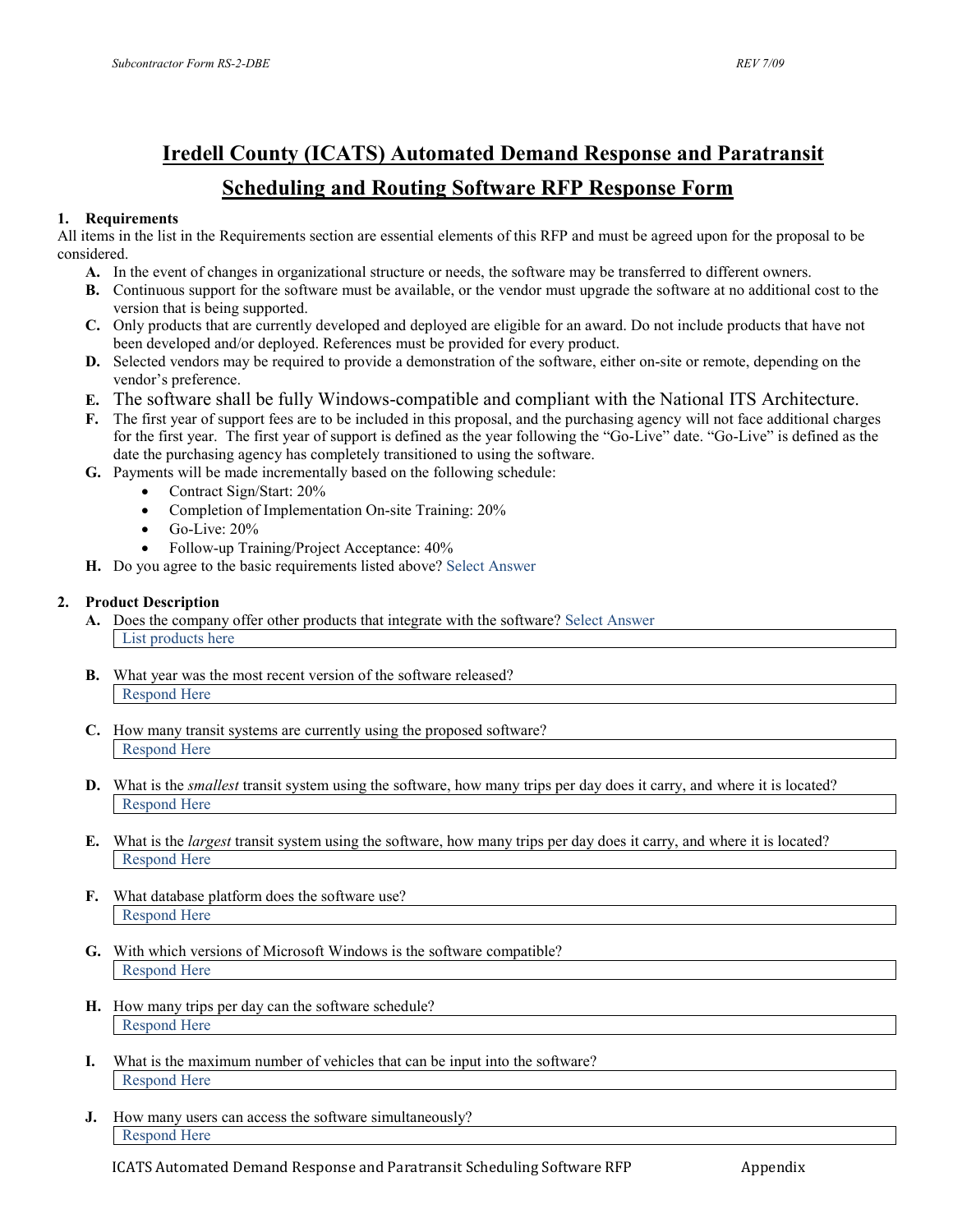Indicate which award types this proposal is for (check all that apply):

- 1. Hosted Application Service Provider for a Single Agency
- 2. **Hosted Application Service Provider for a Regional/Multiple Agency**

#### **4. Regional/Multiple Agency Installations**

Complete this section only if proposing for Award Types 3 and 4.

- **A.** Describe the proposed set up for the regional/multiple agency installations. Respond Here
- **B.** Can multiple transportation agencies use the same database? Select Answer
	- **1.** If Yes, is there user-level security that allows a user to only view information related to his/her transit agency? Select Answer

List universal settings here

- **2.** If Yes, are the licenses shared among all transit systems or does each transit system have its own dedicated license? Select Answer
- **3.** If Yes, list the parameters that are agency-specific (viewed/updated only by one agency). List agency specific settings here
- **C.** In a regional/multiple agency implementation, is each transportation agency required to use a separate database? Select Answer

Describe why individual databases are preferable to a single shared database here

- **D.** Do multiple transportation agencies share the same GIS data or does each agency need its own independent set of GIS files? Select Answer
- **E.** Are maintenance and support fees billed to each participating agency or to one agency representing the group? Select Answer
- **F.** Describe in detail how passenger trips are shared/coordinated between transportation agencies (i.e. trips brokered to another transportation provider in the same regional/multiple agency installation). In particular, describe the process for the booking agency to transmit the trip and the process for the receiving agency to accept the trip. Respond Here
- **G.** Describe how the receiving agency is notified of the coordinated trip. Respond Here
- **H.** Describe how clients are shared among agencies. Respond Here
- **I.** Describe the process for ensuring that the same client is not entered by multiple transit agencies. Respond Here
- **J.** Does one agency own the application or do all agencies own a part? Respond Here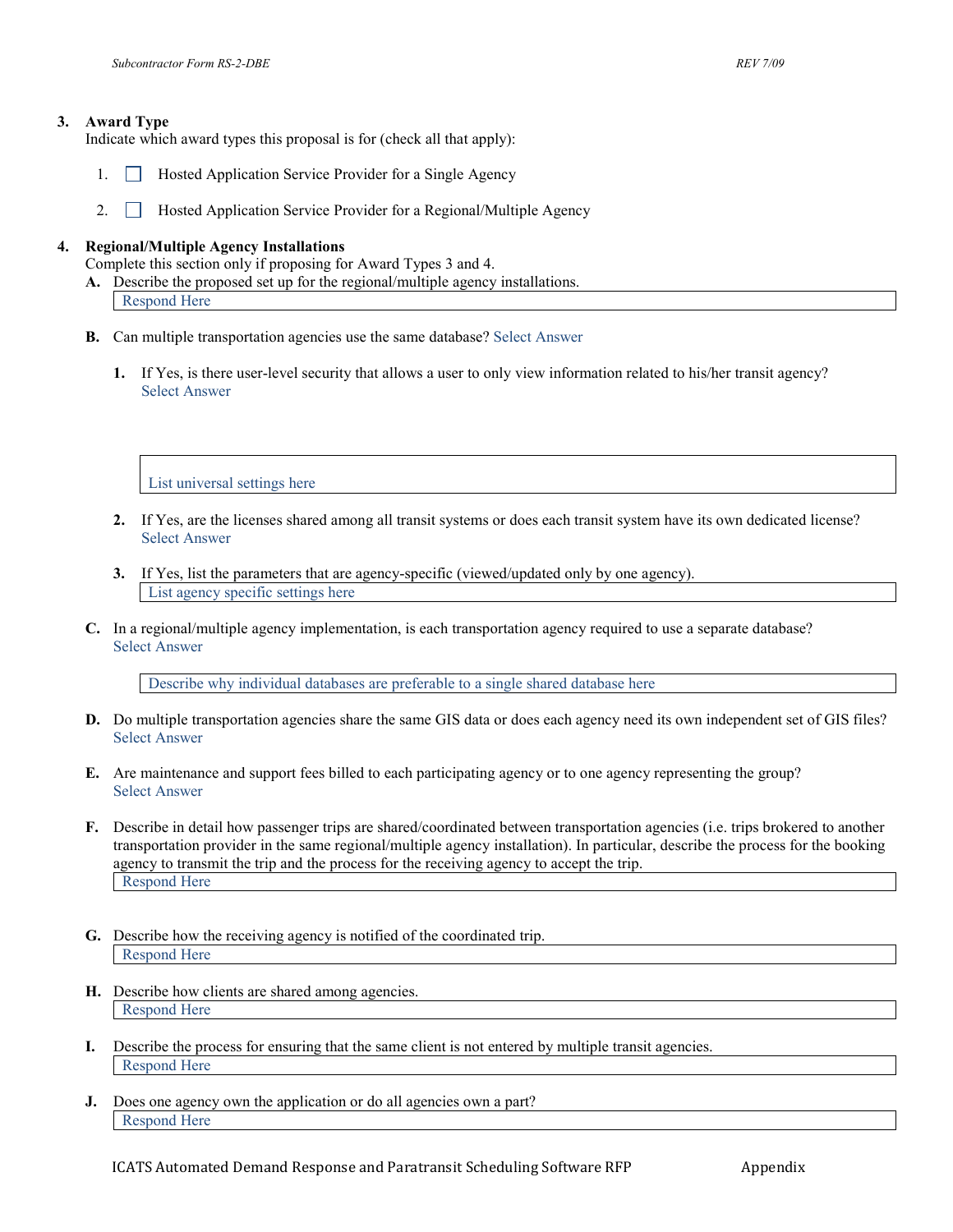- **K.** Describe advantages related to regional/multiple agency implementation. Respond Here
- **L.** Describe disadvantages related to regional/multiple agency implementation. Respond Here

#### **5. Support**

- **A.** Describe how users access technical support. Respond Here
- **B.** What is the goal for resolving an issue to determine whether the issue has been resolved in a timely manner? Respond Here
- **C.** How often is the software upgraded? Respond Here
- **D.** Are upgrades to the most recent software included in the support plan? Select Answer
- **E.** Do you agree to upgrade all installations in the State of North Carolina to the same version within 6 months of the first upgrade in North Carolina? Select Answer
- **F.** Describe training materials provided to the transit agencies. Respond Here
- **G.** To help make educated decisions about the cost of support plans and the types of support offered by each plan, fill out the table below or attach a similar table. Under Support Plan Features, list all of the features in the support plans. Under Plan 1, 2, and 3, indicate whether the Support Plan Feature applies to this plan and any necessary details, such as hours support is available, frequency of GIS map updates, etc.

| <b>Support Plan Features</b> | Plan Names    |               |               |
|------------------------------|---------------|---------------|---------------|
|                              | Plan 1 Name   | Plan 2 Name   | Plan 3 Name   |
| Ex. 24-7 Customer Support    | No            | Yes           | <b>Yes</b>    |
| <b>Plan Feature</b>          | Specification | Specification | Specification |
| Plan Feature                 | Specification | Specification | Specification |
| Plan Feature                 | Specification | Specification | Specification |
| <b>Plan Feature</b>          | Specification | Specification | Specification |
| <b>Plan Feature</b>          | Specification | Specification | Specification |
| <b>Plan Feature</b>          | Specification | Specification | Specification |
| <b>Plan Feature</b>          | Specification | Specification | Specification |
| <b>Plan Feature</b>          | Specification | Specification | Specification |
| <b>Plan Feature</b>          | Specification | Specification | Specification |
| <b>Plan Feature</b>          | Specification | Specification | Specification |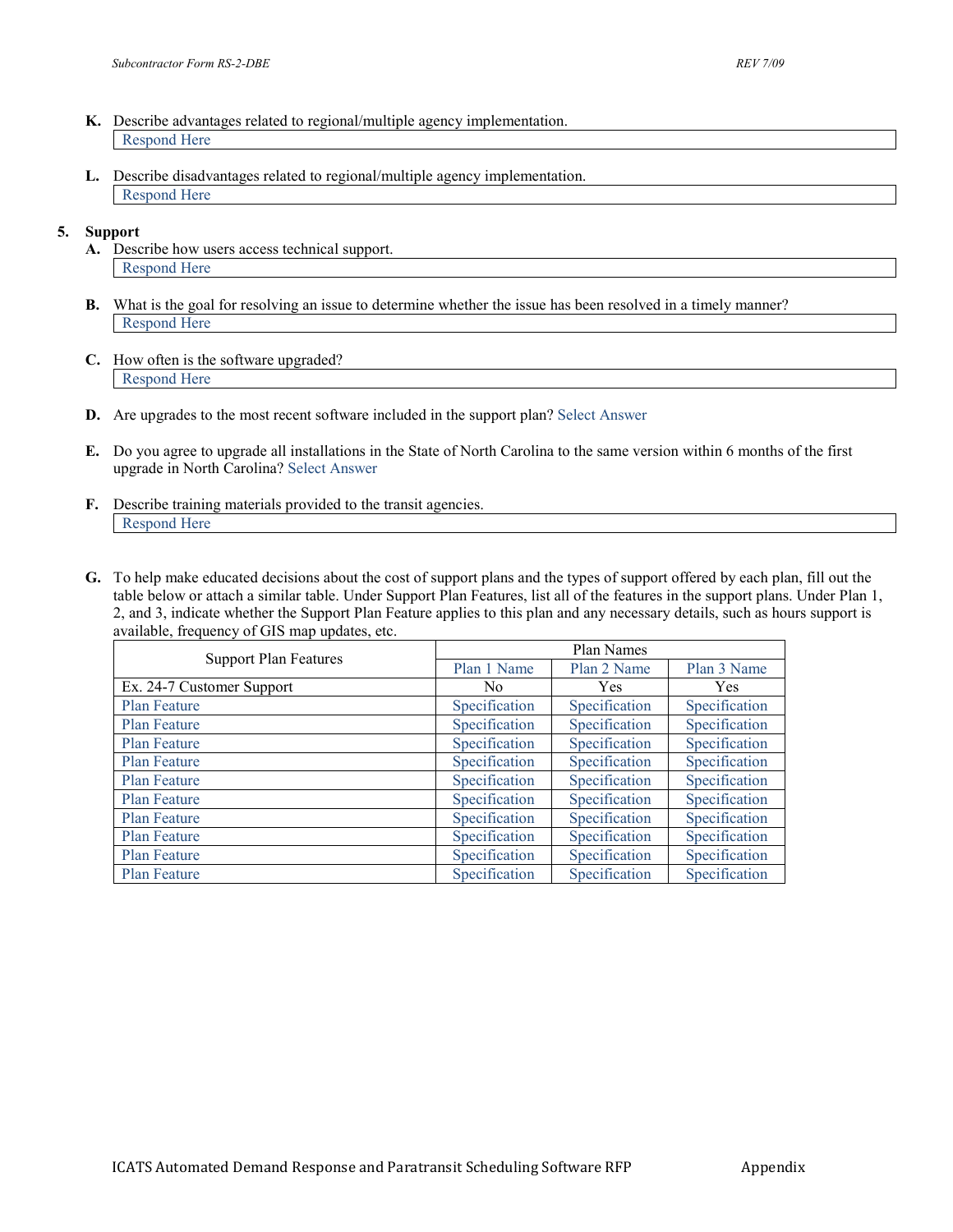#### **6. GIS Data**

- **A.** Is the GIS dataset in a proprietary format that cannot be updated/edited using standard GIS software (ex. ArcGIS)? Select Answer
- **B.** Can local data that contain routing attributes be converted/imported into the required GIS format? Select Answer

Describe conversion/import steps

- **C.** What tests do you perform to determine the quality and comprehensiveness of new GIS data compared to the data the transit agency already has? Respond Here
- **D.** Can polygons be added to the maps to show Urbanized Area or ADA service areas, for instance? Select Answer
	- **1.** Describe how the zones are added and how they function. In particular, we would like to know if the zones be input and edited by the user and if addresses within a zone are given the zone characteristics for use in billing and scheduling.

Respond Here

#### **7. Access to Data**

- **A.** Transit systems purchasing the software do not believe that going into the backend of the database should ever be necessary for the user. Are all tables and fields accessible using export features and user-generated reports? Select Answer
	- **1.** If no, do you agree to make custom reports as requested for no charge? Select Answer
- **B.** Do you agree that all data input into the software is owned by the transit agency? Select Answer

#### **8. Reports**

- **A.** Do you agree to make the custom reports listed in the RFP available upon Go-Live at no additional charge to all transit agencies purchasing off of this proposal (report definitions are available upon request)? Select Answer
- **B.** Do you agree to make updates to the required reports once a year if necessary at no additional charge? Select Answer

#### **9. Standard Installation**

- **A.** A standard installation policy is essential for allowing transit agencies to cooperate and share ideas. This installation process will be determined at the first installation at a transit agency purchasing off of this proposal. Do you agree to adhere to a standard installation process that will set up the transit systems for success in using MDCs and other technologies in the future? Select Answer
- **B.** Do you agree to provide documents/manuals that explain standard scheduling settings that show the user how to establish settings for the following scenarios: Select Answer
	- **1.** Minimizing passenger ride time.
	- **2.** Minimizing service miles.
	- **3.** Minimizing number of vehicles in service.

#### **10. Clients**

- **A.** Clients may be sponsored by different funding agencies and these agencies may have different eligibility expiration dates. Does the software allow multiple funding agencies per client? Select Answer
- **B.** Does the software allow expiration dates for each client's funding agency? Select Answer

#### **11. Reservations**

**A.** Does the software allow for both one-time demand response reservations and recurring subscription reservations? Select Answer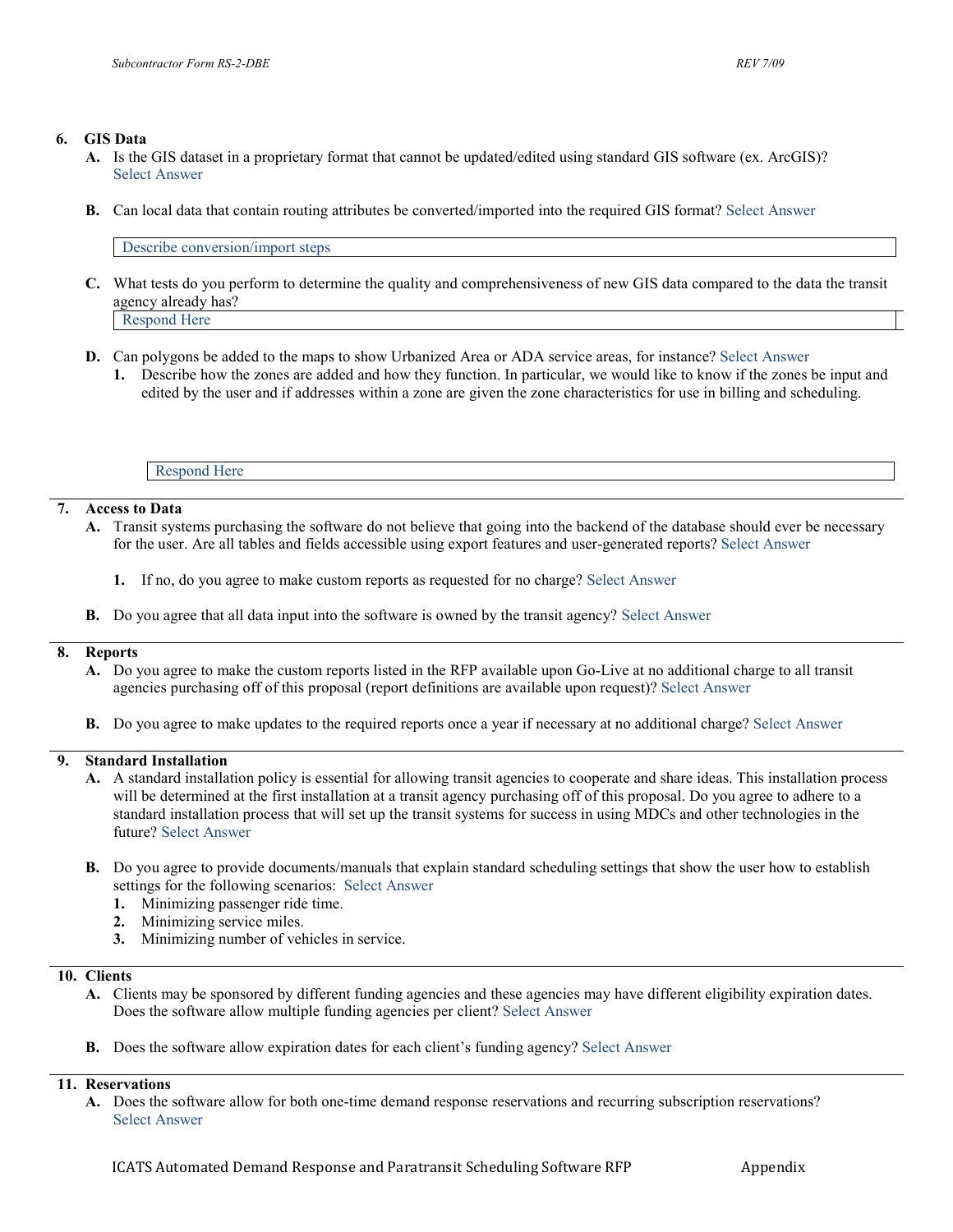**B.** Describe the process for determining if the trip being requested by the customer has already been entered (process for avoiding duplication of reservations). Respond Here

#### **12. Scheduling and Routing Optimization**

- **A.** Does the software perform batch scheduling, where multiple trips may be optimally placed on vehicles/runs at the same time (instead of requiring each trip to be individually optimized)? Select Answer
- **B.** Can users specify which groups of trips should be scheduled first by the algorithm (e.g. schedule trips requiring lift vans first)? Select Answer
- **C.** Describe the information/reports that assists the operator in determining the quality of the schedule proposed by the scheduling algorithm. Respond Here
- **D.** Describe the settings related to the scheduling algorithm that the user may change. Respond Here
- **E.** Can the operator save different scheduling algorithm settings? Select Answer
	- **1.** If Yes, how many different algorithm setting groups may be saved (either per user or overall)? Respond Here

#### **13. Dispatching**

- **A.** Does the dispatching screen include a map that shows pickup and dropoff locations? Select Answer
- **B.** Does the dispatching screen include a map that, if used in coordination with MDC/AVLs, will show the current location of each vehicle? Select Answer
	- **1.** If Yes, are vehicles highlighted that are ahead of/behind schedule? Select Answer

#### **14. Verification**

- **A.** Describe data quality checks included in the manifest verification process that helps ensure accurate data entry. Respond Here
- **B.** List the attributes that may be entered to verify the manifests for the entire run and for individual trips. Highlight the required attributes. Respond Here

#### **15. Billing**

- **A.** Does the software allow bills to be created using the following methods?
	- **1.** Shared Service/Revenue Miles/Hours- the total number of service/revenue miles/hours are divided by the number of passengers on the run. Each passenger's share of the service/revenue miles/hours is then multiplied by the contracted rate. Select Answer
		- **a.** If Yes, does the software display the number of miles/hours attributed to the passenger trip on the screen and in a report? Select Answer
	- **2.** Zone- price of the trip is determined by the origin and destination zone. Select Answer
	- **3.** Passenger Mile- the total number of miles the passenger travels in the vehicle is multiplied by the rate. Select Answer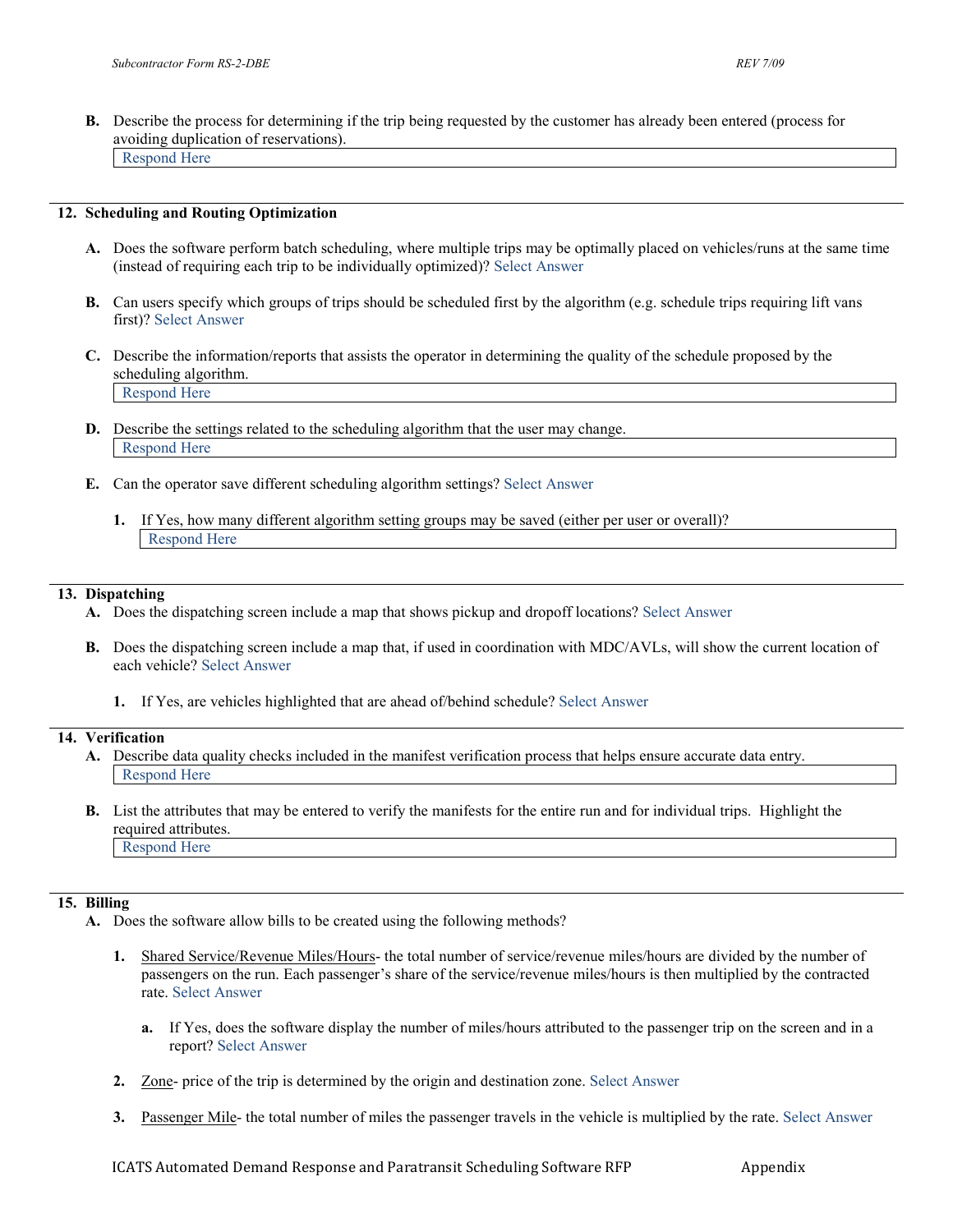- **4.** Direct/Taxi Mile- the estimated miles from origin to destination, regardless of number of miles traveled by the vehicle, are multiplied by the rate. Select Answer
- **5.** Passenger Trip- flat charge per passenger boarding. Select Answer
- **6.** Administration fees- extra fees added to the cost of each trip to cover administrative duties related to the trip. Select Answer
- **7.** Any combination of the previously mentioned possibilities. Select Answer
- **B.** When billing methods are mixed on a vehicle, are the bills accurately calculated according to each passenger's billing method? Select Answer
- **C.** Can fares paid by a customer be deducted from the bill for a sponsoring agency paying the remainder? Select Answer

#### **16. Americans with Disabilities Act (ADA) Requirements**

**A.** Describe functions within the software that assist transit agencies in meeting ADA requirements, including complimentary ADA service area maps, ride time, trip denials, etc. Respond Here

#### **17. Brokering/Coordination**

- **A.** Describe in detail how trips can be brokered to/coordinated with an outside agency (i.e. taxi or other paratransit agency). Include in the description the optimal method of transmitting these brokered trip lists to the outside agency, the optimal method to verify these brokered trips, and the optimal method to manage reimbursements to the outside agencies. Respond Here
- **B.** List the attributes that may be entered for brokering/coordination. Highlight the required attributes. Respond Here
- **C.** Is the brokering/coordination aspect embedded in the software? Select Answer
	- **1.** If No, provide a separate description and cost sheet and list 2 transit systems and contact information, to serve as references for this feature. Respond Here

#### **18. On-Vehicle Tablet Computer Interface**

- **A.** Does the proposal include pricing for both simultaneous tablet integration during software installation and adding tablets after the initial software installation? Select Answer
- **B.** Is there a report that compares the arrival XY data from the tablet computers with the XY data geocoded in the software? Select Answer
- **C.** Is there an on-time performance report that compares times from the tablet computers with the scheduled times in the software? Select Answer
- **D.** Describe the other reports and tools that enable the transit system to manage information and make real-time decisions based on data from the tablet computers. Respond Here

#### **19. Interactive Voice Response (IVR)**

- **A.** Does the software interface with Interactive Voice Response software? Select Answer
- **B.** As proposed, does the software include a connection/gateway to Interactive Voice Response Software? Select Answer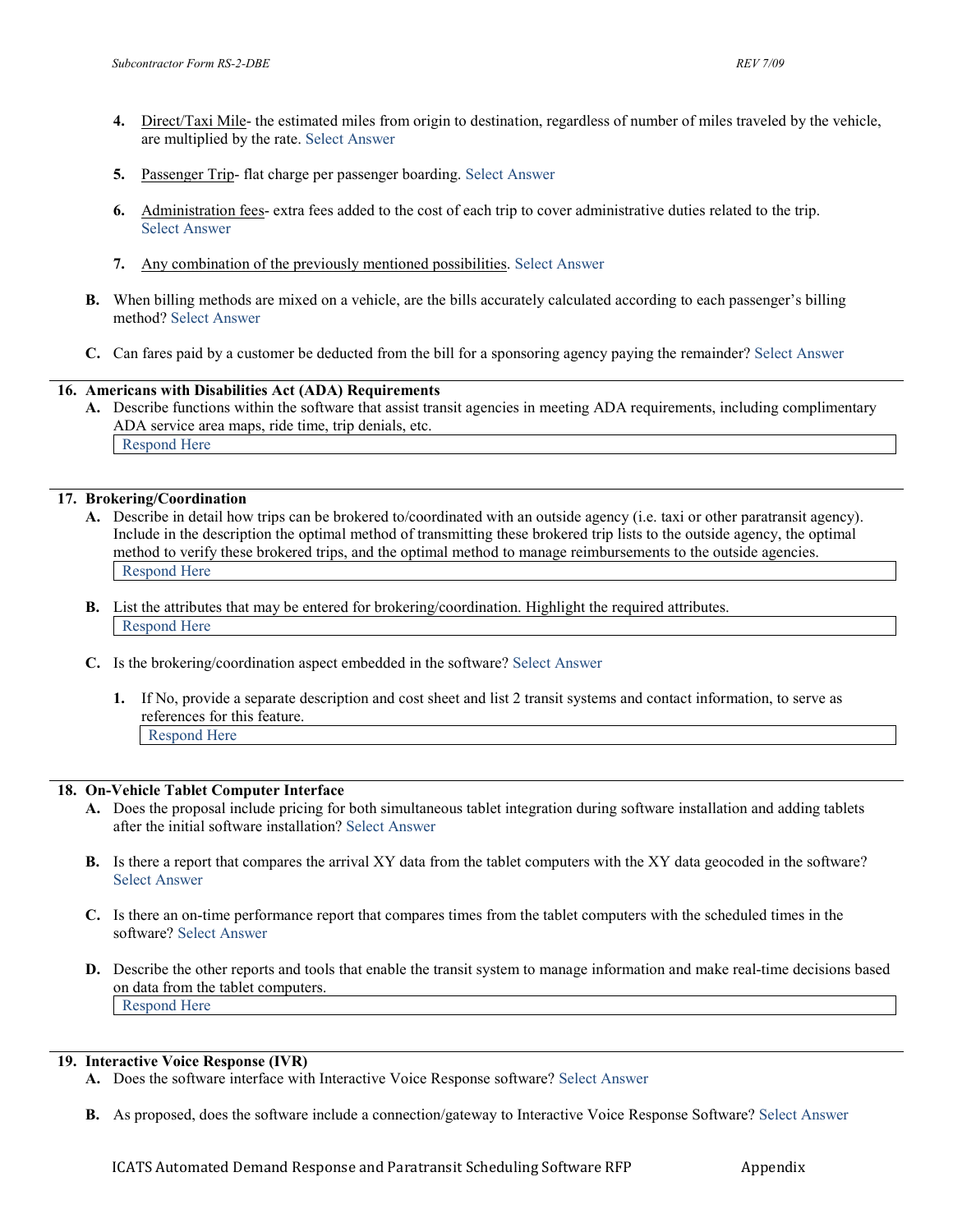- **1.** If No, provide a separate product description and a separate pricing sheet for the Interactive Voice Response connection/gateway.
- **C.** Describe the software's tools and reports that enable the transit system to manage information and make real-time decisions based on data from Interactive Voice Response software. Respond Here
- **D.** List the IVR vendors that you have collaborated with. List your own product if applicable. Respond Here
- **E.** List or attach the minimum specifications for the telephone system. Respond Here

#### **20. Web Interface**

**A.** Does the software interface include a Web Interface component that allows passengers and/or agencies to manage trips themselves? Select Answer

**1.** If Yes, describe the Web Interface component. Respond Here

- **B.** As proposed, does the software include a connection/gateway to a Web Interface? Select Answer
	- **1.** If No, provide a separate product description and a separate pricing sheet for a Web Interface connection/gateway.

#### **21. Recommended Hardware Requirements**

Fill out the table below for recommended (not minimum) hardware specifications, or attach and clearly label recommended hardware requirements.

| Category                      | <b>Desktop</b> | <b>Server</b> |
|-------------------------------|----------------|---------------|
| Computer Type:                | Specification  | Specification |
| Operating System:             | Specification  | Specification |
| Additional Software Required: | Specification  | Specification |
| Processor Size:               | Specification  | Specification |
| RAM:                          | Specification  | Specification |
| Hard Drive:                   | Specification  | Specification |
| Network Configuration:        | Specification  | Specification |
| <b>Other Category</b>         | Specification  | Specification |
| <b>Other Category</b>         | Specification  | Specification |
| Other Category                | Specification  | Specification |
| Other Category                | Specification  | Specification |
| <b>Other Category</b>         | Specification  | Specification |

#### **22. Role of ITRE**

**A.** Describe how you propose to work with ITRE in ensuring successful implementations, ensuring continuous use of all aspects of the software by the transit systems, and growing the knowledge and capabilities of the transit systems and staff. Respond Here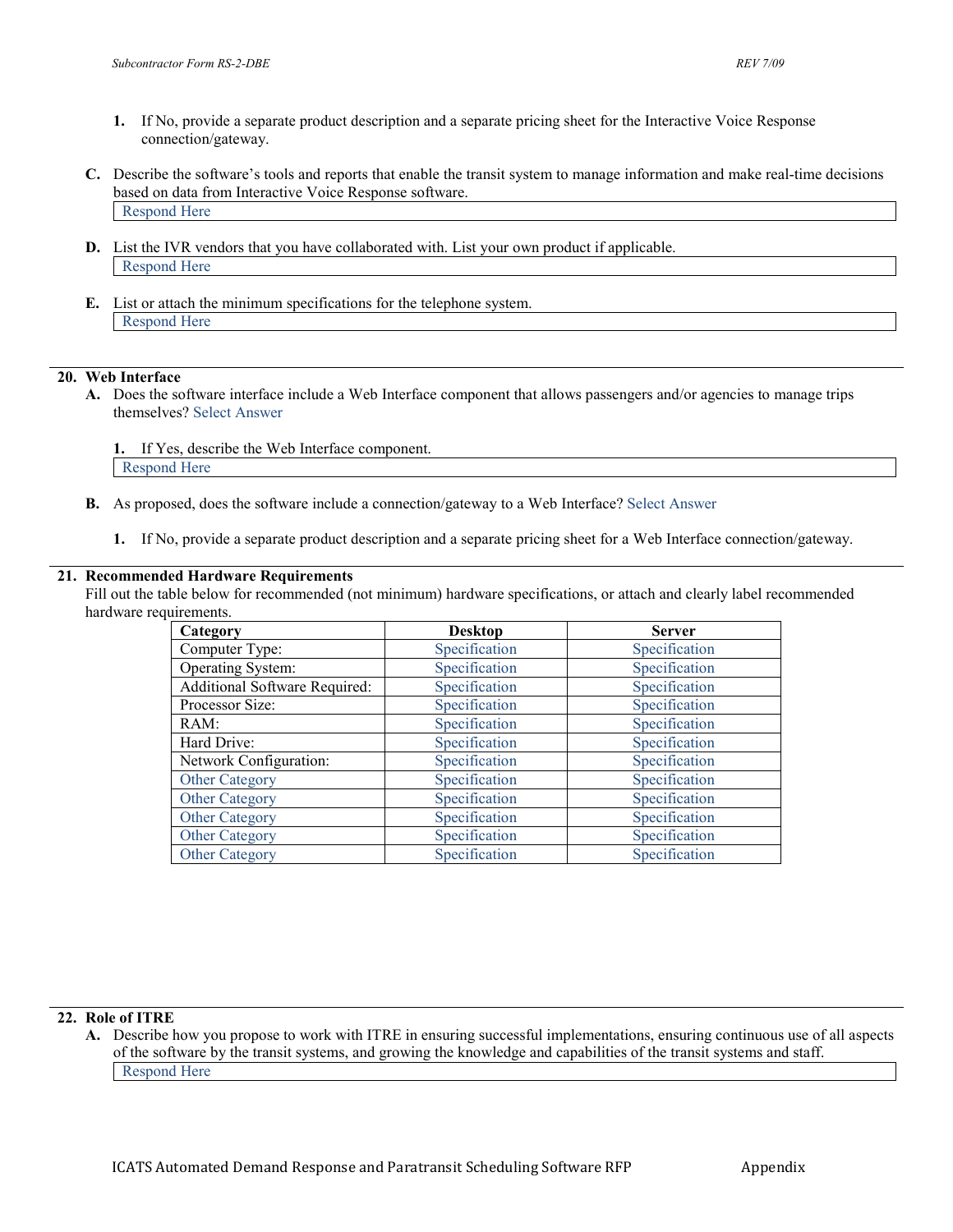#### **23. Future of the Product**

**A.** Describe the vision for the product 10 years in the future. Respond Here